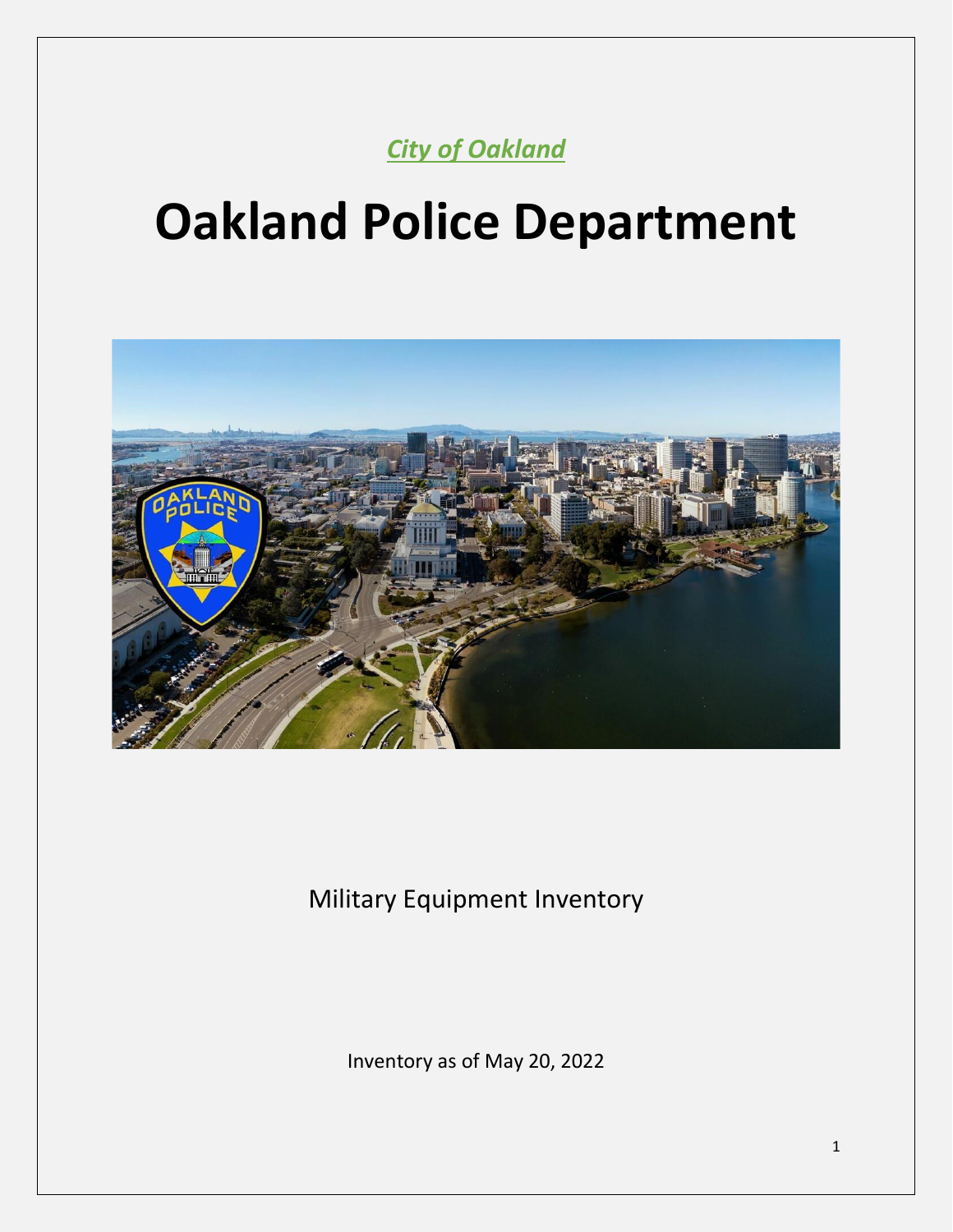## **Contents**

#### **Military Equipment List**

| <b>Unmanned Robots</b><br><b>Mobile Command Vehicles</b><br>Battering rams, slugs, and breaching apparatuses |
|--------------------------------------------------------------------------------------------------------------|
|                                                                                                              |
|                                                                                                              |
|                                                                                                              |
|                                                                                                              |
|                                                                                                              |
|                                                                                                              |
|                                                                                                              |
|                                                                                                              |
|                                                                                                              |
|                                                                                                              |
|                                                                                                              |
|                                                                                                              |
|                                                                                                              |
|                                                                                                              |
|                                                                                                              |
|                                                                                                              |
|                                                                                                              |
|                                                                                                              |
|                                                                                                              |
|                                                                                                              |
|                                                                                                              |
|                                                                                                              |
|                                                                                                              |
|                                                                                                              |
| Specialized firearms and ammunition of less than .50 caliber                                                 |
|                                                                                                              |
|                                                                                                              |
|                                                                                                              |
|                                                                                                              |
|                                                                                                              |
|                                                                                                              |
|                                                                                                              |
|                                                                                                              |
|                                                                                                              |
|                                                                                                              |
| Flashbang grenades and explosive breaching tools                                                             |
|                                                                                                              |
|                                                                                                              |
|                                                                                                              |
|                                                                                                              |
|                                                                                                              |
|                                                                                                              |
|                                                                                                              |
|                                                                                                              |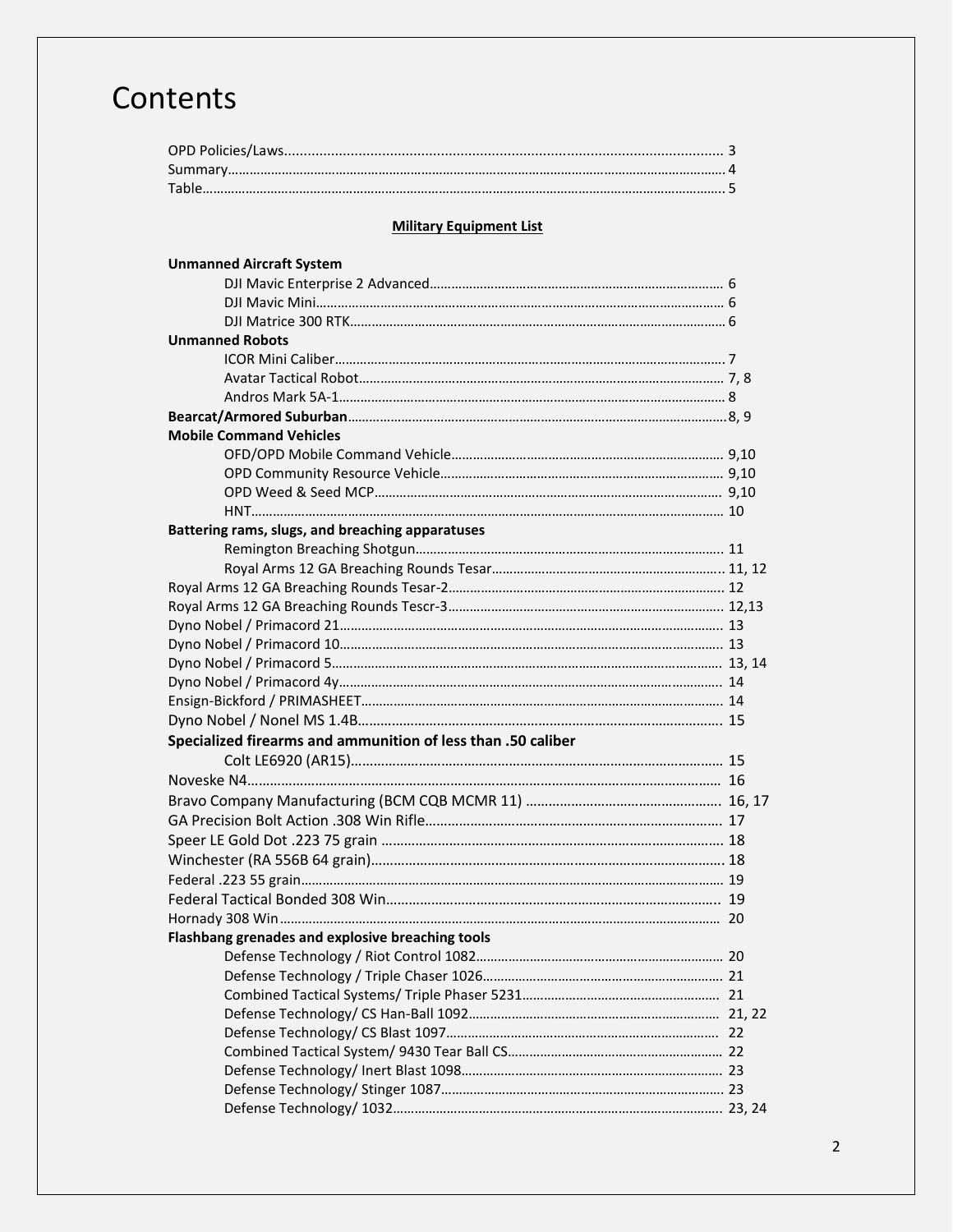| Combined Tactical System/ Frangible Impact 4550 Orange Marking Powder 27                          |  |
|---------------------------------------------------------------------------------------------------|--|
|                                                                                                   |  |
|                                                                                                   |  |
|                                                                                                   |  |
|                                                                                                   |  |
|                                                                                                   |  |
|                                                                                                   |  |
|                                                                                                   |  |
|                                                                                                   |  |
| <b>Long Range Acoustic Devices (LRADs)</b>                                                        |  |
|                                                                                                   |  |
|                                                                                                   |  |
| 40mm projectile launchers, "bean bag," rubber bullet, and specialty impact munition (SIM) weapons |  |
|                                                                                                   |  |
|                                                                                                   |  |
|                                                                                                   |  |
|                                                                                                   |  |
|                                                                                                   |  |
| Crowd-control equipment                                                                           |  |
|                                                                                                   |  |
|                                                                                                   |  |
|                                                                                                   |  |

#### **Links to laws and policy:**

AB-481 Law enforcement and state agencies: military equipment: funding, acquisition, and use. Government Code 7070-7075:

[https://leginfo.legislature.ca.gov/faces/billNavClient.xhtml?bill\\_id=202120220AB481](https://leginfo.legislature.ca.gov/faces/billNavClient.xhtml?bill_id=202120220AB481)

Oakland Municipal Code 9.65: Chapter 9.65 - [REGULATIONS ON CITY'S ACQUISITION AND USE OF](https://urldefense.proofpoint.com/v2/url?u=https-3A__library.municode.com_ca_oakland_codes_code-5Fof-5Fordinances_-3FnodeId-3DTIT9PUPEMOWE-5FCH9.65REACUSMIMIEQ&d=DwMCaQ&c=6ZboKdJzR8nZOqwBjhPnCw&r=oc93DiDmjddZS1StpRGDD9zr3mqoL1sG7cM5nhglI8Q&m=_Am1X8PczWIEW8hySEneZyv91iLp8K84jZFxKiurP2m44NAjQPvM7rAVFu58lveG&s=xD1azLdzfd-eOrLKUcqzpQx3KBuNrpMiCddAZkazV1w&e=)  [MILITARY AND MILITARISTIC EQUIPMENT](https://urldefense.proofpoint.com/v2/url?u=https-3A__library.municode.com_ca_oakland_codes_code-5Fof-5Fordinances_-3FnodeId-3DTIT9PUPEMOWE-5FCH9.65REACUSMIMIEQ&d=DwMCaQ&c=6ZboKdJzR8nZOqwBjhPnCw&r=oc93DiDmjddZS1StpRGDD9zr3mqoL1sG7cM5nhglI8Q&m=_Am1X8PczWIEW8hySEneZyv91iLp8K84jZFxKiurP2m44NAjQPvM7rAVFu58lveG&s=xD1azLdzfd-eOrLKUcqzpQx3KBuNrpMiCddAZkazV1w&e=)

#### **Attached Oakland Police Department Policy related to the use of Military Equipment:**

- 1. TB III-G: OPD Crowd Control and Crowd Management Policy
- 2. TB III-P.04: Armored Vehicles
- 3. TB V F.02 Chemical Agents
- 4. TB III-H: Specialty Impact Munitions
- 5. DGO I-25: Unmanned Aerial Systems
- 6. DGO K-3: Use of Force
- 7. DGO K-4: Reporting and Investigating the Use of Force
- 8. DGO K-5: Tactical Operations Team
- 9. DGO K-6: Patrol Rifle Program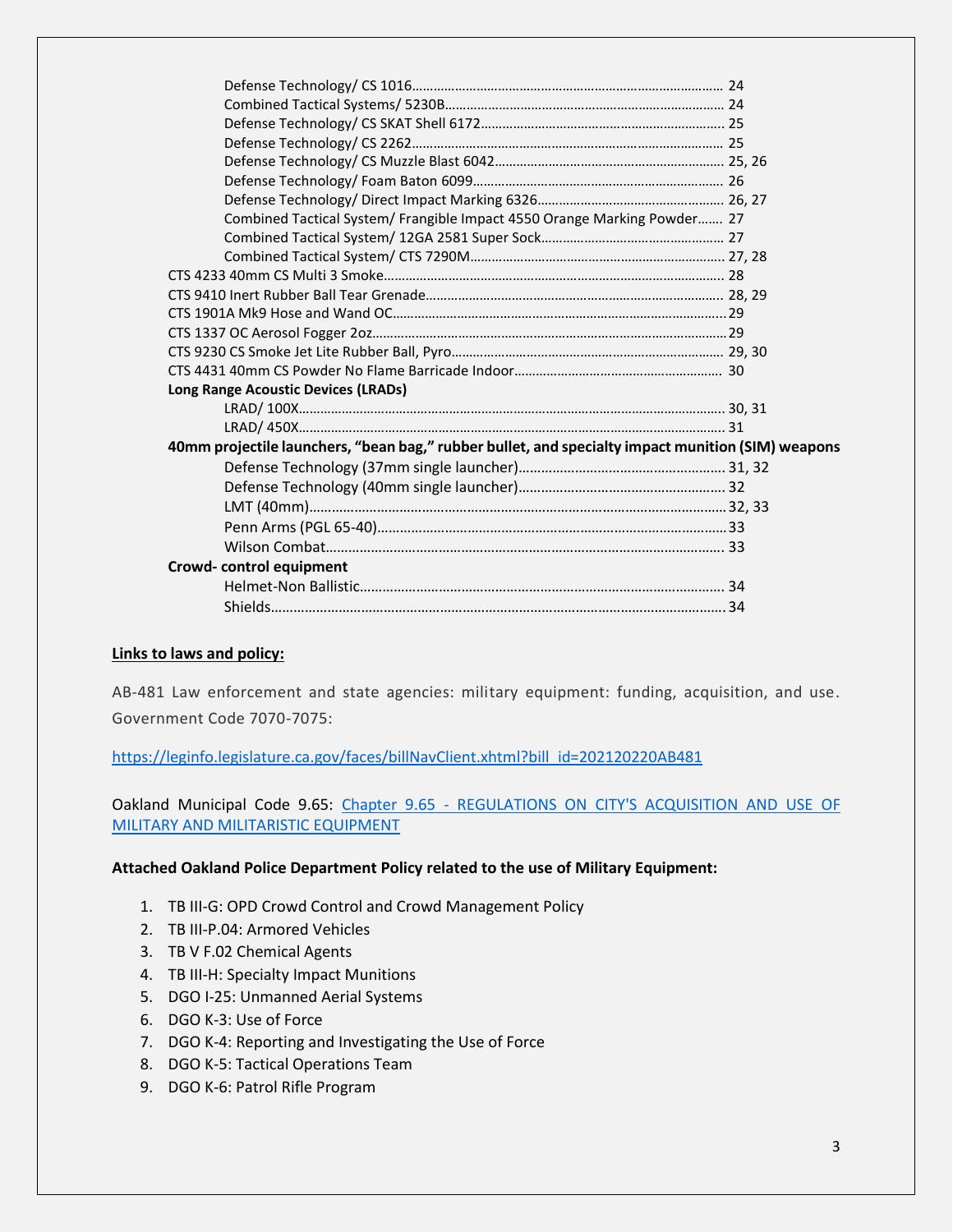#### Summary:

On September 30, 2021 Governor Newsom signed **Assembly Bill AB 481** in law, which established protocols for law enforcement agencies regarding the funding, acquisition, use, and reporting of specified law enforcement equipment items. The bill added **Government Code Section 7070** that designated numerous vehicles, weapon systems and munitions- used by the Oakland Police Department as "military equipment."

The Oakland City Council previously passed Oakland **Municipal Code 9.65** Regulations on City's Acquisition and Use of Military and Militaristic equipment. The code mirrors the Government Code 7070 except for #12: *Crowd-control equipment, such as riot batons, riot helmets, and riot shields, but excluding service-issued telescopic or fixed-length straight batons. The Council directed the Department to go through the Oakland Police Commission for any*  acquisitions and use of controlled equipment.

The Oakland Police Department is committed to maintaining public safety by providing the highest quality police services to our communities we serve. We will continue to work with our Police Commission on the mission of transparency and good governance in the realm of law enforcement and public safety. Only with a good partnership can we address challenges facing our community while continuing to provide the professional, just, and constitutional policing.

This Military Equipment Inventory outlines a summary of military equipment and associated policies. While the inventory of military equipment is varied, the mere possession of the equipment does not warrant its use for every incident.

LeRonne L. Armstrong Chief of Police Oakland Police Department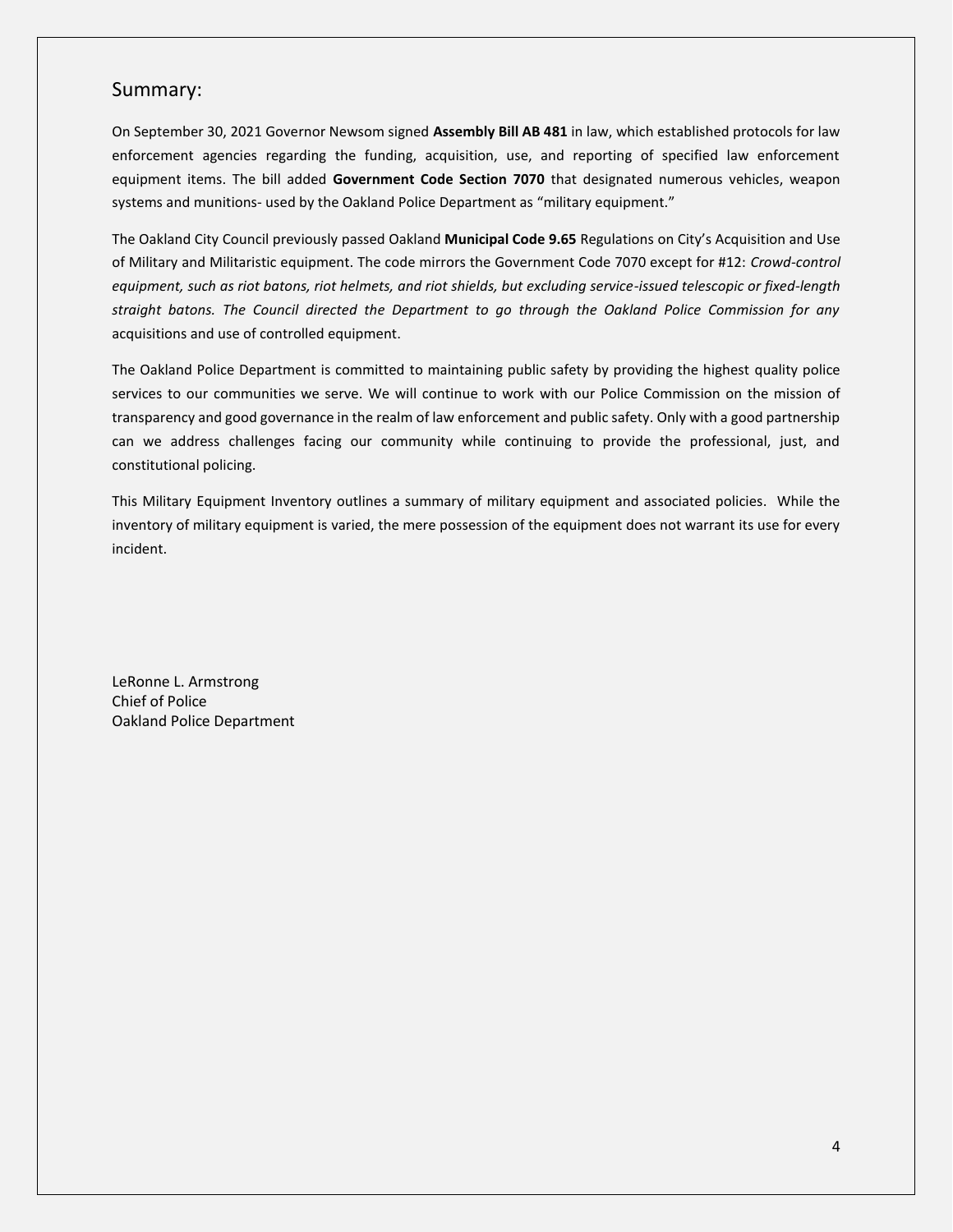| <b>Military Equipment (GC 7070)</b>                                | <b>Member Responsible</b> | <b>Notes</b>                                           |
|--------------------------------------------------------------------|---------------------------|--------------------------------------------------------|
| 1.Unmanned, remotely piloted, powered aerial or                    | SOD: Lt. Daza-Quiroz      | Drones and robots                                      |
| ground vehicles.                                                   |                           |                                                        |
| 2. Mine-resistant ambush-protected (MRAP) vehicles or              | SOD: A/Lt. Thomason       | <b>Bearcat/Armored SUV</b>                             |
| armored personnel carriers. However, police versions               |                           |                                                        |
| of standard consumer vehicles are specifically excluded            |                           |                                                        |
| from this subdivision.                                             |                           |                                                        |
| 3.High mobility multipurpose wheeled vehicles                      |                           | OPD does not have, nor does it have a policy regarding |
| (HMMWV), commonly referred to as Humvees, two-                     | the use of these items.   |                                                        |
| and-one-half-ton trucks, five-ton trucks, or wheeled               |                           |                                                        |
| vehicles that have a breaching or entry apparatus                  |                           |                                                        |
| attached. However, unarmored all-terrain vehicles                  |                           |                                                        |
| (ATVs) and motorized dirt bikes are specifically                   |                           |                                                        |
| excluded from this subdivision.                                    |                           |                                                        |
| 4. Tracked armored vehicles that provide ballistic                 |                           | OPD does not have, nor does it have a policy regarding |
| protection to their occupants and utilize a tracked                | the use of these items.   |                                                        |
| system instead of wheels for forward motion.                       |                           |                                                        |
| 5. Command and control vehicles that are either built              | SOD: Lt. Fleming/         | 2- Command Posts                                       |
| or modified to facilitate the operational control and              | Sgt. Johnson              | 1- Weed and Seed                                       |
| direction of public safety units                                   |                           | 1- HNT vehicle                                         |
| 6. Weaponized aircraft, vessels, or vehicles of any kind.          |                           | OPD does not have, nor does it have a policy regarding |
|                                                                    | the use of these items.   |                                                        |
|                                                                    |                           |                                                        |
| 7. Battering rams, slugs, and breaching apparatuses                | Training: Sgt. Sotto      | Explosive breaching materials                          |
| that are explosive in nature. However, items designed              |                           | <b>Breaching Shotguns</b>                              |
| to remove a lock, such as bolt cutters, or a handheld              |                           |                                                        |
| ram designed to be operated by one person, are                     |                           |                                                        |
| specifically excluded from this subdivision.                       |                           |                                                        |
| 8. Firearms of .50 caliber or greater. However, standard           |                           | OPD does not have, nor does it have a policy regarding |
| issue shotguns are specifically excluded from this<br>subdivision. | the use of these items.   |                                                        |
| 9. Ammunition of .50 caliber or greater. However,                  |                           | OPD does not have, nor does it have a policy regarding |
| standard issue shotgun ammunition is specifically                  | the use of these items.   |                                                        |
| excluded from this subdivision.                                    |                           |                                                        |
| 10. Specialized firearms and ammunition of less than               | Training and SOD:         | AR15                                                   |
| .50 caliber, including assault weapons as defined in §             | Sgt. Sotto/Sgt. Toribio   | Sniper rifles                                          |
| 30510 and §30515 of the Penal Code, with the                       |                           |                                                        |
| exception of standard issue service weapons and                    |                           |                                                        |
| ammunition of less than .50 caliber that are issued to             |                           |                                                        |
| officers, agents, or employees of a law enforcement                |                           |                                                        |
| agency or state agency.                                            |                           |                                                        |
| 11. Any firearm or firearm accessory that is designed to           |                           | OPD does not have, nor does it have a policy regarding |
| launch explosive projectiles.                                      | the use of these items.   |                                                        |
|                                                                    |                           |                                                        |
| 12. "Flashbang" grenades and explosive breaching                   | Training: Sgt. Sotto      | <b>CS/OC Munitions</b>                                 |
| tools, "tear gas," and "pepperballs," excluding                    |                           | Flashbangs                                             |
| standard, service-issued handheld pepper spray.                    |                           |                                                        |
| 13. Taser Shockwave, microwave weapons, water                      | SOD: Sgt. Johnson         | 3 LRADs                                                |
| cannons, and Long Range Acoustic Devices (LRADs).                  |                           |                                                        |
| 14. The following projectile launch platforms and their            | Training: Sgt. Sotto      | 37MM Launchers                                         |
| associated munitions: 40mm projectile launchers,                   |                           | 40MM Launchers                                         |
| "bean bag," rubber bullet, and specialty impact                    |                           | 12ga. Shotguns                                         |
| munition (SIM) weapons                                             |                           |                                                        |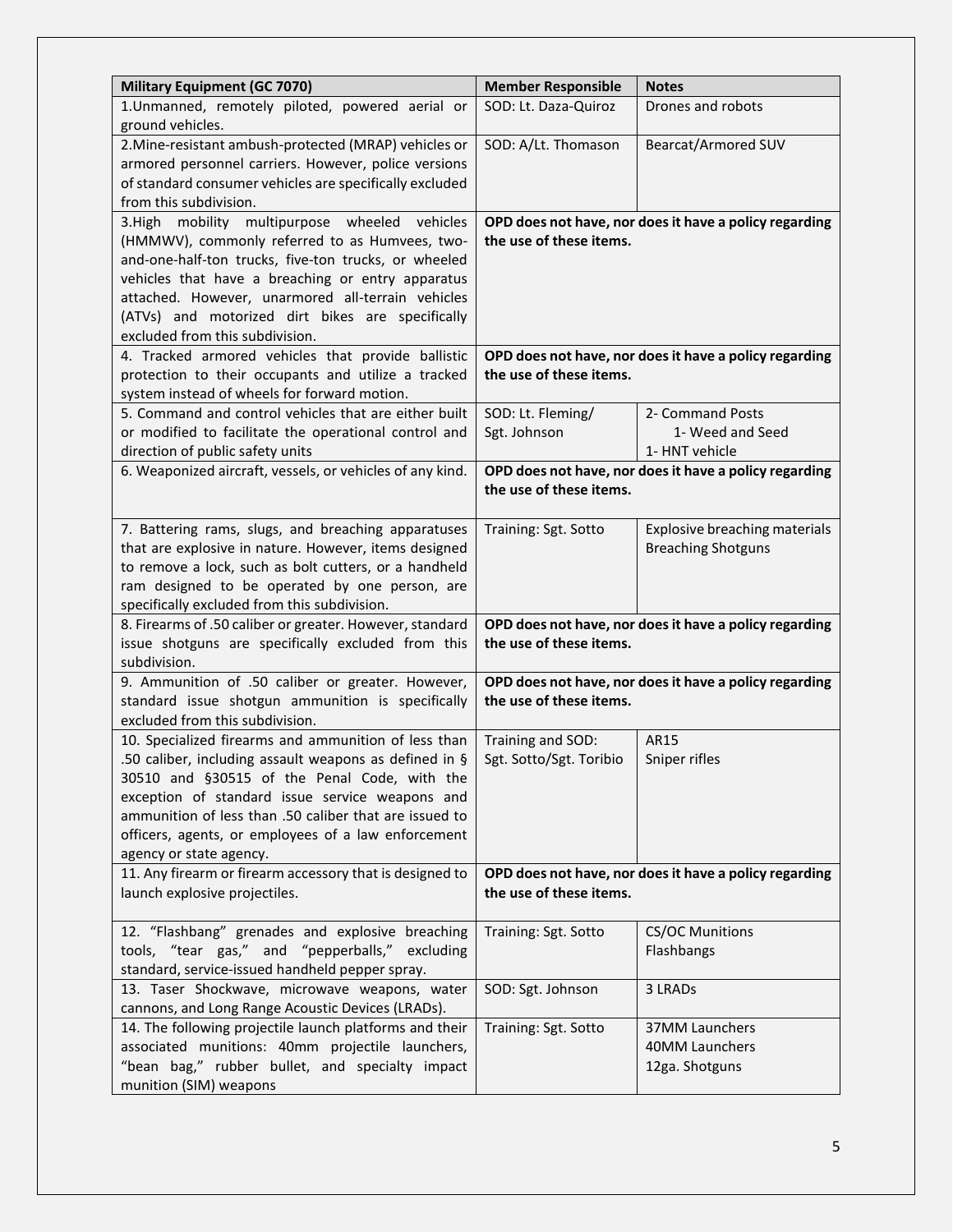| 15. Any other equipment as determined by a governing<br>body or a state agency to require additional oversight.                                                                                                                                                      | <b>Oakland Municipal Code 9.65</b> |                                                        |
|----------------------------------------------------------------------------------------------------------------------------------------------------------------------------------------------------------------------------------------------------------------------|------------------------------------|--------------------------------------------------------|
| <b>OMC 9.65</b>                                                                                                                                                                                                                                                      | <b>Member Responsible</b>          | <b>Notes</b>                                           |
| #10 Any weapon designed for hand-to-hand combat,<br>including any knife designed to be attached to the<br>muzzle of a rifle, shotgun, or long gun for purposes of<br>hand-to-hand combat, but excluding service-issued<br>telescopic or fixed-length straight baton. | the use of these items.            | OPD does not have, nor does it have a policy regarding |
| #12 Crowd-control equipment, such as riot batons,<br>riot helmets, and riot shields, but excluding service-<br>issued telescopic or fixed-length straight batons.                                                                                                    | Training: Sgt. Sotto               | <b>Riot Helmets</b><br>Shields                         |
| #14 Military surplus equipment.                                                                                                                                                                                                                                      | the use of these items.            | OPD does not have, nor does it have a policy regarding |

### **Military Equipment Owned/Utilized by the Oakland Police Department**

**Military Equipment (Gov't Code 7070):** Unmanned, remotely piloted, powered aerial or ground vehicles. **Quantity Owned:** 8 **Lifespan:** No lifespan indicated by Manufacturer

**Equipment Capabilities:** Remotely piloted aerial vehicle capable of providing live and recorded video images captured from aerial positions, including images enhanced by Forward Looking Infrared (FLIR), thermal, and optical zoom lenses.

**Manufacture Product Descriptions and Models:**

**(5) DJI Mavic Enterprise 2 Advanced:** The Mavic 2 Enterprise Advanced features a 35 mm format camera with a 48 MP visual camera and high resolution 640 x 512 Thermal Resolution. The cameras can capture up to UHD 4K resolution video at 30 fps, or thermal imaging images and temperature data. The Mavic 2 Enterprise can achieve speeds of up to 44.7 mph, and the four-cell LiPo battery provides up to 31 minutes of flight time. Additionally, there are three modular accessories to include a spotlight, speaker, and beacon. The Mavic 2 Enterprise also has omnidirectional obstacle sensing.

**(2) DJI Mavic Mini:** The Mavic Mini from DJI is a compact drone weighing in at under 9 oz. The Mavic Mini has 3 axis gimbal and sophisticated flight modes that can achieve up to 12MP images, 2.7K Quad HD videos, and complex cinematic shots with access to the DJI Fly app. The Mini drone features up to 30 minutes of flight time on a full battery charge.

**(1) DJI Matrice 300 RTK:** The Matrice 300 RTK is a commercial drone features a 1080p video, which provides a live HD view from the aircraft's camera at distances of up to 9.3 miles (15 km). OcuSync Enterprise features the ability to transmit three channels of 1080p video simultaneously and AES-256 encryption ensures secure data transmission. DJI Matrice 300 RTK offers up to 55 minutes of high-performance flight time with TB60 Batteries combined with unrivaled reliability. The advanced flight control system, 6 Directional Sensing and Positioning system, AI spot-checking, Smart Track, PinPoint, Location Sharing, and an all new Primary Flight Display.

**Purpose/Authorized Uses:** Unmanned aerial systems may be utilized to enhance the department's mission of protecting lives and property when other means and resources are not available or are less effective. Any use of a UAS will be in strict accordance with constitutional and privacy rights and Federal Aviation Administration (FAA) regulations. Only an Incident Commander or Lieutenant and above can authorize its use.

**Fiscal Impacts:** Mavic 2 Enterprise Advanced: \$7,800/ Mini 2: \$900/ Matrice 300 RTK: \$35,000

**Ongoing Cost Per Year:** ~\$1,000-\$5000

**Legal/Procedural Rules Governing Use:** The use of the UAV is in accordance with Oakland Police Department DGO I-25 and Federal Aviation Administration (FAA) Regulations.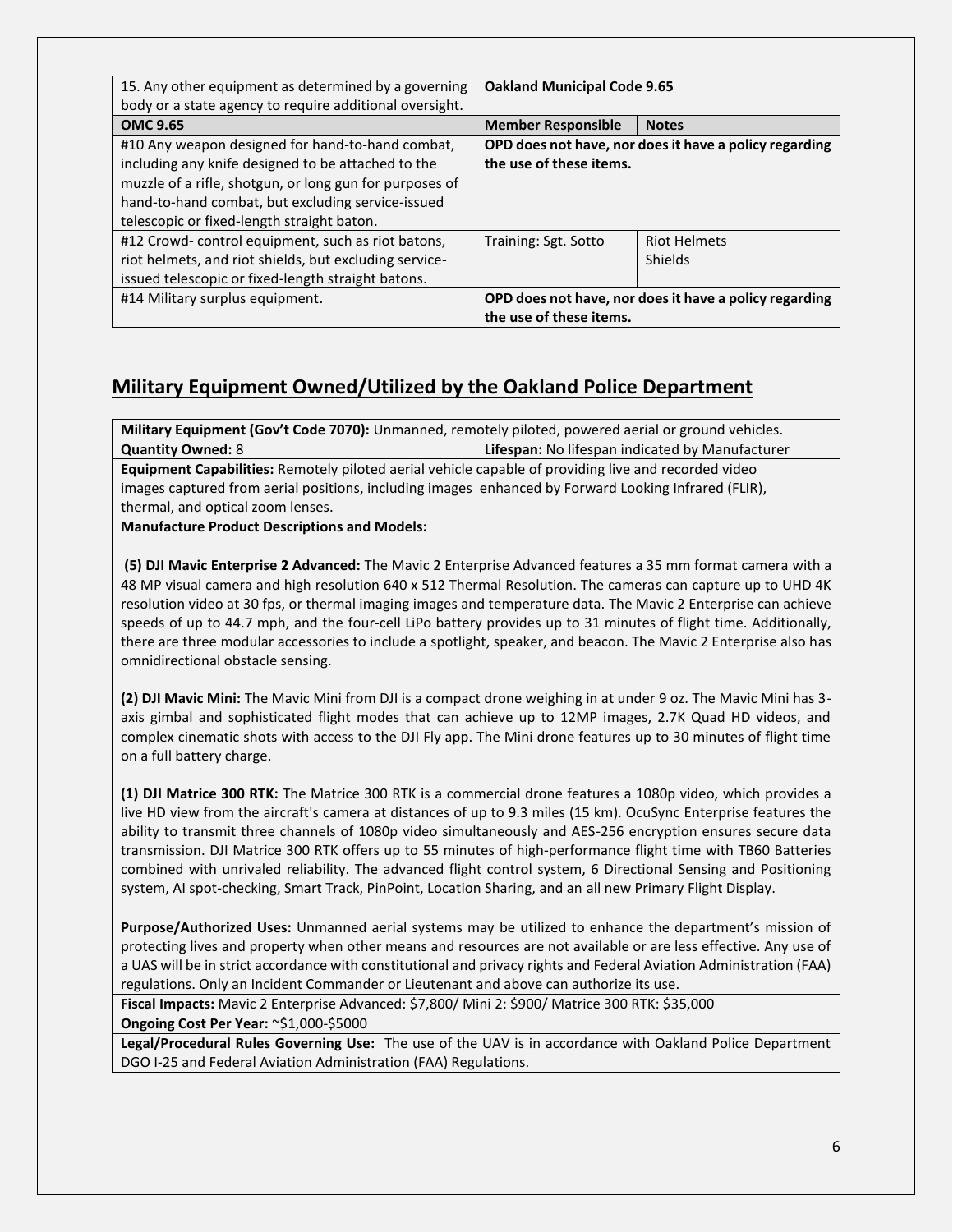**Training Requirements:** The ESU Unit Supervisor, or other designated OPD personnel, shall ensure that all authorized operators and required observers have completed all required FAA and department-approved training in the operation, applicable laws, policies and procedures regarding use of the UAS. **Coordinator/Other:** Lt Daza-Quiroz is the coordinator of the Drones and Robots.

**Military Equipment (Gov't Code 7070):** Unmanned, remotely piloted, powered aerial or ground vehicles. **Equipment Name:** ICOR Mini Caliber

**Quantity Owned:** 1 **Lifespan:** No lifespan indicated by Manufacturer

**Equipment Capabilities:** Designed for rapid tactical missions, the robot is simple to operate and quick to deploy for searching rooms, hallways, stairwells and confined spaces. With rubber tracks and articulating front and rear flippers, the Mini-CALIBER effortlessly climbs stairs. It also includes an extendible rotating claw arm that simplifies opening door handles.

#### **Manufacture Product Description:**

- 5 axis Claw Arm on Rotating Turret
- 10 X optical zoom Pan-Tilt-Zoom (PTZ) Color Camera
- Front and Rear Drive Color IR Camera
- Drive System (Speeds up to 2.5 mph (4 km/h))
- Wireless RF Communications
- 2 Way Audio (talk/listen)

**Purpose/Authorized Uses:** Used to assist the Oakland Police Department Operators with clearing residences and/or businesses during tactical operations, assisting officers and the community by clearing potentially dangerous building during tactical situations. Authorized by a Watch Commander or Lieutenant or above.

**Fiscal Impacts:** \$116,000

**Ongoing Cost Per Year: \$**5,000-\$10,000 a year for maintenance

**Legal/Procedural Rules Governing Use:** In accordance with K-5.

**Training Requirements:** The SOD Commander will ensure that only those team members properly trained and certified in the use of the special equipment will utilize the equipment.

**Coordinator/Other:** Lt Daza-Quiroz is the coordinator of the Drones and Robots.

**Military Equipment (Gov't Code 7070):** Unmanned, remotely piloted, powered aerial or ground vehicles. **Equipment Name: Avatar Tactical Robot**

**Quantity Owned:** 2 **Lifespan:** No lifespan indicated by Manufacturer

**Equipment Capabilities:** The AVATAR® enhances the capabilities of SWAT and tactical response teams by allowing them to quickly and safely inspect dangerous situations, there is no longer a need to send personnel in before you've had a chance to assess the situation.

**Manufacture Product Description:**

- Quickly and easily deployable.
- Navigates various terrain including stairs, sand, clothing, grass, etc.
- Two-way audio.
- Video recording capability.

**Purpose/Authorized Uses:** Used to assist the Oakland Police Department Operators with clearing residences and/or businesses during tactical operations, assisting officers and the community by clearing potentially dangerous building during tactical situations. Authorized by a Watch Commander or Lieutenant or above.

**Fiscal Impacts:** \$40,000

**Ongoing Cost Per Year: \$**3,000 a year for maintenance

**Legal/Procedural Rules Governing Use:** In accordance with K-5.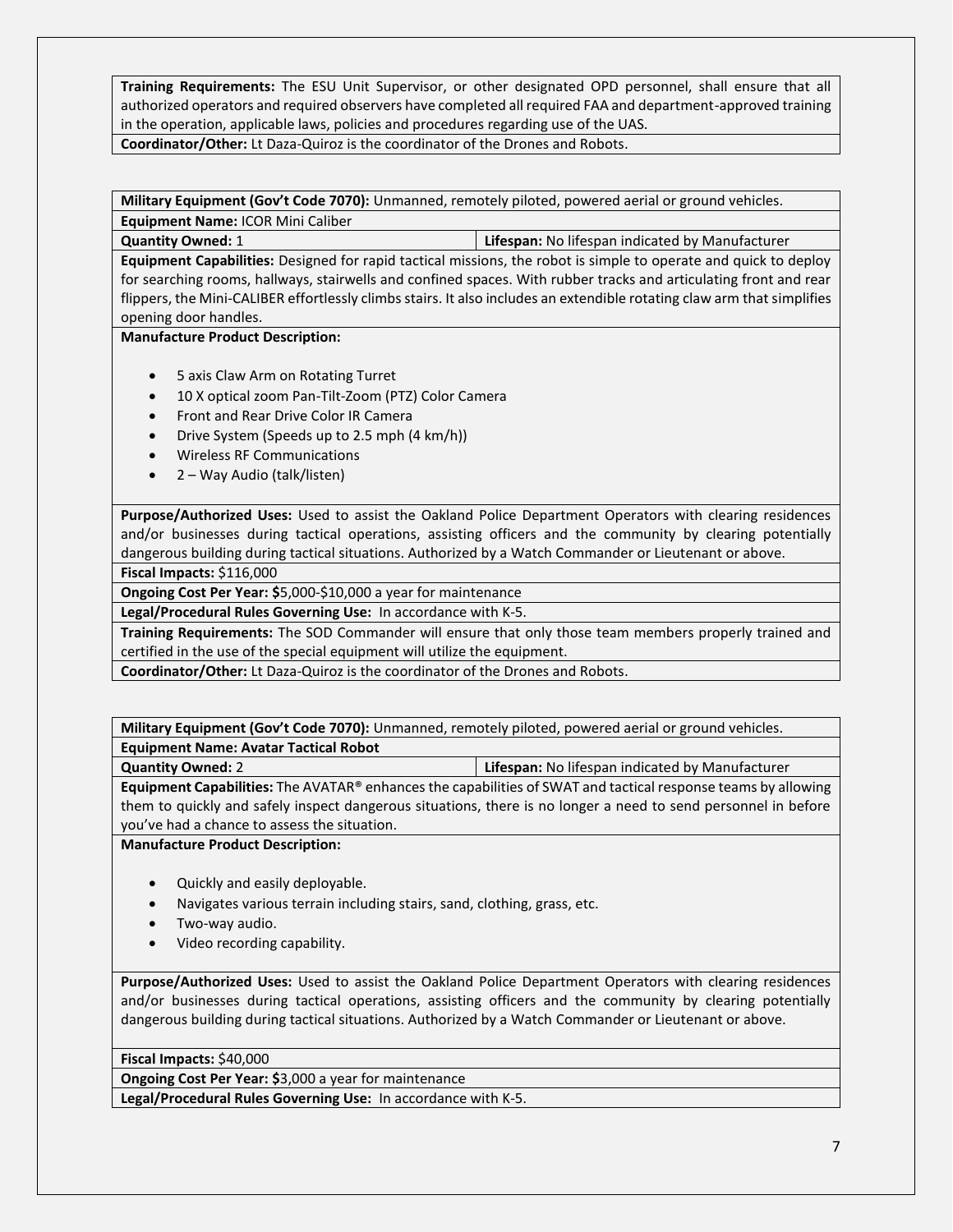**Training Requirements:** The SOD Commander will ensure that only those team members properly trained and certified in the use of the special equipment will utilize the equipment.

**Coordinator/Other:** Lt Daza-Quiroz is the coordinator of the Drones and Robots.

**Military Equipment (Gov't Code 7070):** Unmanned, remotely piloted, powered aerial or ground vehicles. **Equipment Name: Andros Mark 5A-1**

**Quantity Owned:** 2 **Lifespan:** No lifespan indicated by Manufacturer **Equipment Capabilities:** The ANDROS MARK V-A1 is the largest, strongest, robot in the REMOTEC family. Its 3.5 mph speed, coupled with its unique articulated tracks allows the ANDROS MARK V-A1 to rapidly maneuver over

rough terrain and obstacles, climb stairs, and cross ditches as wide as 24 inches. The vehicle is environmentally sealed to operate in any weather condition and in areas of high temperature/humidity.

**Manufacture Product Description:**

- All terrain climbs stairs
- Reliable, affordable
- Environmentally sealed
- Color Surveillance camera with light, 72:1 zoom, pan/tilt, low light switching capability
- Gripper with continuous rotate Many accessories can be added to work with the gripper
- Quick disconnect camera mount
- 24-inch camera extender
- Manipulator arm that can reach up to 8 feet in the air
- 2-way audio system with weatherproof speaker and microphone mounted on the robot
- Powered by 24VDC Two 65 amp-hr 12VDC spiral-cell batteries

**Purpose/Authorized Uses:** Used to assist the Oakland Police Department Operators with clearing residences and/or businesses during tactical operations, assisting officers and the community by clearing potentially dangerous building during tactical situations. Authorized by a Watch Commander or Lieutenant or above.

**Fiscal Impacts:** ~\$280,000 purchased by UASI Homeland Security Grant

**Ongoing Cost Per Year: zero cost**

**Legal/Procedural Rules Governing Use:** In accordance with K-5.

**Training Requirements:** The SOD Commander will ensure that only those team members properly trained and certified in the use of the special equipment will utilize the equipment.

**Coordinator/Other:** Lt Daza-Quiroz is the coordinator of the Drones and Robots.

**Military Equipment (Gov't Code 7070):** Mine-resistant ambush-protected (MRAP) vehicles or armored personnel carriers. However, police versions of standard consumer vehicles are specifically excluded from this subdivision. **Quantity Owned:** 2 **Lifespan:** 15 Years

**\_\_\_\_\_\_\_\_\_\_\_\_\_\_\_\_\_\_\_\_\_\_\_\_\_\_\_\_\_\_\_\_\_\_\_\_\_\_\_\_\_\_\_\_\_\_\_\_\_\_\_\_\_\_\_\_\_\_\_\_\_\_\_\_\_\_\_**

**Equipment Capabilities:** An armored vehicle is a piece of law enforcement equipment that may allow officers to use non-force options to safely resolve incidents involving actual, threatened, or reasonably suspected violence using firearms or explosives. The protective capabilities of an armored vehicle greatly exceed those of a patrol vehicle and proper deployment of armored vehicles may increase the safety of the public, law enforcement officers, and other first responders. Armored vehicles provide improved cover for officers, are stocked with tools that might be needed during a critical incident, and increase the options for a safe resolution.

**Manufacture Product Descriptions:**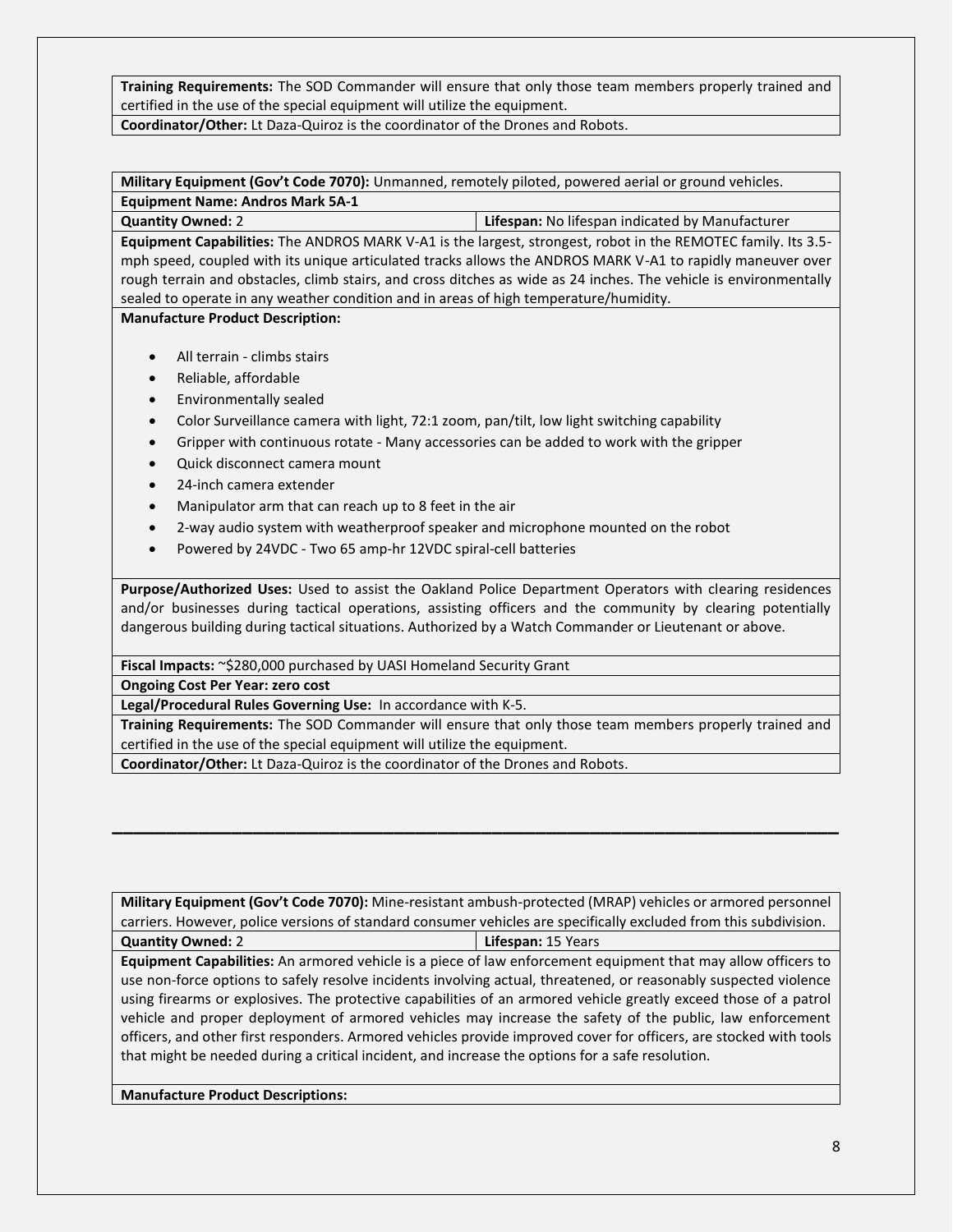The 2008 **Lenco BearCat** is equipped with emergency lights/sirens, rotating roof hatch, electric winches, running boards, protection against chemical agents, back-up camera, battering ram attachment, CS (tear gas) deployment nozzle, Thermographic cameras, and spot/flood lights. The vehicle is armored with a 0.5 – 1.5" thick steel and ballistic windows rated to stop a 0.50 BMG round.

**#1697 Armored Suburban:** The 2015 Chevrolet 1500 Armored Suburban is equipped with emergency lights/sirens, steel front bumper, seating capacity for 9 personnel and backup camera. The vehicle is armored with B6 level armor capable of stopping 7.62X51mm rifle round.

**Purpose/Authorized Uses:** Commanders (Lieutenants and above) shall only authorize the deployment of armored vehicles when the specific capabilities of the BearCat or Armored Suburban are necessary to bring an incident to a safe conclusion. Any authorized departure from an armored vehicle's place of storage shall be considered a deployment.

#### **Fiscal Impacts:**

**Lenco BearCat**: The cost of the Bearcat was approximately \$323,726, which was purchased through a UASI (Urban Areas Security Initiative)- US Department of Homeland Security grant.

**#1697 Armored Suburban:** ~\$140,000

**Ongoing Cost Per Year: \$**1,418 per vehicle (monthly rate from City Corp Year)

**Legal/Procedural Rules Governing Use:** The use of the Bearcat/Armored Suburban is governed by Oakland Police Department TB III-P.04.

**Training Requirements:** Armored vehicles shall only be operated by officers certified by the Tactical Operations Team commander. This includes, but is not limited to, all members of the Entry Team and Sniper Team elements. It also includes all Patrol Rifle Officers (PRO's).

**Coordinator/Other:** The coordinator and tracker of deployments is with the SOD Commander.

**Military Equipment (Gov't Code 7070):** Command and control vehicles that are either built or modified to facilitate the operational control and direction of public safety units.

**\_\_\_\_\_\_\_\_\_\_\_\_\_\_\_\_\_\_\_\_\_\_\_\_\_\_\_\_\_\_\_\_\_\_\_\_\_\_\_\_\_\_\_\_\_\_\_\_\_\_\_\_\_\_\_\_\_\_\_\_\_\_\_\_\_\_\_**

**Equipment Name:** OFD/OPD Mobile Command Vehicle

**Quantity Owned:** 3 **Lifespan:** Approximately 15 years

**Equipment Capabilities:** The vehicle provides mobile, remote access to radio, internet planning and operational resources to assist with the command and control of major incidents and other planned operations. The vehicle also has the capability to dispatch officers and firefighters, as well as receive 9-1-1 calls.

**Manufacture Product Descriptions:**

#### **#0002 OFD/OPD Mobile Command Vehicle (2010) (MCV) (Requires Class B License):**

Mobile Command Vehicle was built in conjunction with the Oakland Fire and Oakland Police Departments as a unified command vehicle but can also alternate between fire specific and police specific missions. The vehicle was custom built by Lynch Diversified Vehicles (LDV, Inc.), LDV Model #MCC301181-07.

#### **#1102 OPD Community Resource Vehicle (CRV) (2021):**

Community Resource Vehicle was purchased to be used in the community to prevent the spread of, prepare for, and respond to the COVID-19 pandemic. OPD will allow OPD personnel to provide community training and communication for the prevention of the virus, sanitation (such as handwashing), and decontamination capabilities. The vehicle will serve as a community resource center during critical incidents where community members could utilize the vehicle as a waiting area to be sequestered until the incident is safely resolved and they could return to their residence and be equipped with items to support emergency community needs. The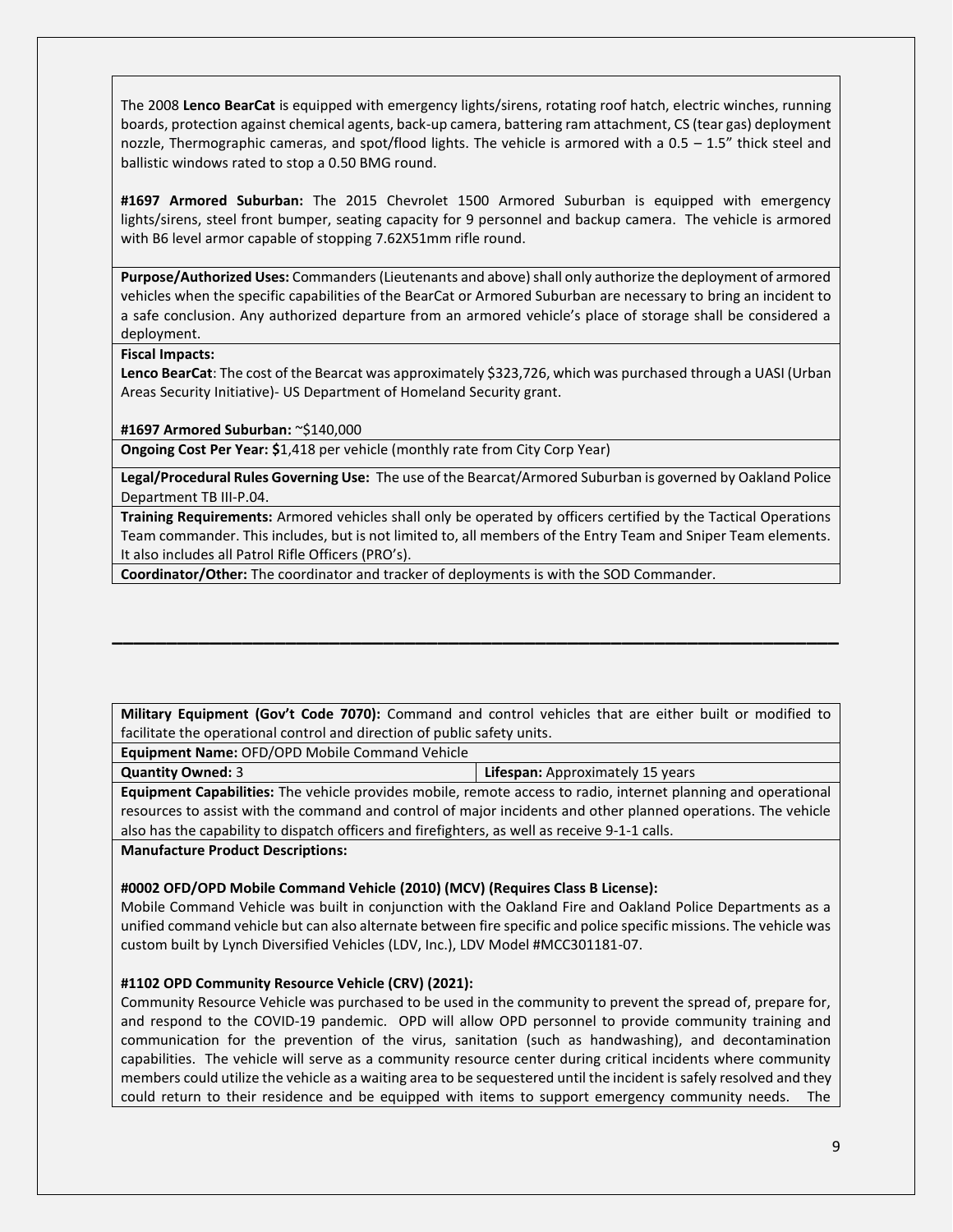vehicles and equipment will also be used to distribute PPE and sanitation supplies more easily to the public, particularly those within our most challenged communities who lack resources and have been disparately affected by the pandemic. These vehicles will also be used for public engagement and dissemination of pandemic-specific information and engagement. These vehicles will also be utilized by Ceasefire to ramp up services. The vehicles will provide on-scene privacy for conducting sensitive interviews with crime victims and witnesses as well as a more private setting for intervention meetings. The vehicle was custom built by Lynch Diversified Vehicles (LDV) in 2021, LDV Model #S30MCC-34769-20.

#**4878 OPD Weed & Seed MCP Mobile Community Outreach Police Station:** (1998) Vehicle was obtained through grant from United States Department of Justice (JAG) Justice Assistance Program. Vehicle used to assist in providing information on mental health counseling, drug treatment and other wellness services in the community. Vehicle also used to visit schools, churches, and merchants in community. Due to age of vehicle and the procurement of newer updated vehicles in the fleet, used very sparingly in last several years.

**Purpose/Authorized Uses:** Traffic Commander (Lieutenants and above) shall only authorize the deployment of a MCV for any incidents which it would be deemed beneficial to do so.

**Fiscal Impacts:** 

**OFD/OPD Mobile Command Vehicle:** Total Commercial Price \$627,058

**OPD Community Resource Vehicle (CRV):** Total Commercial Price \$325,049.25.

**OPD Weed & Seed MCP Mobile Community:** \$173,889

**Ongoing Cost Per Year: \$**1,791- \$2,449 per vehicle (monthly rate from City Corp Year)

**Legal/Procedural Rules Governing Use:** California Vehicle Code

**Training Requirements:** There are 2 members of OPD, who are assigned to patrol have their Class B license and can operate the OFD/OPD Command Vehicle. The new OPD Command Vehicle can be operated with a Class C license.

**Coordinator/ Other:** The MCV is not a tactical vehicle but rather a multi-purpose vehicle to help facilitate command and control during field incidents by both the Oakland Fire Department as well as the Oakland Police Department by providing intelligence assets. The vehicle does not have any armor nor is it deployed in such a manner as it to be used in such a way. The vehicle is to be deployed at the periphery of a tactical incident if one such arises. The Traffic Commander is the coordinator of the command vehicles.

**Military Equipment (Gov't Code 7070):** Command and control vehicles that are either built or modified to facilitate the operational control and direction of public safety units.

**Equipment Name:** HNT Vehicle (Hostage Negation Vehicle) #1197

**Quantity Owned:** 1 **Lifespan:** None listed by manufacture

**Equipment Capabilities:** In any response to a terrorist or CBRNE incident, specialty vehicles, especially those that provide force protection or include communications and Electronic Counter Measures are critical to a successful resolution to the incident.

**Manufacture Product Description:** Farber Vehicle 25' Chassis Designed for communication, negotiator and ECM. CINT Commander (Negotiations Recording and Control System). This system also includes software that allows it to be used as a pretext phone call device with digital recording, data logging, and control features. The system includes the following items: 1. COMMBox 2. Software with free software updates online 3. All required cables 4. One headset and four headphones with adapters 5. External room monitor speaker 6. Pelican carrying case 7. Integrated 836 Bluetooth 8. 12 volt cell phone charger adapter 9. Technical Support 10. Five year limited warranty (refer to warranty information).

**Purpose/Authorized Uses:** Incident Commander (Lieutenants and above) shall only authorize the deployment of a MCV for any incidents which it would be deemed beneficial to do so.

**Fiscal Impacts:** \$226,611.07 paid for by UASi Homeland Security Grant

**Ongoing Cost Per Year:** \$1,418 per at vehicle (monthly rate from City Corp Year)

**Legal/Procedural Rules Governing Use:** Class C license is required to drive the vehicles.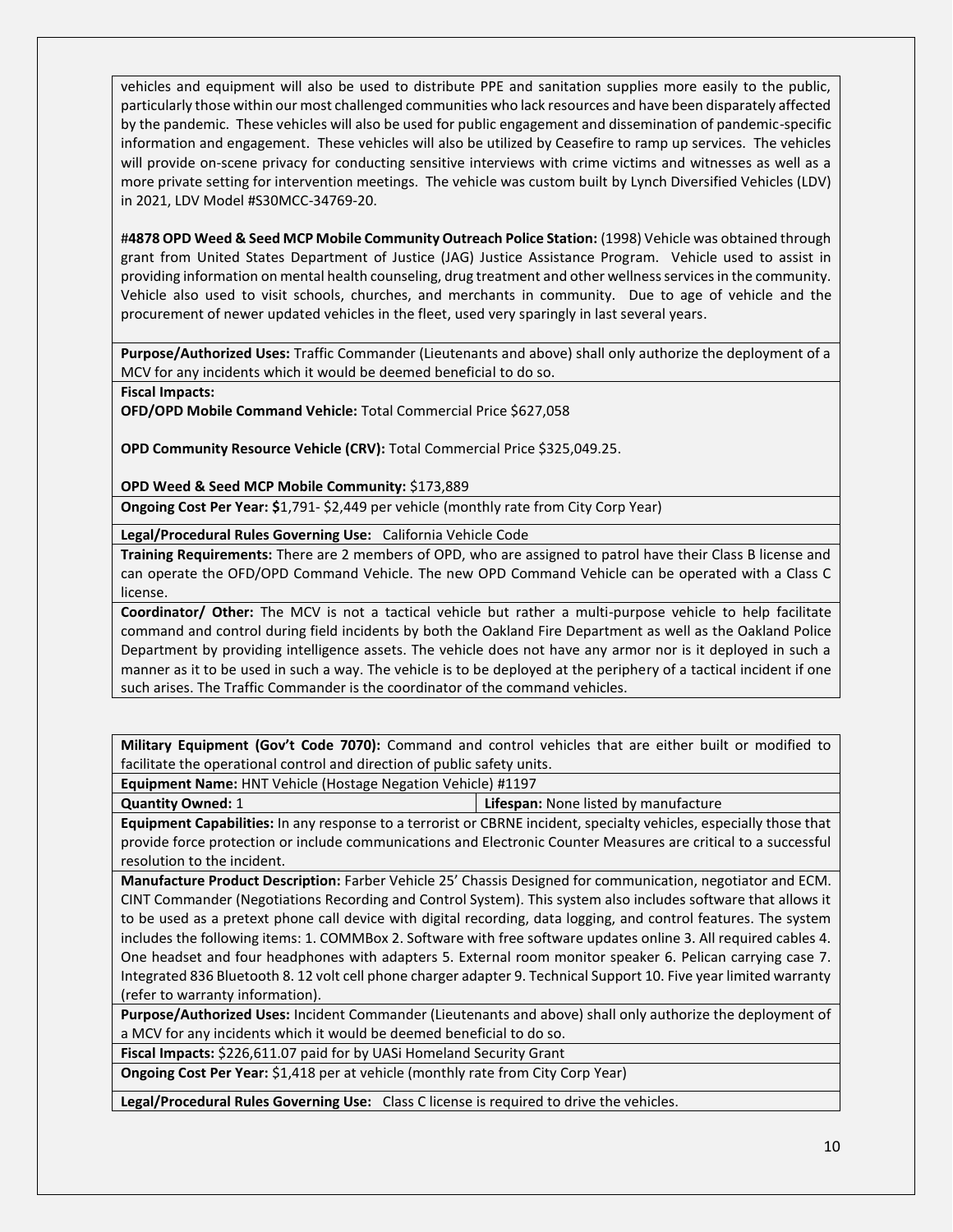**Training Requirements:** Members of the HNT are eligible to drive the vehicle.

**Coordinator/Other:** The coordinator and tracker of deployments is with the Sergeant Johnson.

**Military Equipment (Gov't Code 7070):** Battering rams, slugs, and breaching apparatuses that are explosive in nature. However, items designed to remove a lock, such as bolt cutters, or a handheld ram designed to be operated by one person, are specifically excluded from this subdivision.

**Equipment Name:** Remington 870 with Royal Arms 14" 12 point Breaching Barrel

**Quantity Owned:** 3 **Lifespan:** No lifespan indicated by the manufacturer **Equipment Capabilities:** See Product Description

**Manufacture Product Description:** The Remington 870 Police pump-action shotgun is a rugged 12-gauge with a short, tactical 18" barrel backed by a stout 3" chamber. The all-matte black gun is Parkerized for generalized durability and rust-resistance. Both the pump action forend and stock are robust and tough synthetic.

Royal Arms Breaching Barrel: For Remington 870/1187 Shotguns; We use only high Quality Factory replacement Barrels. All Barrels we use for the Remington 870 are cylinder smooth bore Police Model. Parkerized. The breacher is locked onto the external threads of the Barrel making it permanently affixed and part of the O.A.L. Specified by ATF. Made from 4140 Mil Spec Chromoly Steel Heat Treated to 56 RC to with stand years of abuse.

The 12 Point allows a positive grip on all surfaces since the Serrated teeth are spread across the entire contact area of the breacher standoff.

**Purpose/Authorized Uses:** Used as an option for breaching locked doors with specified frangible breaching ammunition. All applicable State, Federal and Local laws governing police use of force. Various Oakland Police Department Policies on Use of Force and Firearms (K-3, K-4 and TB III-G).

**Fiscal Impacts:** \$1475

**Ongoing Cost Per Year:** None

**Legal/Procedural Rules Governing Use:** All applicable State, Federal and Local laws governing police use of force. Various Oakland Police Department Policies on Use of Force and Firearms (K-3, K-4 and K-5)

**Training Requirements: Global Assets Integrated** Ballistic Breaching Course

**Coordinator/Other:** The Range Master, Sergeant Sotto is the coordinator.

**Military Equipment (Gov't Code 7070):** Battering rams, slugs, and breaching apparatuses that are explosive in nature. However, items designed to remove a lock, such as bolt cutters, or a handheld ram designed to be operated by one person, are specifically excluded from this subdivision.

**Equipment Name:** Royal Arms 12 GA Breaching Rounds Tesar

**Quantity Owned:** 25 **Lifespan:** No lifespan indicated by the manufacturer **Equipment Capabilities:** See Product Description

**Manufacture Product Description:** Orange Cap 2-3/4" 275 Grain Compressed Copper Frangible 12 Ga Shotgun Slug

- Slug Material: Copper Powder
- Velocity: 1,750 Ft p/sec -18" Barrel
- Use: For Wood Doors, Solid & Hollow
- Defeats: Solid Wood Doors, Locks & Hinges

**Purpose/Authorized Uses:** Used as an option for breaching locked doors with specified frangible breaching ammunition. All applicable State, Federal and Local laws governing police use of force. Various Oakland Police Department Policies on Use of Force and Firearms (K-3, K-4 and K-5)

**Fiscal Impacts:** \$4.50 per unit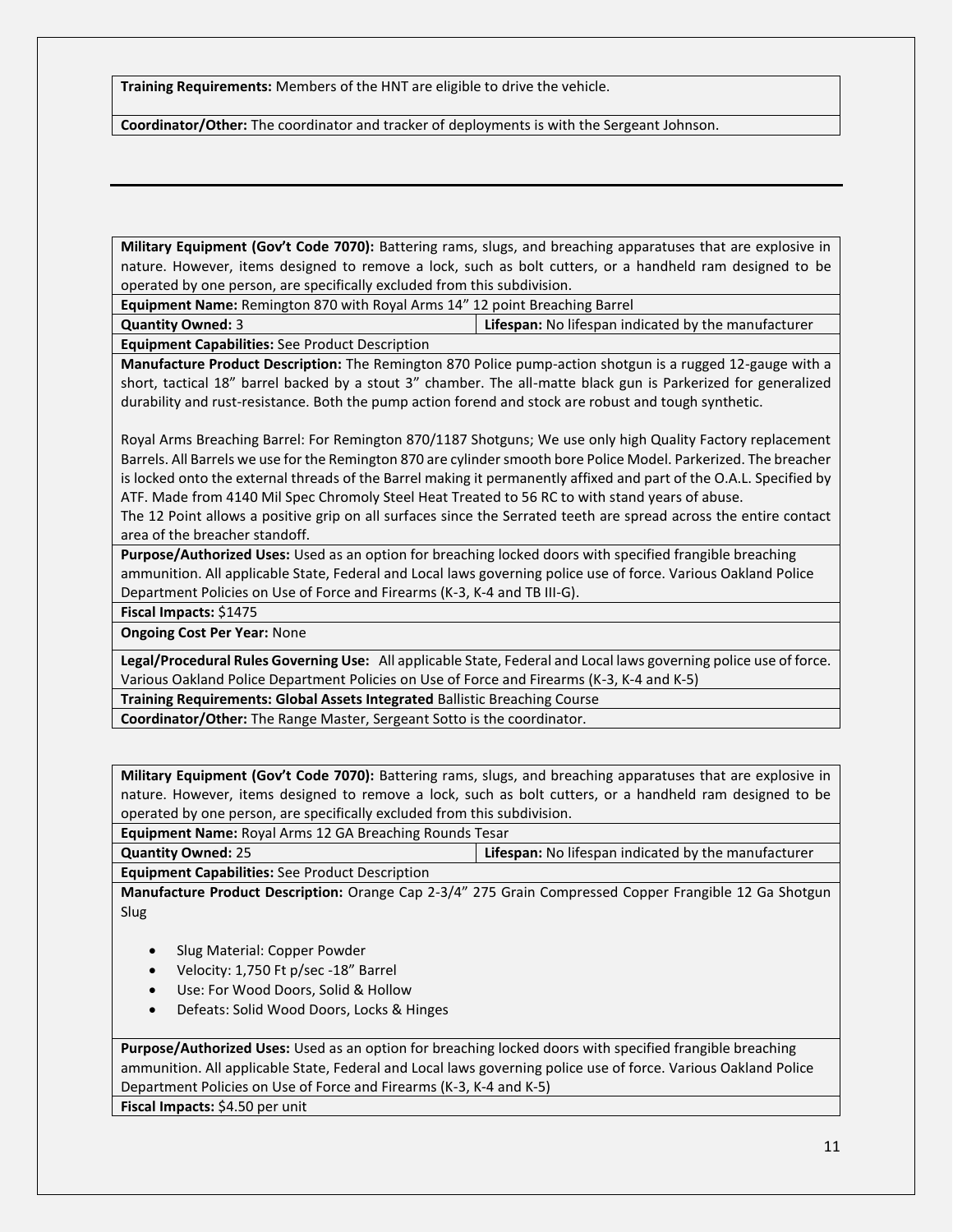**Ongoing Cost Per Year:** None

**Legal/Procedural Rules Governing Use:** All applicable State, Federal and Local laws governing police use of force. Various Oakland Police Department Policies on Use of Force and Firearms (K-3, K-4 and K-5)

**Training Requirements: Global Assets Integrated** Ballistic Breaching Course

**Coordinator/Other:** The Range Master, Sergeant Sotto is the coordinator.

**Military Equipment (Gov't Code 7070):** Battering rams, slugs, and breaching apparatuses that are explosive in nature. However, items designed to remove a lock, such as bolt cutters, or a handheld ram designed to be operated by one person, are specifically excluded from this subdivision.

**Equipment Name:** Royal Arms 12 GA Breaching Rounds Tesar-2

**Quantity Owned:** 25 **Lifespan:** No lifespan indicated by the manufacturer

**Equipment Capabilities:** See Product Description

**Manufacture Product Description:** Orange Cap 2-3/4" 425 Grain Compressed Copper Frangible 12 Ga Shotgun Slug

- Slug Material: Copper Powder
- Velocity: 1,525 Ft p/sec -18" Barrel
- Use: For Metal Doors, Locks & Hinges
- Defeats: Heavy Locks, Dead-bolts and Hinges (Solid Oak Steel Doors)

**Purpose/Authorized Uses:** Used as an option for breaching locked doors with specified frangible breaching ammunition. All applicable State, Federal and Local laws governing police use of force. Various Oakland Police Department Policies on Use of Force and Firearms (K-3, K-4 and K-5)

**Fiscal Impacts:** \$4.50 per unit

**Ongoing Cost Per Year:** None

**Legal/Procedural Rules Governing Use:** All applicable State, Federal and Local laws governing police use of force. Various Oakland Police Department Policies on Use of Force and Firearms (K-3, K-4 and K-5)

**Training Requirements:** Ballistic Breaching Course

**Coordinator/Other:** The Range Master, Sergeant Sotto is the coordinator.

**Military Equipment (Gov't Code 7070):** Battering rams, slugs, and breaching apparatuses that are explosive in nature. However, items designed to remove a lock, such as bolt cutters, or a handheld ram designed to be operated by one person, are specifically excluded from this subdivision.

**Equipment Name:** Royal Arms 12 GA Breaching Rounds Tescr-3

**Quantity Owned:** 25 **Lifespan:** No lifespan indicated by the manufacturer

**Equipment Capabilities:** See Product Description

**Manufacture Product Description:** Green Cap 2-3/4" 375 Grain Clayvon® Frangible 12 Ga Shotgun Slug

- Slug Material: Clay with S-70 Steel Shot
- Velocity: 1,650 Ft p/sec -18" Barrel
- Use: All Doors, Locks & Hinges
- Defeats: All Locks, Cross-bolts and Hinges. (Hollow Core Doors Light Steel doors)

**Purpose/Authorized Uses:** Used as an option for breaching locked doors with specified frangible breaching ammunition. All applicable State, Federal and Local laws governing police use of force. Various Oakland Police Department Policies on Use of Force and Firearms (K-3, K-4 and K-5)

**Fiscal Impacts:** \$4.50 per unit

**Ongoing Cost Per Year:** None

**Legal/Procedural Rules Governing Use:** All applicable State, Federal and Local laws governing police use of force. Various Oakland Police Department Policies on Use of Force and Firearms (K-3, K-4 and K-5)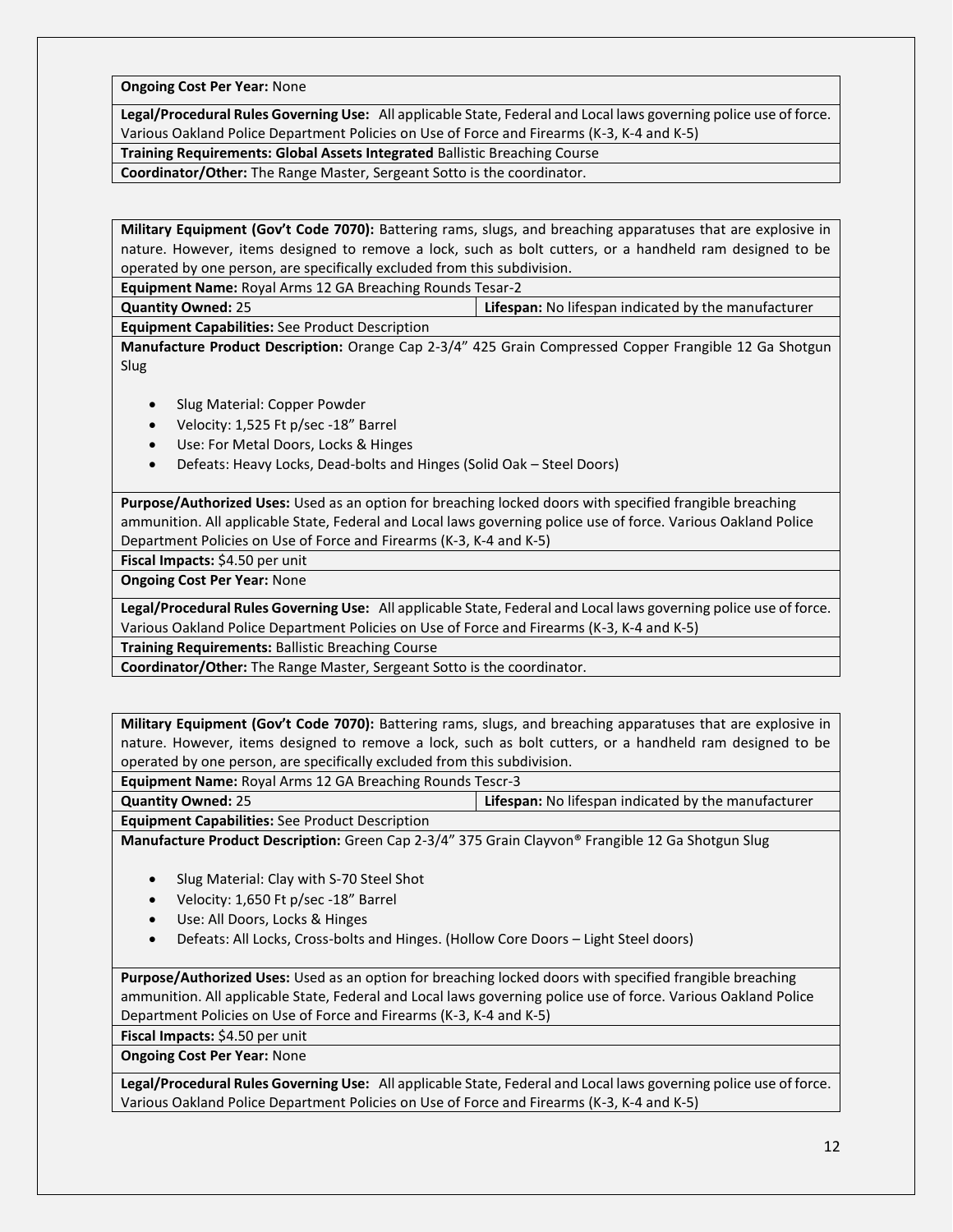#### **Training Requirements: Global Assets Integrated** Ballistic Breaching Course **Coordinator/Other:** The Range Master, Sergeant Sotto is the coordinator.

**Military Equipment (Gov't Code 7070):** Battering rams, slugs, and breaching apparatuses that are explosive in nature. However, items designed to remove a lock, such as bolt cutters, or a handheld ram designed to be operated by one person, are specifically excluded from this subdivision.

**Equipment Name:** Dyno Nobel / Primacord 21

**Quantity Owned:** 2324.5 feet **Lifespan:** 5 years

**Equipment Capabilities:** See Product Description

**Manufacture Product Description:** PRIMACORD detonating cords are flexible linear explosives with a core of PETN explosive encased in a textile outer jacket. PRIMACORD detonating cords are designed for use as trunklines and/or downlines in various mining, quarrying and construction applications.

**Purpose/Authorized Uses:** All applicable State, Federal and Local laws governing police use of force. Various Oakland Police Department Policies on Use of Force and Firearms (K-3, K-4 and K-5). Only the Swat Tactical Commander can authorize its use.

**Fiscal Impacts:** \$1,700 per 1600 feet

**Ongoing Cost Per Year:** None

**Legal/Procedural Rules Governing Use:** All applicable State, Federal and Local laws governing police use of force. Various Oakland Police Department Policies on Use of Force and Firearms (K-3, K-4 and K-5).

**Training Requirements: Global Assets Integrated** Ballistic Breaching Course

**Coordinator/Other:** The coordinator and tracker of deployments is with the SOD Commander.

**Military Equipment (Gov't Code 7070):** Battering rams, slugs, and breaching apparatuses that are explosive in nature. However, items designed to remove a lock, such as bolt cutters, or a handheld ram designed to be operated by one person, are specifically excluded from this subdivision.

**Equipment Name:** Dyno Nobel / Primacord 10

**Quantity Owned:** 2013.84 feet **Lifespan:** 5 years

**Equipment Capabilities:** See Product Description

**Manufacture Product Description:** PRIMACORD detonating cords are flexible linear explosives with a core of PETN explosive encased in a textile outer jacket. PRIMACORD detonating cords are designed for use as trunklines and/or downlines in various mining, quarrying and construction applications.

**Purpose/Authorized Uses:** All applicable State, Federal and Local laws governing police use of force. Various Oakland Police Department Policies on Use of Force and Firearms (K-3, K-4 and TB III-G). Only the Swat Tactical Commander can authorize its use.

**Fiscal Impacts:** \$965.96

**Ongoing Cost Per Year:** None

**Legal/Procedural Rules Governing Use:** All applicable State, Federal and Local laws governing police use of force. Various Oakland Police Department Policies on Use of Force and Firearms (K-3, K-4, and K-5).

**Training Requirements:** Global Asset Integrated Explosive Breaching Course

**Coordinator/Other:** The coordinator and tracker of deployments is with the SOD Commander.

**Military Equipment (Gov't Code 7070):** Battering rams, slugs, and breaching apparatuses that are explosive in nature. However, items designed to remove a lock, such as bolt cutters, or a handheld ram designed to be operated by one person, are specifically excluded from this subdivision.

**Equipment Name:** Dyno Nobel / Primacord 5

**Quantity Owned:** 2971.84 feet **Lifespan:** 5 years

**Equipment Capabilities:** See Product Description

**Manufacture Product Description:** PRIMACORD detonating cords are flexible linear explosives with a core of PETN explosive encased in a textile outer jacket. PRIMACORD detonating cords are designed for use as trunklines and/or downlines in various mining, quarrying and construction applications.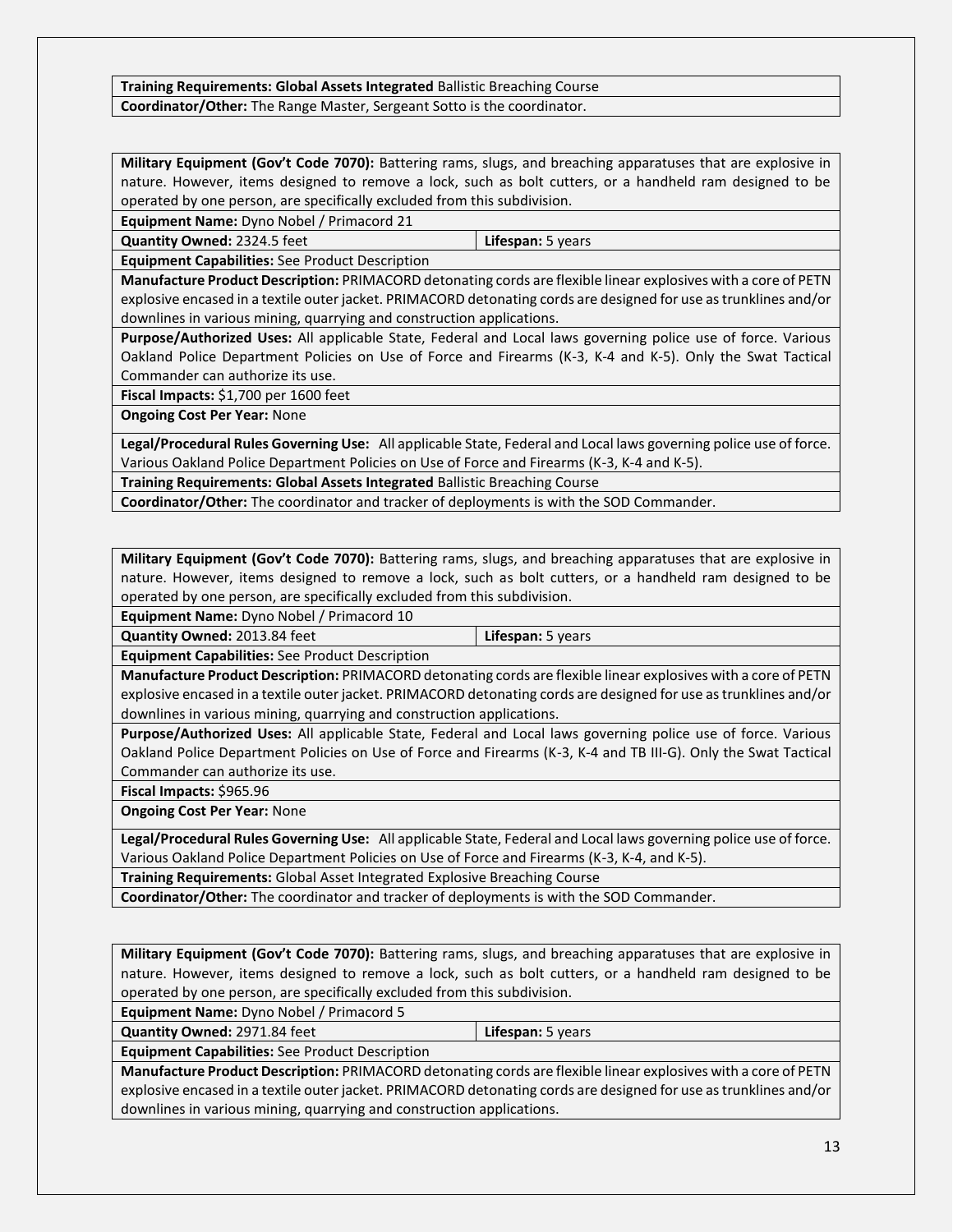**Purpose/Authorized Uses:** All applicable State, Federal and Local laws governing police use of force. Various Oakland Police Department Policies on Use of Force and Firearms (K-3, K-4 and K-5). Only the Swat Tactical Commander can authorize its use.

**Fiscal Impacts:** 1,002.39

**Ongoing Cost Per Year:** None

**Legal/Procedural Rules Governing Use:** All applicable State, Federal and Local laws governing police use of force. Various Oakland Police Department Policies on Use of Force and Firearms (K-3, K-4, and K-5).

**Training Requirements:** Global Asset Integrated Explosive Breaching Course

**Coordinator/Other:** The coordinator and tracker of deployments is with the SOD Commander.

**Military Equipment (Gov't Code 7070):** Battering rams, slugs, and breaching apparatuses that are explosive in nature. However, items designed to remove a lock, such as bolt cutters, or a handheld ram designed to be operated by one person, are specifically excluded from this subdivision.

**Equipment Name:** Dyno Nobel / Primacord 4y

**Quantity Owned:** 2012.51 feet **Lifespan:** Approximately 5 years **Equipment Capabilities:** See Product Description

**Manufacture Product Description:** PRIMACORD detonating cords are flexible linear explosives with a core of PETN explosive encased in a textile outer jacket. PRIMACORD detonating cords are designed for use as trunklines and/or downlines in various mining, quarrying and construction applications.

**Purpose/Authorized Uses:** All applicable State, Federal and Local laws governing police use of force. Various Oakland Police Department Policies on Use of Force and Firearms (K-3, K-4 and K-5). Only the Swat Tactical Commander can authorize its use.

**Fiscal Impacts:** \$586.50

**Ongoing Cost Per Year:** None

**Legal/Procedural Rules Governing Use:** All applicable State, Federal and Local laws governing police use of force. Various Oakland Police Department Policies on Use of Force and Firearms (K-3, K-4, and K-5).

**Training Requirements:** Global Asset Integrated Explosive Breaching Course

**Coordinator/Other:** The coordinator and tracker of deployments is with the SOD Commander.

**Military Equipment (Gov't Code 7070):** Battering rams, slugs, and breaching apparatuses that are explosive in nature. However, items designed to remove a lock, such as bolt cutters, or a handheld ram designed to be operated by one person, are specifically excluded from this subdivision.

**Equipment Name:** Ensign-Bickford / PRIMASHEET

**Quantity Owned:** 8lbs **Lifespan:** Approximately 5 years

**Equipment Capabilities:** See Product Description

**Manufacture Product Description:** PRIMASHEET 1000 Flexible Sheet Explosive (DETASHEET Flexible Explosive) is a waterproof PETN based (63% nominal) flexible sheet explosive. It is manufactured as a continuous roll of varying lengths and thicknesses for a wide range of applications.

**Purpose/Authorized Uses:** All applicable State, Federal and Local laws governing police use of force. Various Oakland Police Department Policies on Use of Force and Firearms (K-3, K-4 and K-5). Only the Swat Tactical Commander can authorize its use.

**Fiscal Impacts:** \$162 per lbs

**Ongoing Cost Per Year:** None

**Legal/Procedural Rules Governing Use:** All applicable State, Federal and Local laws governing police use of force. Various Oakland Police Department Policies on Use of Force and Firearms (K-3, K-4, and K-5).

**Training Requirements:** Global Asset Integrated Explosive Breaching Course

**Coordinator/Other:** The coordinator and tracker of deployments is with the SOD Commander.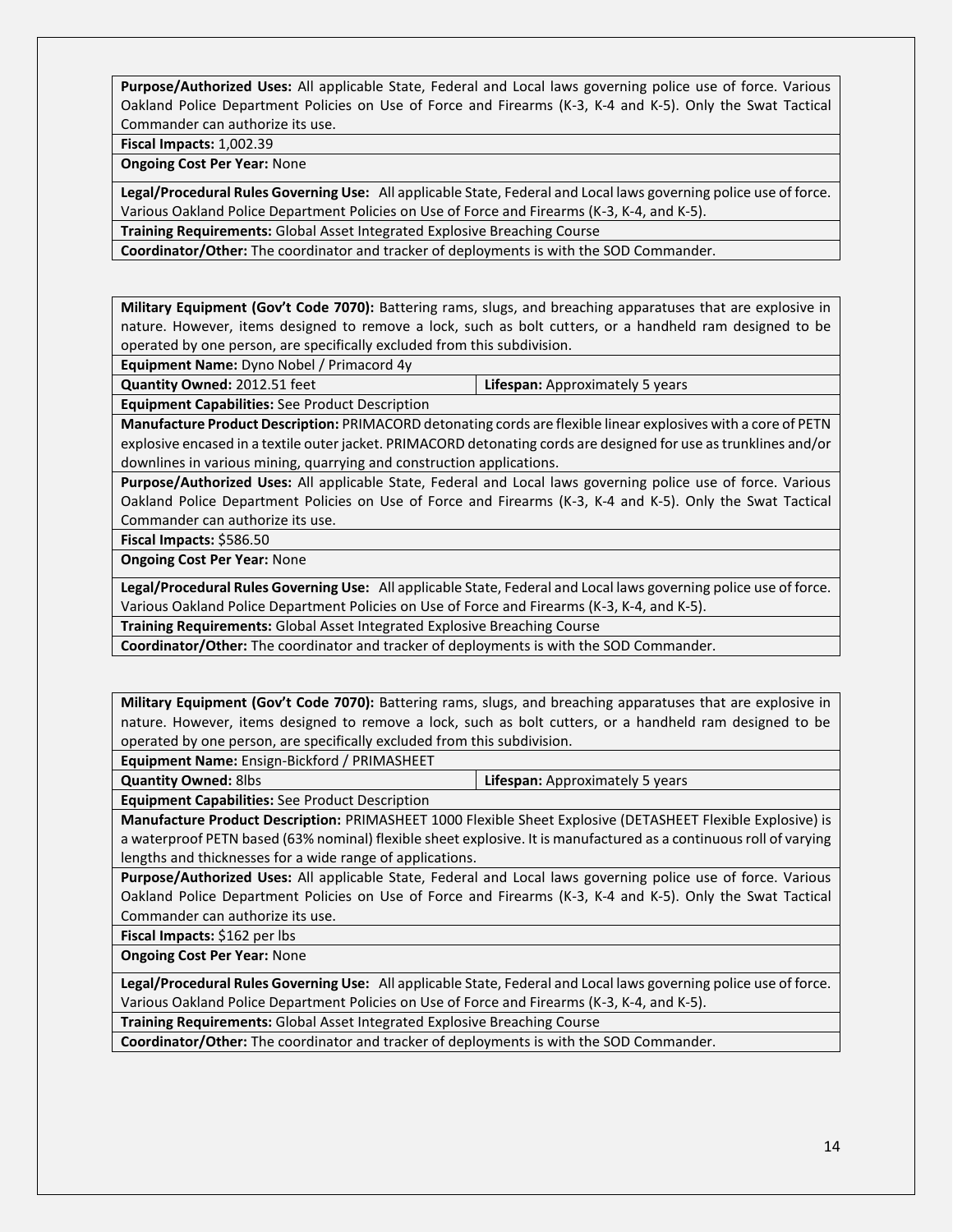**Military Equipment (Gov't Code 7070):** Battering rams, slugs, and breaching apparatuses that are explosive in nature. However, items designed to remove a lock, such as bolt cutters, or a handheld ram designed to be operated by one person, are specifically excluded from this subdivision.

**Equipment Name:** Dyno Nobel / Nonel MS 1.4B

**Quantity Owned:** 315 units **Lifespan:** 3 years

**Equipment Capabilities:** See Product Description

**Manufacture Product Description:** NONEL® nonelectric delay detonator MS 1.4B units consist of a length of orange shock tube, with a Standard (#8) detonator attached to one end and the other end sealed. A white J-hook is affixed near the sealed end, providing easy means of connection to detonating cord. Easy-to-read, color-coded delay tags display the delay number and nominal firing time prominently. Designed to provide in-hole delay time for underground (non-coal) and surface blast applications in the mining, quarry and construction industries, the NONEL MS can be used in combination with a detonating cord trunkline, NONEL EZTL, NONEL EZ DET and/or NONEL TD detonators for maximum timing flexibility.

**Purpose/Authorized Uses:** All applicable State, Federal and Local laws governing police use of force. Various Oakland Police Department Policies on Use of Force and Firearms (K-3, K-4 and K-5). Only the Swat Tactical Commander can authorize its use.

**Fiscal Impacts:** \$429 per 30 units

**Ongoing Cost Per Year:** None

**Legal/Procedural Rules Governing Use:** All applicable State, Federal and Local laws governing police use of force. Various Oakland Police Department Policies on Use of Force and Firearms (K-3, K-4, and K-5).

**Training Requirements:** Global Asset Integrated Explosive Breaching Course

**Coordinator/Other:** The coordinator and tracker of deployments is with the SOD Commander.

**Military Equipment (Gov't Code 7070):** Specialized firearms and ammunition of less than .50 caliber, including assault weapons as defined in § 30510 and §30515 of the Penal Code, with the exception of standard issue service weapons and ammunition of less than .50 caliber that are issued to officers, agents, or employees of a law enforcement agency or state agency.

**\_\_\_\_\_\_\_\_\_\_\_\_\_\_\_\_\_\_\_\_\_\_\_\_\_\_\_\_\_\_\_\_\_\_\_\_\_\_\_\_\_\_\_\_\_\_\_\_\_\_\_\_\_\_\_\_\_\_\_\_\_\_\_\_\_\_\_**

**Equipment Name:** Colt LE6920 (AR15)

**Quantity Owned:** 72 **Lifespan:** Barrel life approximately 15K rounds

**Equipment Capabilities:** A semi-automatic shoulder-fired long gun that fires a rifle caliber cartridge. The Department-approved AR15 style weapon system is designed to fire a .223/5.56 caliber projectile.

**Manufacture Product Description: Colt LE6920**

Colt's reliability, performance, and accuracy provide our Armed Forces the confidence required to accomplish any mission. Colt's LE6920 series shares many features of its combat proven brother, the Colt M4.

**Purpose/Authorized Uses:** Recognizing that officers are not normally equipped to safely address threats from persons wearing body armor and/or who are at distances beyond the effective range of standard issue police pistols and shotguns, the PRP has been implemented to address such threats and enhance police officer and public safety. Oakland Police policy DGT K-6: Only members certified as PROs shall be authorized to deploy Departmental patrol rifles.

**Fiscal Impacts:** \$1099 per a unit.

**Ongoing Cost Per Year:** None

**Legal/Procedural Rules Governing Use:** All applicable State, Federal and Local laws governing police use of force. Various Oakland Police Department Policies on Use of Force and Firearms (K-3, K-4 and K-6).

**Training Requirements:** Officers must successfully complete a CA POST certified 80-hour patrol rifle course as well as regular department firearms training and qualifications as required by law and policy.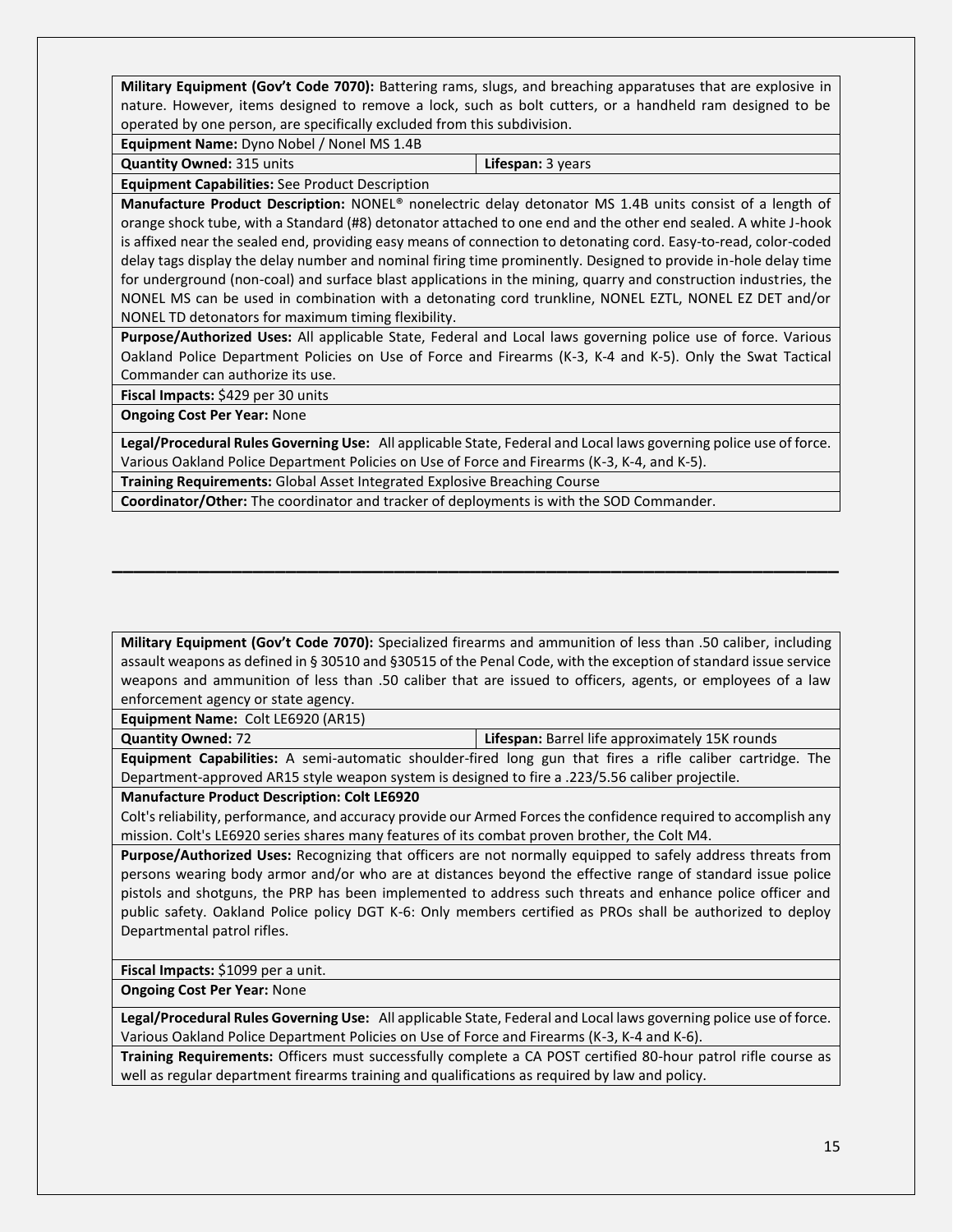**Coordinator/Other:** These specific rifles are assigned to Oakland Police Department- Sniper Team. The Patrol Rifle Coordinators Sergeant Sotto and Toribio.

**Military Equipment (Gov't Code 7070):** Specialized firearms and ammunition of less than .50 caliber, including assault weapons as defined in § 30510 and §30515 of the Penal Code, with the exception of standard issue service weapons and ammunition of less than .50 caliber that are issued to officers, agents, or employees of a law enforcement agency or state agency.

**Equipment Name:** Noveske N4

**Quantity Owned:** 25 **Lifespan:** Barrel life approximately 15K rounds

**Equipment Capabilities:** A semi-automatic shoulder-fired long gun that fires a rifle caliber cartridge. The Department-approved AR15 style weapon system is designed to fire a .223/5.56 caliber projectile.

**Manufacture Product Description:**

- Action: Gas Operated Semi-Auto
- Air cooled
- Magazine feed
- Barrel Length: 10.5", stainless steel
- Chambered in 5.56
- Capacity: 30+1

**Purpose/Authorized Uses:** The Tactical Operations Team may be activated at the discretion of the Patrol Division Watch Commander, or an Area Commander who is on the scene and assumes Incident Command. This is covered in Oakland Police Policy DGO K-5.

**Fiscal Impacts:** \$1,500 per a unit.

**Ongoing Cost Per Year: None**

**Legal/Procedural Rules Governing Use:** All applicable State, Federal and Local laws governing police use of force. Various Oakland Police Department Policies on Use of Force and Firearms (K-3, K-4 and K-5).

**Training Requirements:** Officers/Operators must successfully complete a CA POST certified 160-hour Swat course as well as regular department firearms training and qualifications as required by law and policy.

**Coordinator/ Other:** These specific rifles are assigned to Oakland Police Department- Swat Team. The Range Master, Sergeant Sotto is the coordinator.

**Military Equipment (Gov't Code 7070):** Specialized firearms and ammunition of less than .50 caliber, including assault weapons as defined in § 30510 and §30515 of the Penal Code, with the exception of standard issue service weapons and ammunition of less than .50 caliber that are issued to officers, agents, or employees of a law enforcement agency or state agency.

**Equipment Name:** Bravo Company Manufacturing (BCM CQB MCMR 11)

**Quantity Owned:** 30 **Lifespan:** Barrel life approximately 15K rounds

**Equipment Capabilities:** A semi-automatic shoulder-fired long gun that fires a rifle caliber cartridge. The Department-approved AR15 style weapon system is designed to fire a .223/5.56 caliber projectile.

**Manufacture Product Description:**

- Action: Gas Operated Semi-Auto
- Air cooled
- Magazine feed
- Barrel Length: 11.5"
- Chambered in 5.56
- Capacity: 30+1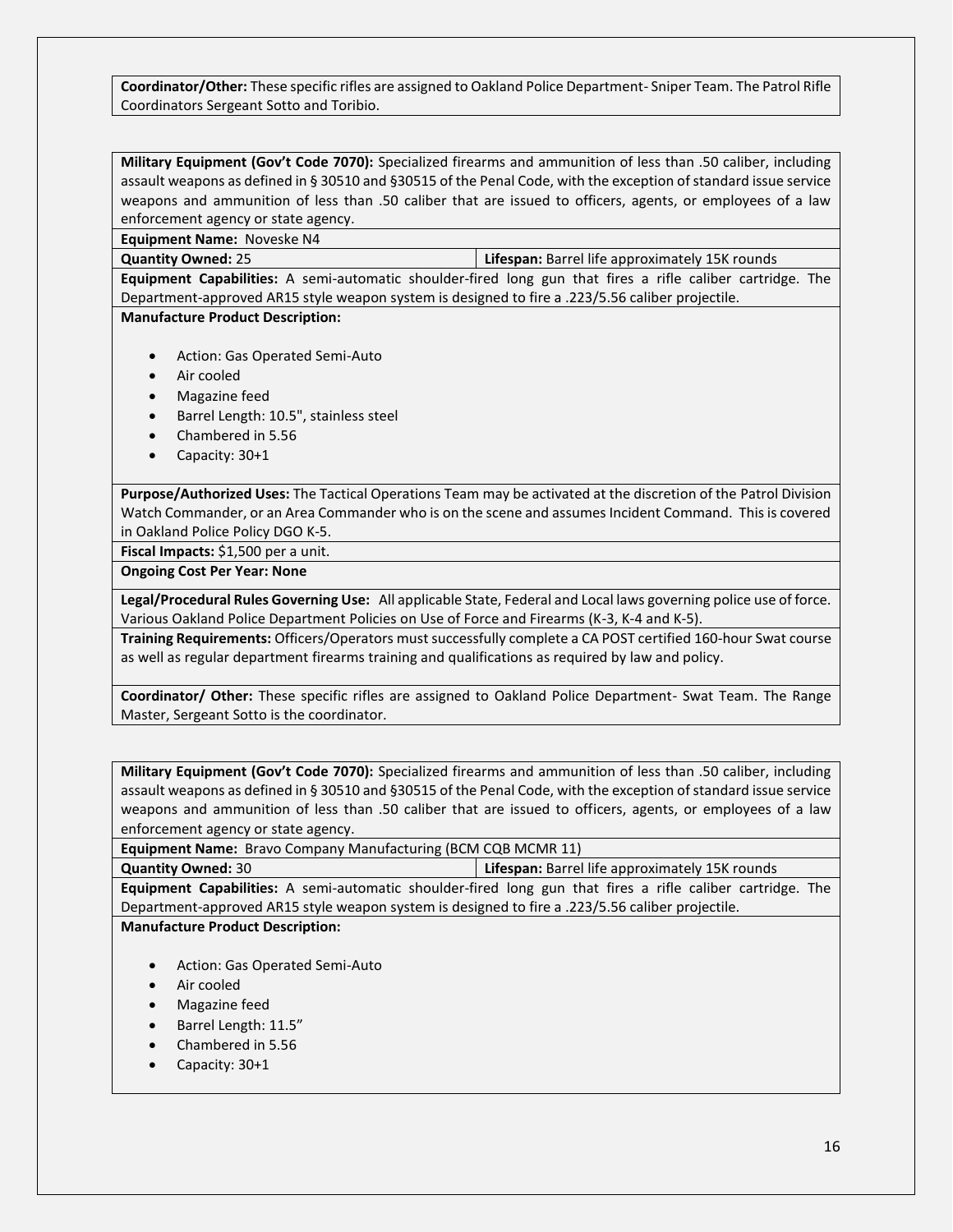**Purpose/Authorized Uses:** The Tactical Operations Team may be activated at the discretion of the Patrol Division Watch Commander, or an Area Commander who is on the scene and assumes Incident Command. This is covered in Oakland Police Policy DGO K-5.

**Fiscal Impacts:** \$1,400 per a unit.

**Ongoing Cost Per Year:** None

**Legal/Procedural Rules Governing Use:** All applicable State, Federal and Local laws governing police use of force. Various Oakland Police Department Policies on Use of Force and Firearms (K-3, K-4 and K-5).

**Training Requirements:** Officers/Operators must successfully complete a CA POST certified 160-hour Swat course as well as regular department firearms training and qualifications as required by law and policy.

**Coordinator/ Other:** These specific rifles are assigned to Oakland Police Department- Swat Team. The Range Master, Sergeant Sotto is the coordinator.

**Military Equipment (Gov't Code 7070):** Specialized firearms and ammunition of less than .50 caliber, including assault weapons as defined in § 30510 and §30515 of the Penal Code, with the exception of standard issue service weapons and ammunition of less than .50 caliber that are issued to officers, agents, or employees of a law enforcement agency or state agency.

**Equipment Name:** GA Precision Bolt Action .308 Win Rifle

**Quantity Owned:** 12 **Lifespan:** No Lifespan indicated by Manufacturer

**Equipment Capabilities:** The rifle has a 22" barrel, internal magazine (four round capacity), manual safety selector switch, and manual bolt action. The rifle is chambered for .308 Win ammunition.

#### **GA Precision Bolt Action .308 Win Rifle**

The rifle is a custom GA Precision product built for Oakland PD, based on their Crusader model. It is built off of the Remington 700 short-action receiver platform, but manufactured and outfit by GA Precision, using a variety of components from different manufacturers. The barrel is manufactured by Broughton; it is 22" long, fluted, and has a 1/11.25" twist. The rifle stock is manufactured by Manner. The trigger group is a custom build by GA Precision. The scopes are manufactured by Nightforce (NX8), with Badger Ordnance scope rings and bases. The bipods are manufactured by Harris. The rifles were built from different components, but serialized under GA Precision.

**Purpose/Authorized Uses:** The Tactical Operations Team may be activated at the discretion of the Patrol Division Watch Commander, or an Area Commander who is on the scene and assumes Incident Command. GA Precision Bolt Action .308 Win Rifles are assigned to the Sniper element of the Tactical Operations Team.

**Fiscal Impacts: (Sample)**The initial costs of the rifles was approximately \$108,000 including the scopes. Approximately \$9,000 per a rifle.

The Sniper Team is currently in the process of testing new rifles to replace the aging, deteriorating inventory of current sniper rifles. The team currently does not have any testing rifles in-hand; they are awaiting samples to be built and shipped to them for evaluation.

**Ongoing Cost Per Year:** None

**Legal/Procedural Rules Governing Use:** All applicable State, Federal and Local laws governing police use of force. Various Oakland Police Department Policies on Use of Force and Firearms (K-3, K-4, and K-5).

**Training Requirements:** Officers must complete an internal Basic Sniper School (which is POST-certified) and be assigned to the Sniper element of the Tactical Team to be assigned and deploy with the GA Precision rifle. Officers must also attend and successfully complete marksmanship qualifications at Tactical Team training as required by law and policy.

**Coordinator/Other:** These specific rifles are assigned to Oakland Police Department Sniper Team. Sgt. Toribio is the coordinator of the unit.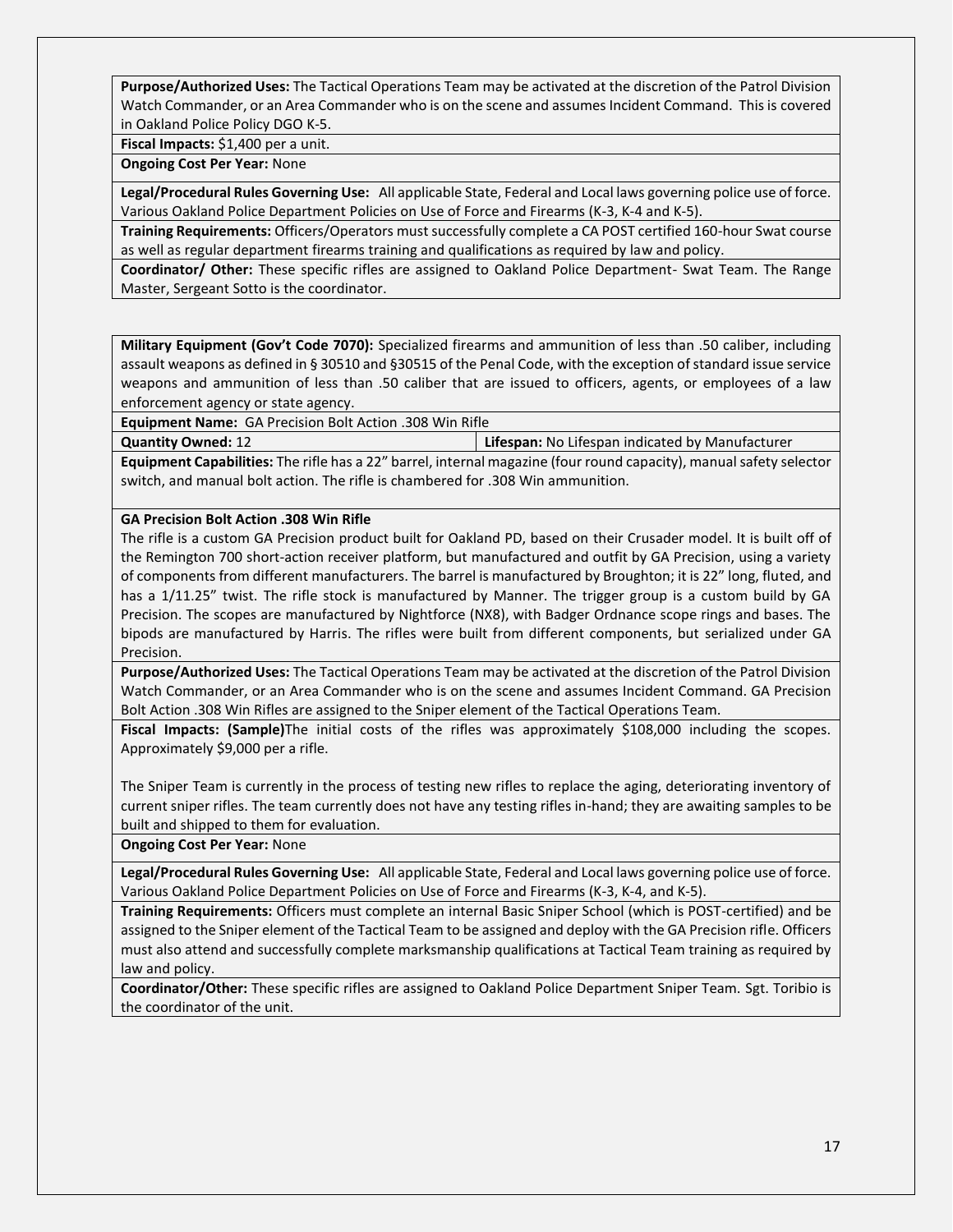**Military Equipment (Gov't Code 7070):** Specialized firearms and ammunition of less than .50 caliber, including assault weapons as defined in § 30510 and §30515 of the Penal Code, with the exception of standard issue service weapons and ammunition of less than .50 caliber that are issued to officers, agents, or employees of a law enforcement agency or state agency.

**Equipment Name:** Speer LE Gold Dot .223 75 grain

**Quantity Owned:** 10 cases **Lifespan:** approximately 10 years

**Equipment Capabilities:** .223 caliber or 5.56mm rifle ammunition used in conjunction with an AR-15 type rifle provides officers the ability to engage hostile suspects at distances generally greater than the effective distance of their handguns.

**Manufacture Product Description:** SPEER LE Gold Dot Duty Rifle brings proven bullet technology to rifle platform. The Gold Dot bullet was the first high performance, bonded-core bullet available in handgun ammunition, and has since set the bar for duty ammunition. The nation's number one law enforcement option is now available in rifle ammunition for agencies everywhere. Gold Dot rifle bullets are optimized to ensure expansion out of barrels down to 10" at a wide variety of velocities out to 200 yards.

**Purpose/Authorized Uses:** The Tactical Operations Team may be activated at the discretion of the Patrol Division Watch Commander, or an Area Commander who is on the scene and assumes Incident Command. This is covered in Oakland Police Policy DGO K-5.

**Fiscal Impacts:** \$315 per case

**Ongoing Cost Per Year:** \$15,795

**Legal/Procedural Rules Governing Use:** All applicable State, Federal and Local laws governing police use of force. Various Oakland Police Department Policies on Use of Force and Firearms (K-3, K-4 and K-5).

**Training Requirements:** Officers/Operators must successfully complete a CA POST certified course as well as regular department firearms training and qualifications as required by law and policy.

**Coordinator/ Other:** The Range Master, Sergeant Sotto is the coordinator.

**Military Equipment (Gov't Code 7070):** Specialized firearms and ammunition of less than .50 caliber, including assault weapons as defined in § 30510 and §30515 of the Penal Code, with the exception of standard issue service weapons and ammunition of less than .50 caliber that are issued to officers, agents, or employees of a law enforcement agency or state agency.

**Equipment Name:** Winchester (RA 556B 64 grain)

**Quantity Owned:** 10 cases **Lifespan:** approximately 10 years

**Equipment Capabilities:** .223 caliber or 5.56mm rifle ammunition used in conjunction with an AR-15 type rifle provides officers the ability to engage hostile suspects at distances generally greater than the effective distance of their handguns.

**Manufacture Product Description:** Designed specifically for delivering exceptional penetration, Ranger Bonded's proprietary core/jacket bonding process is enhanced with a special hollow cavity that aids in controlled expansion.

**Purpose/Authorized Uses:** The Tactical Operations Team may be activated at the discretion of the Patrol Division Watch Commander, or an Area Commander who is on the scene and assumes Incident Command. This is covered in Oakland Police Policy DGO K-5.

**Fiscal Impacts:** \$300 per case

**Ongoing Cost Per Year:** No longer ordered

**Legal/Procedural Rules Governing Use:** All applicable State, Federal and Local laws governing police use of force. Various Oakland Police Department Policies on Use of Force and Firearms (K-3, K-4 and K-5).

**Training Requirements:** Officers/Operators must successfully complete a CA POST certified course as well as regular department firearms training and qualifications as required by law and policy.

**Coordinator/ Other:** The Range Master, Sergeant Sotto is the coordinator.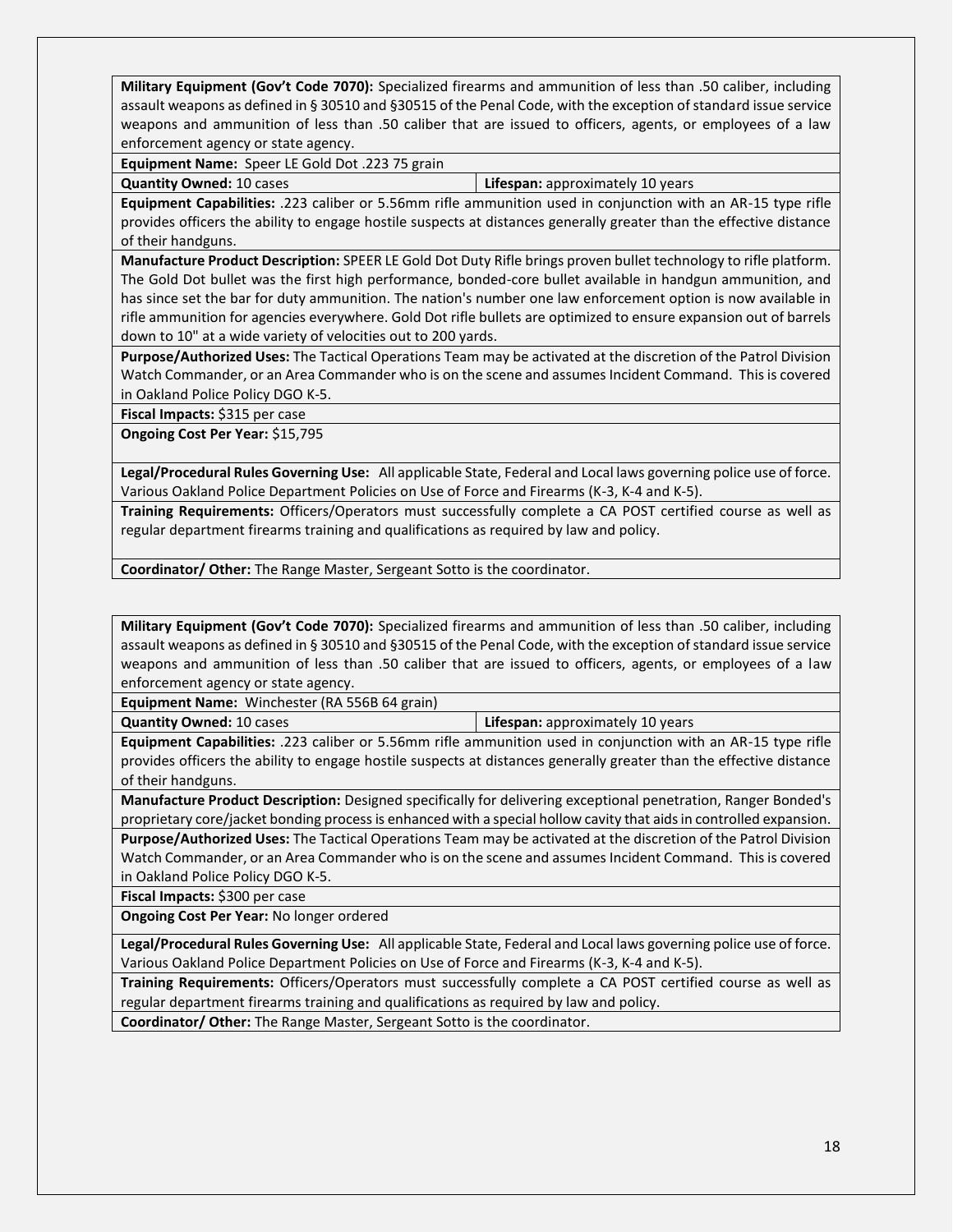**Military Equipment (Gov't Code 7070):** Specialized firearms and ammunition of less than .50 caliber, including assault weapons as defined in § 30510 and §30515 of the Penal Code, with the exception of standard issue service weapons and ammunition of less than .50 caliber that are issued to officers, agents, or employees of a law enforcement agency or state agency.

**Equipment Name:** Federal .223 55 grain

**Quantity Owned:** 30 cases **Lifespan:** approximately 10 years

**Equipment Capabilities:** .223 caliber or 5.56mm rifle ammunition used in conjunction with an AR-15 type rifle provides officers the ability to engage hostile suspects at distances generally greater than the effective distance of their handguns.

**Manufacture Product Description:** American Eagle® rifle ammunition offers consistent, accurate performance at a price that's perfect for high-volume shooting. The loads feature quality bullets, reloadable brass cases and dependable primers.

- Ideal for target practice
- Accurate and reliable
- Consistent primers and brass

**Purpose/Authorized Uses:** The Tactical Operations Team may be activated at the discretion of the Patrol Division Watch Commander, or an Area Commander who is on the scene and assumes Incident Command. This is covered in Oakland Police Policy DGO K-5.

**Fiscal Impacts:** \$182 per case

**Ongoing Cost Per Year:** \$18,200

**Legal/Procedural Rules Governing Use:** All applicable State, Federal and Local laws governing police use of force. Various Oakland Police Department Policies on Use of Force and Firearms (K-3, K-4 and K-5).

**Training Requirements:** Officers/Operators must successfully complete a CA POST certified course as well as regular department firearms training and qualifications as required by law and policy.

**Coordinator/ Other:** The Range Master, Sergeant Sotto is the coordinator.

**Military Equipment (Gov't Code 7070):** Specialized firearms and ammunition of less than .50 caliber, including assault weapons as defined in § 30510 and §30515 of the Penal Code, with the exception of standard issue service weapons and ammunition of less than .50 caliber that are issued to officers, agents, or employees of a law enforcement agency or state agency.

**Equipment Name: Federal Tactical Bonded 308 Win 165 gr LE308T1**

**Quantity Owned:** 12 Cases **Lifespan:** No Lifespan indicated by Manufacturer

**Equipment Capabilities:** Training and deployment round for the OPD sniper rifle. It affords the ability to engage lethal threats with precision at long distances behind barriers such as glass.

**Manufacturer Product Description:** The Tactical Bonded line is a trusted partner for some of the most intense conditions. Made exclusively for law enforcement, it achieves accuracy and terminal performance that defeats tough barriers with minimal deviation.

**Purpose/Authorized Uses:** The Tactical Operations Team may be activated at the discretion of the Patrol Division Watch Commander, or an Area Commander who is on the scene and assumes Incident Command. This is covered in Oakland Police Policy DGO K-5.

**Fiscal Impacts:** \$499 per case

**Ongoing Cost Per Year:** \$2,495

**Legal/Procedural Rules Governing Use:** All applicable State, Federal and Local laws governing police use of force. Various Oakland Police Department Policies on Use of Force and Firearms (K-3, K-4).

**Training Requirements:** Officers must complete an internal Basic Sniper School (which is POST-certified) and be assigned to the Sniper element of the Tactical Team to be assigned and deploy with the GA Precision rifle. Officers must also attend and successfully complete marksmanship qualifications at Tactical Team training as required by law and policy.

**Coordinator/Other:** The Sniper Team Leaders, Sergeants S. Toribio and J. Smoak, are the coordinators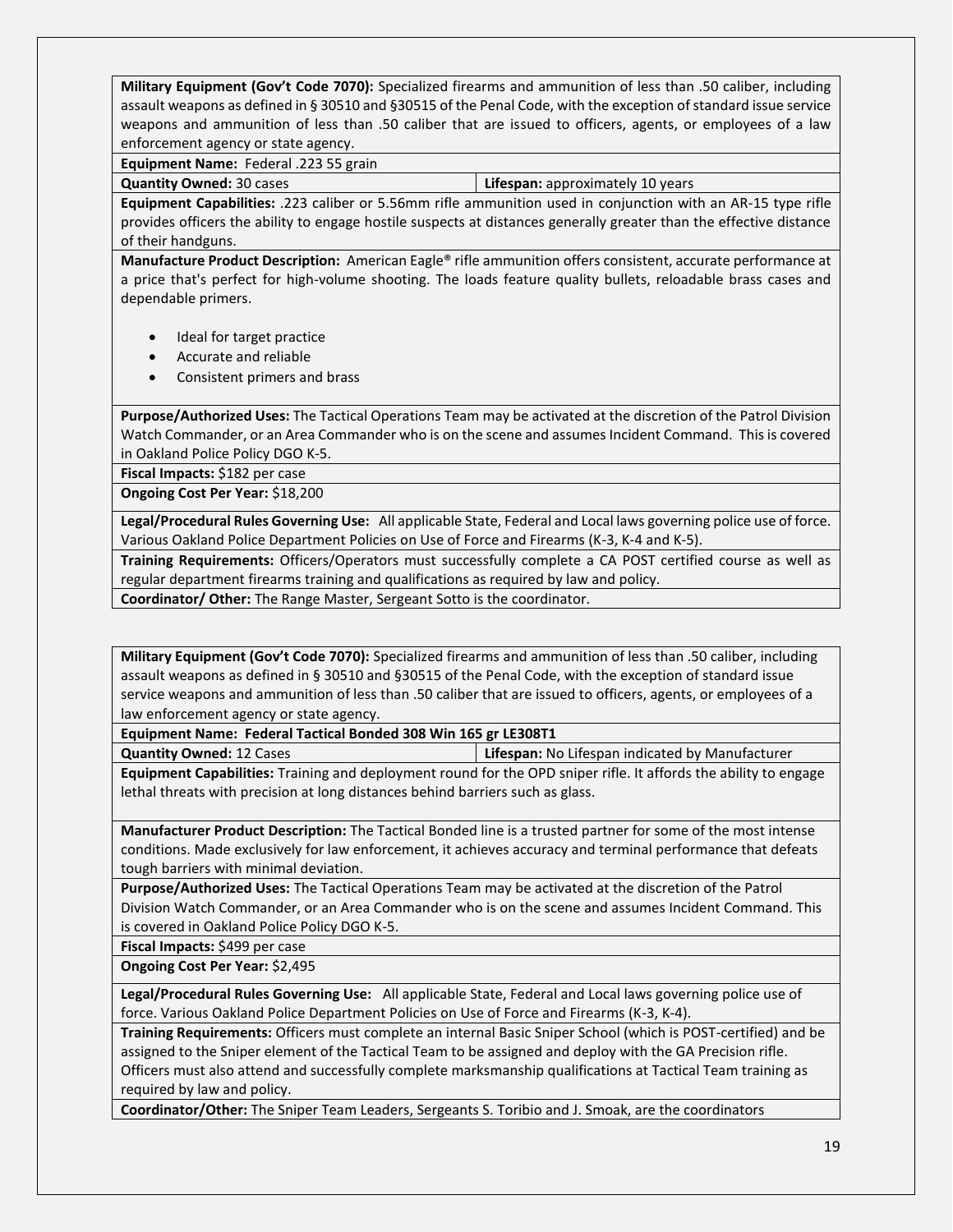**Military Equipment (Gov't Code 7070):** Specialized firearms and ammunition of less than .50 caliber, including assault weapons as defined in § 30510 and §30515 of the Penal Code, with the exception of standard issue service weapons and ammunition of less than .50 caliber that are issued to officers, agents, or employees of a law enforcement agency or state agency.

#### **Equipment Name: Hornady 308 WIN TAP 168 gr ELD MATCH TAP PRECISION**

**Quantity Owned:** 33 cases **Lifespan:** No Lifespan indicated by Manufacturer

**Equipment Capabilities:** Training and deployment round for the OPD sniper rifle. It affords the ability to engage lethal threats with precision at long distances.

**Manufacturer Product Description:** Hornady 308 WIN TAP 168 gr. ELD MATCH TAP PRECISION ammunition was designed as an improvement on the 168 gr. A-MAX TAP PRECISION load by incorporating the new ELD Match bullet. The 168 gr. ELD Match bullet with Heat Shield tip delivers the excellent terminal performance TAP Precision is known for, but features a resilient, heat resistant polymer tip that improves the ballistic coefficient, resulting in higher impact velocities, less drop, less wind drift, and more energy on target.

**Purpose/Authorized Uses:** The Tactical Operations Team may be activated at the discretion of the Patrol Division Watch Commander, or an Area Commander who is on the scene and assumes Incident Command. This is covered in Oakland Police Policy DGO K-5.

**Fiscal Impacts:** \$215 per case

**Ongoing Cost Per Year:** \$17,200

**Legal/Procedural Rules Governing Use:** All applicable State, Federal and Local laws governing police use of force. Various Oakland Police Department Policies on Use of Force and Firearms (K-3, K-4).

**Training Requirements:** Officers must complete an internal Basic Sniper School (which is POST-certified) and be assigned to the Sniper element of the Tactical Team to be assigned and deploy with the GA Precision rifle. Officers must also attend and successfully complete marksmanship qualifications at Tactical Team training as required by law and policy.

**Coordinator/Other:** The Sniper Team Leaders, Sergeants S. Toribio and J. Smoak, are the coordinators

**Military Equipment (Gov't Code 7070):** "Flashbang" grenades and explosive breaching tools, "tear gas," and "pepperballs," excluding standard, service-issued handheld pepper spray.

**\_\_\_\_\_\_\_\_\_\_\_\_\_\_\_\_\_\_\_\_\_\_\_\_\_\_\_\_\_\_\_\_\_\_\_\_\_\_\_\_\_\_\_\_\_\_\_\_\_\_\_\_\_\_\_\_\_\_\_\_\_\_\_\_\_\_\_**

**Equipment Name:** Defense Technology / Riot Control 1082

**Quantity Owned:** 104 **Lifespan:** No lifespan indicated by the manufacturer. **Equipment Capabilities:** Equipped with Hogue Orange Stock/Forend- Designated for Specialty Impact Munitions/Less Lethal only

**Manufacture Product Description:** The Riot Control CS Grenade is designed specifically for outdoor use in crowd control situations with a high volume continuous burn that expels its payload in approximately 20-40 seconds through four gas ports located on the top of the canister. This grenade can be used to conceal tactical movement or to route a crowd. The volume of smoke and agent is vast and obtrusive. This launchable grenade is 6.0 in. by 2.35 in. and holds approximately 2.7 oz. of active agent.

**Purpose/Authorized Uses:** All applicable State, Federal and Local laws governing police use of force. Various Oakland Police Department Policies on Use of Force and Firearms (K-3, K-4, K-5, TB III-G, and TB V F.02).

**Fiscal Impacts:** \$1200 per unit

**Ongoing Cost Per Year:** None

**Legal/Procedural Rules Governing Use:** All applicable State, Federal and Local laws governing police use of force. Various Oakland Police Department Policies on Use of Force and Firearms (K-3, K-4. K-5, TB III-G, and TB V F.02).

**Training Requirements:** Each operator completes a 10-hour Instructional Agents/SIMS Munitions Deployment Training.

**Coordinator/ Other:** The Range Master, Sergeant Sotto is the coordinator.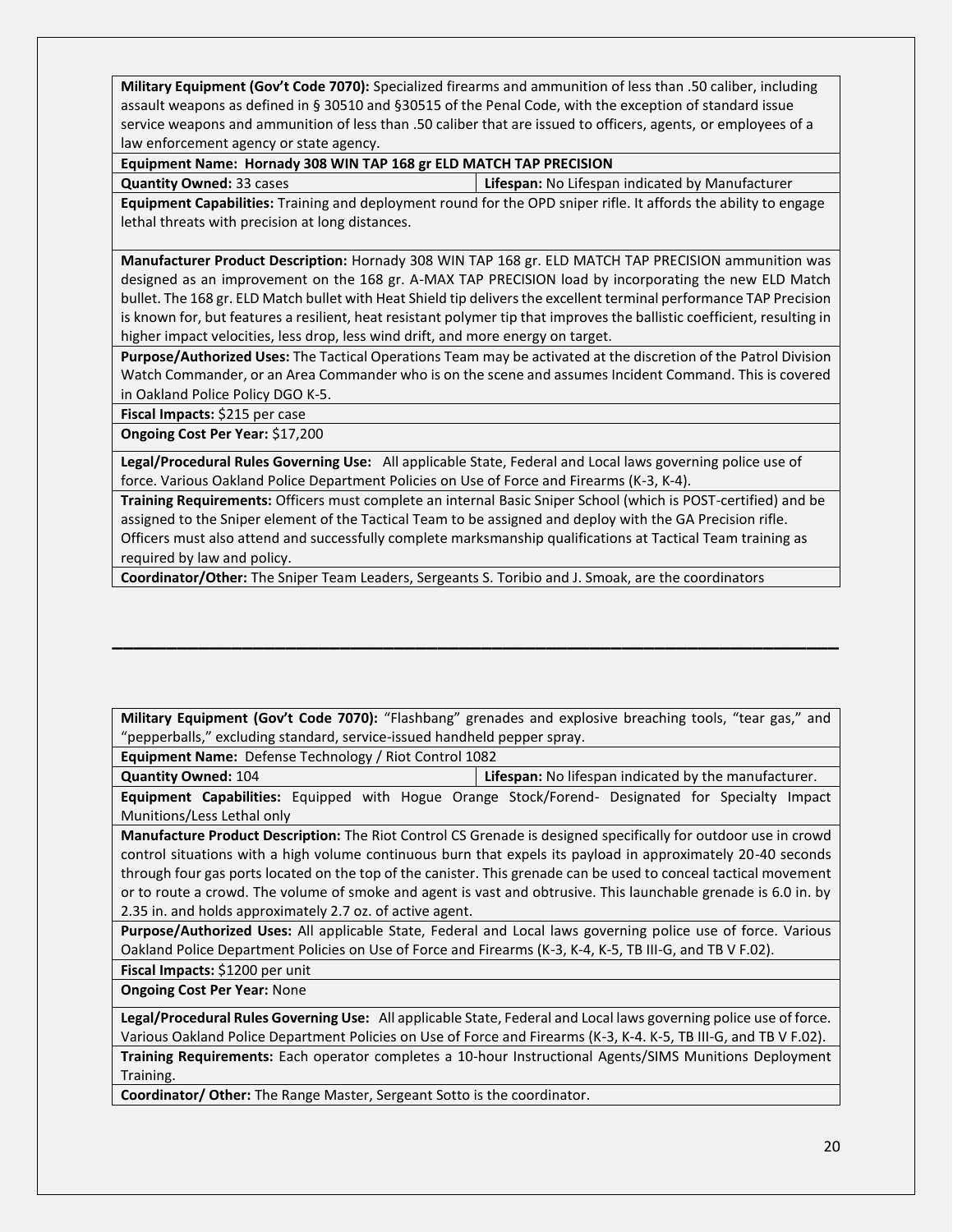**Military Equipment (Gov't Code 7070):** "Flashbang" grenades and explosive breaching tools, "tear gas," and "pepperballs," excluding standard, service-issued handheld pepper spray.

**Equipment Name:** Defense Technology / Triple Chaser 1026

**Quantity Owned:** 300 **Lifespan:** 5 Year

**Equipment Capabilities:** See Product Description

**Manufacture Product Description:** The Triple-Chaser® CS consists of three separate canisters pressed together with separating charges between each. When deployed, the canisters separate and land approximately 20 feet apart allowing increased area coverage in a short period of time. This grenade can be hand thrown or launched from a fired delivery system. The grenade is 6.5 in. by 2.7 in. and holds an approximately 3.2 oz. of active agent payload. It has an approximate burn time of 20-30 seconds.

**Purpose/Authorized Uses:** All applicable State, Federal and Local laws governing police use of force. Various Oakland Police Department Policies on Use of Force (K-3, K-4, K-5, TB III-G, and TB V F.02).

**Fiscal Impacts:** unknown

**Ongoing Cost Per Year:** None

**Legal/Procedural Rules Governing Use:** All applicable State, Federal and Local laws governing police use of force. Various Oakland Police Department Policies on Use of Force and Firearms (K-3, K-4, K-5, TB III-G, and TB V F.02) **Training Requirements:** Each operator completes a 10-hour Instructional Agents/SIMS Munitions Deployment

Training..

**Coordinator/ Other:** The Range Master, Sergeant Sotto is the coordinator.

**Military Equipment (Gov't Code 7070):** "Flashbang" grenades and explosive breaching tools, "tear gas," and "pepperballs," excluding standard, service-issued handheld pepper spray.

**Equipment Name:** Combined Tactical Systems/ Triple Phaser 5231

**Quantity Owned:** 45 **Lifespan:** 5 Year

**Equipment Capabilities:** See Product Description

**Manufacture Product Description:** Manufacture Product Description: Type\* Irritant & Smoke Pyrotechnic Grenades, Diameter 2.60" (66 mm) Length 6.20" (157 mm), Fuse Type Model 201, Fuse Delay 1.5 +/- 0.3 sec. Average , Launchable Yes, Overall Weight 610 gm, Discharge Time 25-45 Seconds , Emission Ports 15.

**Purpose/Authorized Uses:** All applicable State, Federal and Local laws governing police use of force. Various Oakland Police Department Policies on Use of Force (K-3, K-4, K-5, TB III-G, and TB V F.02).

**Fiscal Impacts:** Unknown

**Ongoing Cost Per Year:** None

**Legal/Procedural Rules Governing Use:** All applicable State, Federal and Local laws governing police use of force. Various Oakland Police Department Policies on Use of Force and Firearms (K-3, K-4, K-5, TB III-G, and TB V F.02). **Training Requirements:** Each operator completes a 10-hour Instructional Agents/SIMS Munitions Deployment Training.

**Coordinator/ Other:** The Range Master, Sergeant Sotto is the coordinator.

**Military Equipment (Gov't Code 7070):** "Flashbang" grenades and explosive breaching tools, "tear gas," and "pepperballs," excluding standard, service-issued handheld pepper spray.

**Equipment Name:** Defense Technology/ CS Han-Ball 1092

**Quantity Owned:** 150 **Lifespan:** 5 Year

**Equipment Capabilities:** See Product Description

**Manufacture Product Description:** The Han-Ball™ CS Grenade is an outdoor use grenade expelling its payload in approximately 15-20 seconds. The rubber ball round has an overall size of 4.8 in. tall, including the fuze head, and 3.1 in. diameter. This launchable grenade holds approximately 1.6 oz. of active agent which is expelled through three ports around the equator of the ball. Due the intense heat generated by this grenade, it should not be used inside a building or near flammable material.

**Purpose/Authorized Uses:** All applicable State, Federal and Local laws governing police use of force. Various Oakland Police Department Policies on Use of Force (K-3, K-4, K-5, TB III-G, and TB V F.02).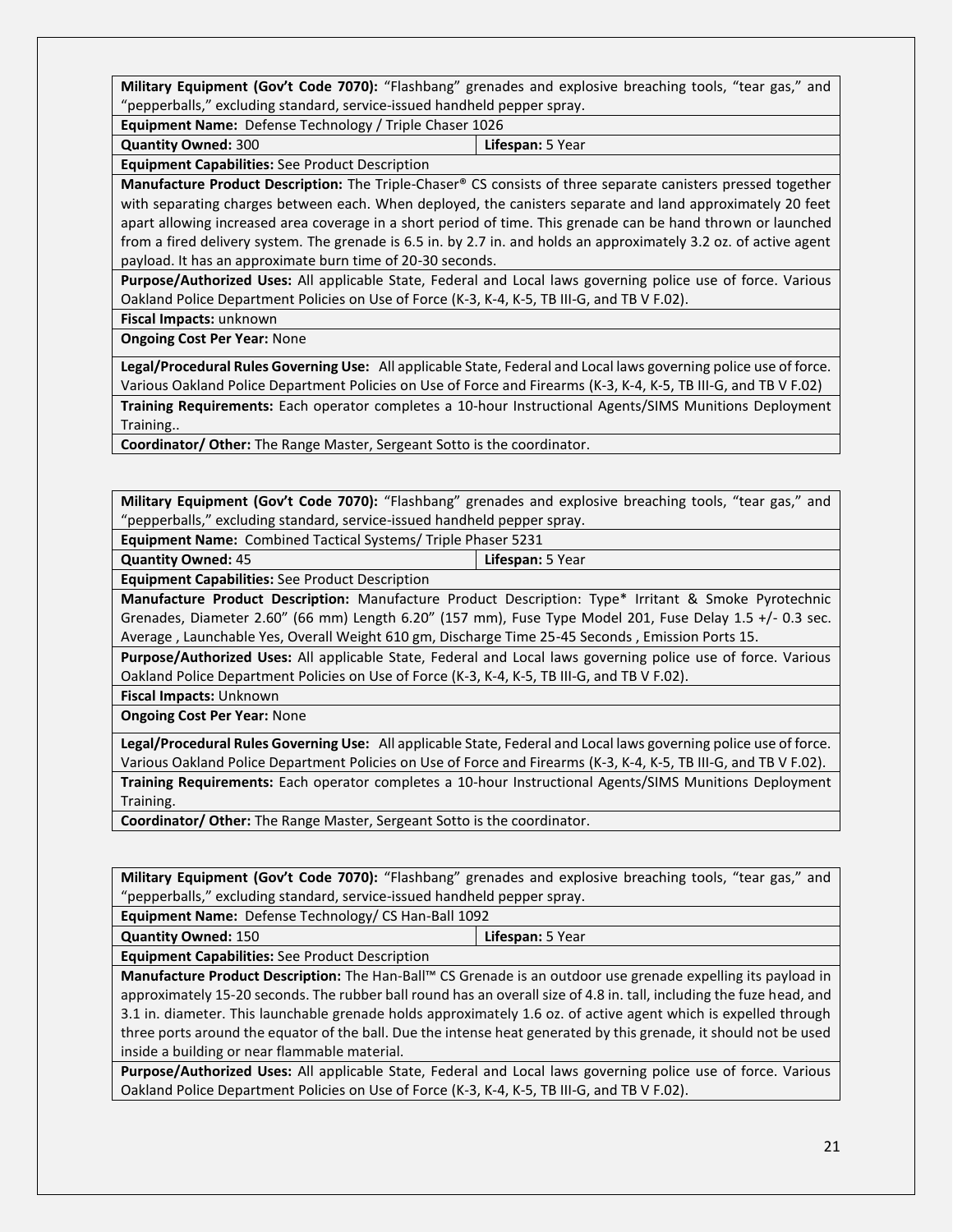**Fiscal Impacts:** Unknown

**Ongoing Cost Per Year:** None

**Legal/Procedural Rules Governing Use:** All applicable State, Federal and Local laws governing police use of force. Various Oakland Police Department Policies on Use of Force (K-3, K-4, K-5, TB III-G, and TB V F.02).

**Training Requirements:** Each operator completes a 10-hour Instructional Agents/SIMS Munitions Deployment Training.

**Coordinator/ Other:** The Range Master, Sergeant Sotto is the coordinator.

**Military Equipment (Gov't Code 7070):** "Flashbang" grenades and explosive breaching tools, "tear gas," and "pepperballs," excluding standard, service-issued handheld pepper spray.

**Equipment Name:** Defense Technology/ CS Blast 1097

**Quantity Owned:** 60 **Lifespan:** 5 Year

**Equipment Capabilities:** See Product Description

**Manufacture Product Description:** The Rubber Ball CS Blast Grenade is a maximum effect device that delivers three stimuli for psychological and physiological effects: light, sound and CS. The Rubber Ball CS Blast is most widely used as a crowd management tool by Law Enforcement and Corrections. The Rubber Ball CS Blast has an initial 1.5 second delay that initiates fuze assembly separation, followed by another .5 second delay. The Rubber Ball CS Blast Grenade combines loud report and flash with effects of chemical agents.

**Purpose/Authorized Uses:** All applicable State, Federal and Local laws governing police use of force. Various Oakland Police Department Policies on Use of Force (K-3, K-4, K-5, TB III-G, and TB V F.02).

**Fiscal Impacts:** Unknown

**Ongoing Cost Per Year:** None

**Legal/Procedural Rules Governing Use:** All applicable State, Federal and Local laws governing police use of force. Various Oakland Police Department Policies on Use of Force and Firearms (K-3, K-4, K-5, TB III-G, and TB V F.02). **Training Requirements:** Each operator completes a 10-hour Instructional Agents/SIMS Munitions Deployment Training.

**Coordinator/ Other:** The Range Master, Sergeant Sotto is the coordinator.

**Military Equipment (Gov't Code 7070):** "Flashbang" grenades and explosive breaching tools, "tear gas," and "pepperballs," excluding standard, service-issued handheld pepper spray.

**Equipment Name:** Combined Tactical System/ 9430 Tear Ball CS

**Quantity Owned:** 96 **Lifespan:** 5 Year

**Equipment Capabilities:** See Product Description

**Manufacture Product Description:** Tear Ball Grenades are explosive "rubber-ball" style grenades that upon initiation eject a powder payload of CS, CN, OC or talc into a radius surrounding the device. Tear Balls are primarily used for crowd control in indoor and outdoor situations.

**Purpose/Authorized Uses:** All applicable State, Federal and Local laws governing police use of force. Various Oakland Police Department Policies on Use of Force (K-3, K-4, K-5, TB III-G, and TB V F.02).

**Fiscal Impacts:** Unknown

**Ongoing Cost Per Year:** None

**Legal/Procedural Rules Governing Use:** All applicable State, Federal and Local laws governing police use of force. Various Oakland Police Department Policies on Use of Force and Firearms (K-3, K-4, K-5, TB III-G, and TB V F.02).

**Training Requirements:** Each operator completes a 10-hour Instructional Agents/SIMS Munitions Deployment Training.

**Coordinator/ Other:** The Range Master, Sergeant Sotto is the coordinator.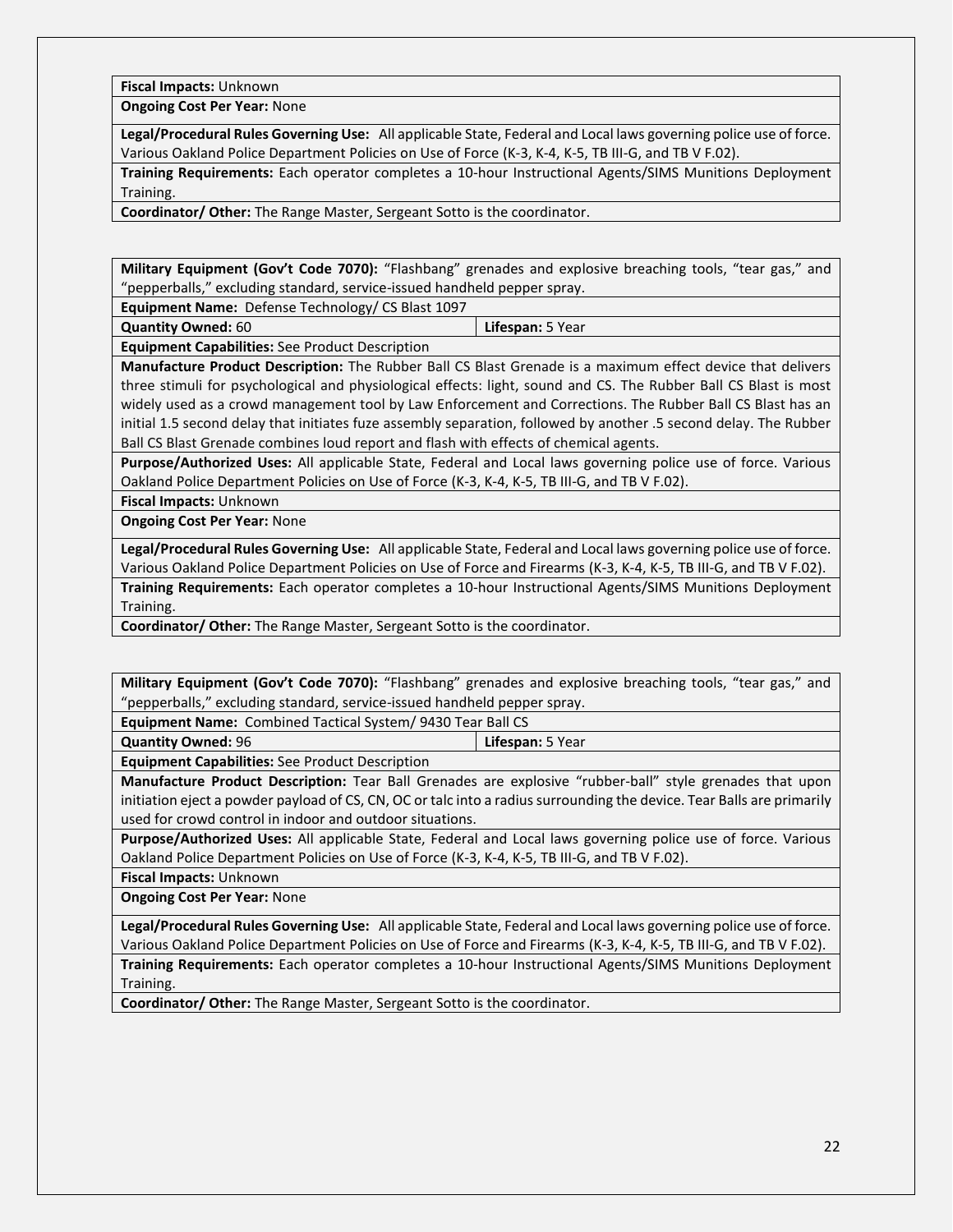**Military Equipment (Gov't Code 7070):** "Flashbang" grenades and explosive breaching tools, "tear gas," and "pepperballs," excluding standard, service-issued handheld pepper spray.

**Equipment Name:** Defense Technology/ Inert Blast 1098

**Quantity Owned:** 8 **Lifespan:** 5 Year

**Equipment Capabilities:** See Product Description

**Manufacture Product Description:** The Inert Rubber Blast Ball Grenade can be used effectively in both training and crowd management situations. It simulates the dispersion of Riot Control Agents from a CS, CN, or OC Blast Ball in a training environment, but without the actual chemical exposure. Deployed in crowd management /custodial situations to deliver light/sound stimuli from a rubber ball style grenade without chemical agent exposure.

**Purpose/Authorized Uses:** All applicable State, Federal and Local laws governing police use of force. Various Oakland Police Department Policies on Use of Force and Firearms (K-3, K-4, K-5, TB III-G, and TB V F.02).

**Fiscal Impacts:** Unknown

**Ongoing Cost Per Year:** None

**Legal/Procedural Rules Governing Use:** All applicable State, Federal and Local laws governing police use of force. Various Oakland Police Department Policies on Use of Force (K-3, K-4, K-5, TB III-G, and TB V F.02).

**Training Requirements:** Each operator completes a 10-hour Instructional Agents/SIMS Munitions Deployment Training.

**Coordinator/ Other:** The Range Master, Sergeant Sotto is the coordinator.

**Military Equipment (Gov't Code 7070):** "Flashbang" grenades and explosive breaching tools, "tear gas," and "pepperballs," excluding standard, service-issued handheld pepper spray.

**Equipment Name:** Defense Technology/ Stinger 1087

**Quantity Owned:** 8 **Lifespan:** 5 Year

**Equipment Capabilities:** See Product Description

**Manufacture Product Description:** The Stinger® Grenade with safety clip is a maximum effect device that delivers three stimuli for psychological and physiological effects: rubber pellets, light and sound. The Stinger® Grenade is most widely used as a crowd management tool.

**Purpose/Authorized Uses:** All applicable State, Federal and Local laws governing police use of force. Various Oakland Police Department Policies on Use of Force and Firearms (K-3, K-4, K-5, TB III-G, and TB V F.02). The Oakland Police Department does not use this device for crowd management.

**Fiscal Impacts:** Unknown

**Ongoing Cost Per Year:** None

**Legal/Procedural Rules Governing Use:** All applicable State, Federal and Local laws governing police use of force. Various Oakland Police Department Policies on Use of Force (K-3, K-4, K-5, TB III-G, and TB V F.02).

**Training Requirements:** Each operator completes a 10-hour Instructional Agents/SIMS Munitions Deployment Training.

**Coordinator/ Other:** The Range Master, Sergeant Sotto is the coordinator.

**Military Equipment (Gov't Code 7070):** "Flashbang" grenades and explosive breaching tools, "tear gas," and "pepperballs," excluding standard, service-issued handheld pepper spray.

**Equipment Name:** Defense Technology/ 1032

**Quantity Owned:** 15 **Lifespan:** 5 Year

**Equipment Capabilities:** See Product Description

**Manufacture Product Description:** The design of the Tri-Chamber Flameless CS Grenade allows the contents to burn within an internal can and disperse the agent safely with reduced risk of fire. The grenade is designed primarily for indoor tactical situations to detect and/or dislodge a barricaded subject. This grenade will deliver approximately .70 oz. of agent during its 20-25 seconds burn time. The Tri-Chamber Flameless Grenade can be used in crowd control as well as tactical deployment situations by Law Enforcement and Corrections, but was designed with the barricade situation in mind. Its applications in tactical situations are primarily to detect and/or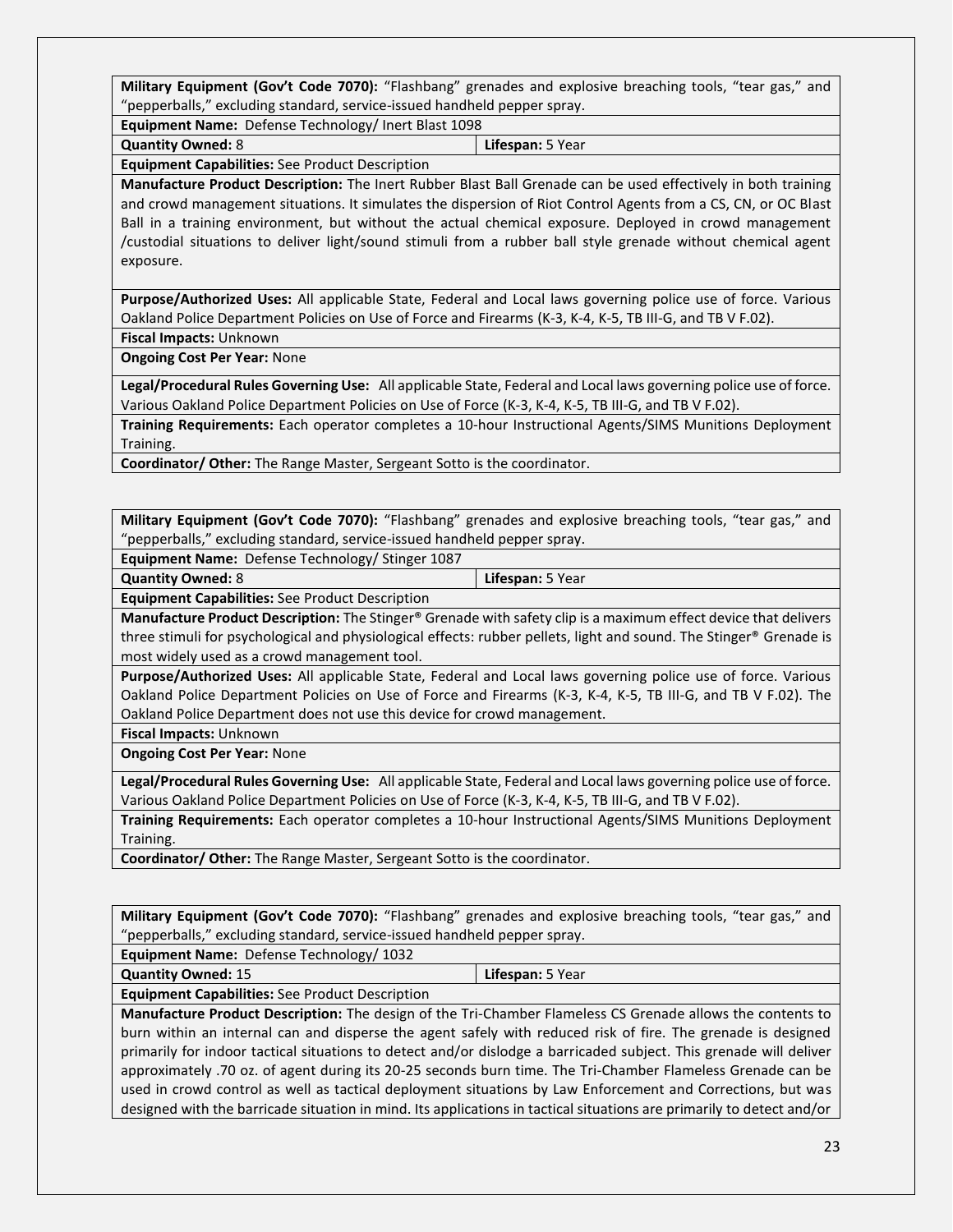dislodge barricaded subjects. The purpose of the Tri-Chamber Flameless Grenade is to minimize the risks to all parties through pain compliance, temporary discomfort, and/or incapacitation of potentially violent or dangerous subjects. The Tri-Chamber Flameless Grenade provides the option of delivering a pyrotechnic chemical device indoors, maximizing the chemicals' effectiveness via heat and vaporization, while minimizing or negating the chance of fire to the structure.

**Purpose/Authorized Uses:** All applicable State, Federal and Local laws governing police use of force. Various Oakland Police Department Policies on Use of Force (K-3, K-4, K-5, TB III-G, and TB V F.02).

**Fiscal Impacts:** Unknown

**Ongoing Cost Per Year:** None

**Legal/Procedural Rules Governing Use:** All applicable State, Federal and Local laws governing police use of force. Various Oakland Police Department Policies on Use of Force and Firearms (K-3, K-4, K-5, TB III-G, and TB V F.02). **Training Requirements:** Each operator completes a 10-hour Instructional Agents/SIMS Munitions Deployment Training.

**Coordinator/ Other:** The Range Master, Sergeant Sotto is the coordinator.

**Military Equipment (Gov't Code 7070):** "Flashbang" grenades and explosive breaching tools, "tear gas," and "pepperballs," excluding standard, service-issued handheld pepper spray.

**Equipment Name:** Defense Technology/ CS 1016

| Quantity Owned: 60                                     | Lifespan: 5 Year |
|--------------------------------------------------------|------------------|
| <b>Equipment Capabilities:</b> See Product Description |                  |

**Manufacture Product Description:** Manufacture Product Description: The Pocket Tactical CS Grenade is small, and lightweight. The 0.9 oz. of active agent will burn approximately 20-40 seconds. At 4.75 in. by 1.4 inches in size, it easily fits in most tactical pouches. This is a launchable grenade; however it is normally used as a signaling or covering device. Though this device is slightly over four inches in length, it produces a smoke cloud so fast it appears to be an enveloping screen produced by a full size tactical grenade.

**Purpose/Authorized Uses:** All applicable State, Federal and Local laws governing police use of force. Various Oakland Police Department Policies on Use of Force (K-3, K-4, K-5, TB III-G, and TB V F.02).

**Fiscal Impacts:** Unknown

**Ongoing Cost Per Year:** None

**Legal/Procedural Rules Governing Use:** All applicable State, Federal and Local laws governing police use of force. Various Oakland Police Department Policies on Use of Force and Firearms (K-3, K-4, K-5, TB III-G, and TB V F.02). **Training Requirements:** Each operator completes a 10-hour Instructional Agents/SIMS Munitions Deployment Training.

**Coordinator/ Other:** The Range Master, Sergeant Sotto is the coordinator.

**Military Equipment (Gov't Code 7070):** "Flashbang" grenades and explosive breaching tools, "tear gas," and "pepperballs," excluding standard, service-issued handheld pepper spray.

**Equipment Name:** Combined Tactical Systems/ 5230B

**Quantity Owned:** 45 **Lifespan:** 5 Year

**Equipment Capabilities:** See Product Description

**Manufacture Product Description:** Pyrotechnic grenade designed for indoor use delivering a maximum amount of irritant smoke throughout multiple rooms with minimal risk of fire.

**Purpose/Authorized Uses:** All applicable State, Federal and Local laws governing police use of force. Various Oakland Police Department Policies on Use of Force (K-3, K-4, K-5, TB III-G, and TB V F.02).

**Fiscal Impacts:** Unknown

**Ongoing Cost Per Year:** None

**Legal/Procedural Rules Governing Use:** All applicable State, Federal and Local laws governing police use of force. Various Oakland Police Department Policies on Use of Force and Firearms (K-3, K-4, K-5, TB III-G, and TB V F.02).

**Training Requirements:** Each operator completes a 10-hour Instructional Agents/SIMS Munitions Deployment Training.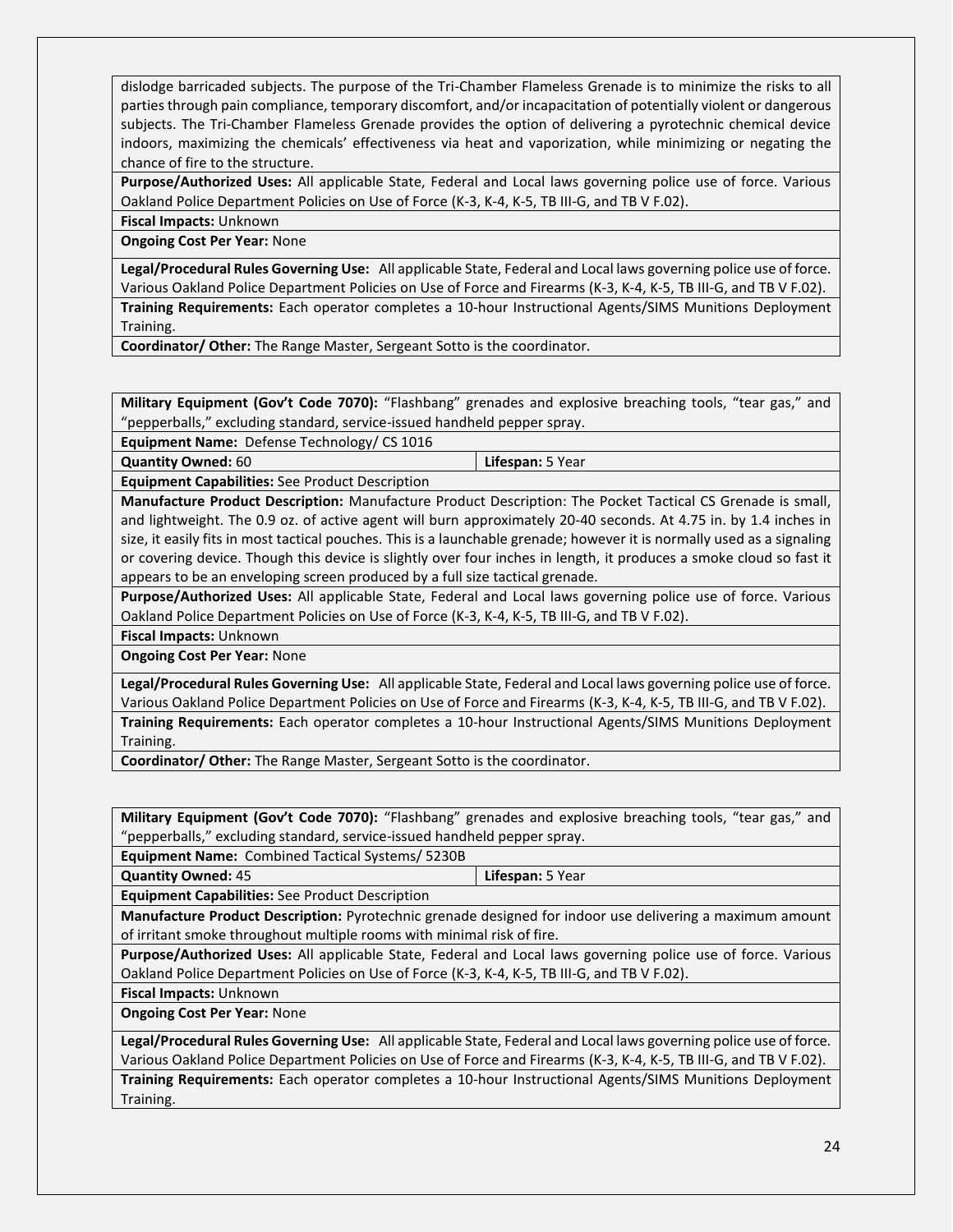#### **Coordinator/ Other:** The Range Master, Sergeant Sotto is the coordinator.

|                                                                                                              | Military Equipment (Gov't Code 7070): "Flashbang" grenades and explosive breaching tools, "tear gas," and         |  |
|--------------------------------------------------------------------------------------------------------------|-------------------------------------------------------------------------------------------------------------------|--|
| "pepperballs," excluding standard, service-issued handheld pepper spray.                                     |                                                                                                                   |  |
| Equipment Name: Defense Technology/ CS SKAT Shell 6172                                                       |                                                                                                                   |  |
| <b>Quantity Owned: 105</b>                                                                                   | <b>Lifespan:</b> 5 Year                                                                                           |  |
| <b>Equipment Capabilities:</b> See Product Description                                                       |                                                                                                                   |  |
| <b>Manufacture Product Description:</b>                                                                      |                                                                                                                   |  |
| Launchable 40mm                                                                                              |                                                                                                                   |  |
| Burning CS / Outdoor, Risk of fire                                                                           |                                                                                                                   |  |
| Max range 80-100 yards<br>$\bullet$                                                                          |                                                                                                                   |  |
| Discharge time 20-30 seconds<br>$\bullet$                                                                    |                                                                                                                   |  |
| 0.90 oz active agent<br>$\bullet$                                                                            |                                                                                                                   |  |
| 4 separate sub-munitions (40mm-4)                                                                            |                                                                                                                   |  |
|                                                                                                              |                                                                                                                   |  |
| Purpose/Authorized Uses: All applicable State, Federal and Local laws governing police use of force. Various |                                                                                                                   |  |
| Oakland Police Department Policies on Use of Force (K-3, K-4, K-5, TB III-G, and TB V F.02).                 |                                                                                                                   |  |
| Fiscal Impacts: Unknown                                                                                      |                                                                                                                   |  |
| <b>Ongoing Cost Per Year: None</b>                                                                           |                                                                                                                   |  |
|                                                                                                              | Legal/Procedural Rules Governing Use: All applicable State, Federal and Local laws governing police use of force. |  |

Various Oakland Police Department Policies on Use of Force and Firearms (K-3, K-4, K-5, TB III-G, and TB V F.02). **Training Requirements:** Each operator completes a 10-hour Instructional Agents/SIMS Munitions Deployment Training.

**Coordinator/ Other:** The Range Master, Sergeant Sotto is the coordinator.

**Military Equipment (Gov't Code 7070):** "Flashbang" grenades and explosive breaching tools, "tear gas," and "pepperballs," excluding standard, service-issued handheld pepper spray.

**Equipment Name:** Defense Technology/ CS 2262

| <b>Quantity Owned: 30</b>                              | Lifespan: 5 Year |
|--------------------------------------------------------|------------------|
| <b>Equipment Capabilities:</b> See Product Description |                  |

**Manufacture Product Description:**

The Ferret<sup>®</sup> 40 mm Barricade Penetrating Round is filled with a CS liquid chemical agent. It is a frangible projectile that is spin stabilized utilizing barrel rifling. It is non-burning and designed to penetrate barriers. Primarily used to dislodge barricaded subjects, it can also be used for area denial. Primarily used by tactical teams, it is designed to penetrate barriers, such as windows, hollow core doors, wallboard and thin plywood. Upon impact the nose ruptures and instantaneously delivers the agent payload inside a structure or vehicle.

**Purpose/Authorized Uses:** All applicable State, Federal and Local laws governing police use of force. Various Oakland Police Department Policies on Use of Force (K-3, K-4, K-5, TB III-G, and TB V F.02)

**Fiscal Impacts:** Unknown

**Ongoing Cost Per Year:** None

**Legal/Procedural Rules Governing Use:** All applicable State, Federal and Local laws governing police use of force. Various Oakland Police Department Policies on Use of Force and Firearms (K-3, K-4, K-5, TB III-G, and TB V F.02). **Training Requirements:** Each operator completes a 10-hour Instructional Agents/SIMS Munitions Deployment Training.

**Coordinator/ Other:** The Range Master, Sergeant Sotto is the coordinator.

**Military Equipment (Gov't Code 7070):** "Flashbang" grenades and explosive breaching tools, "tear gas," and "pepperballs," excluding standard, service-issued handheld pepper spray. **Equipment Name:** Defense Technology/ CS Muzzle Blast 6042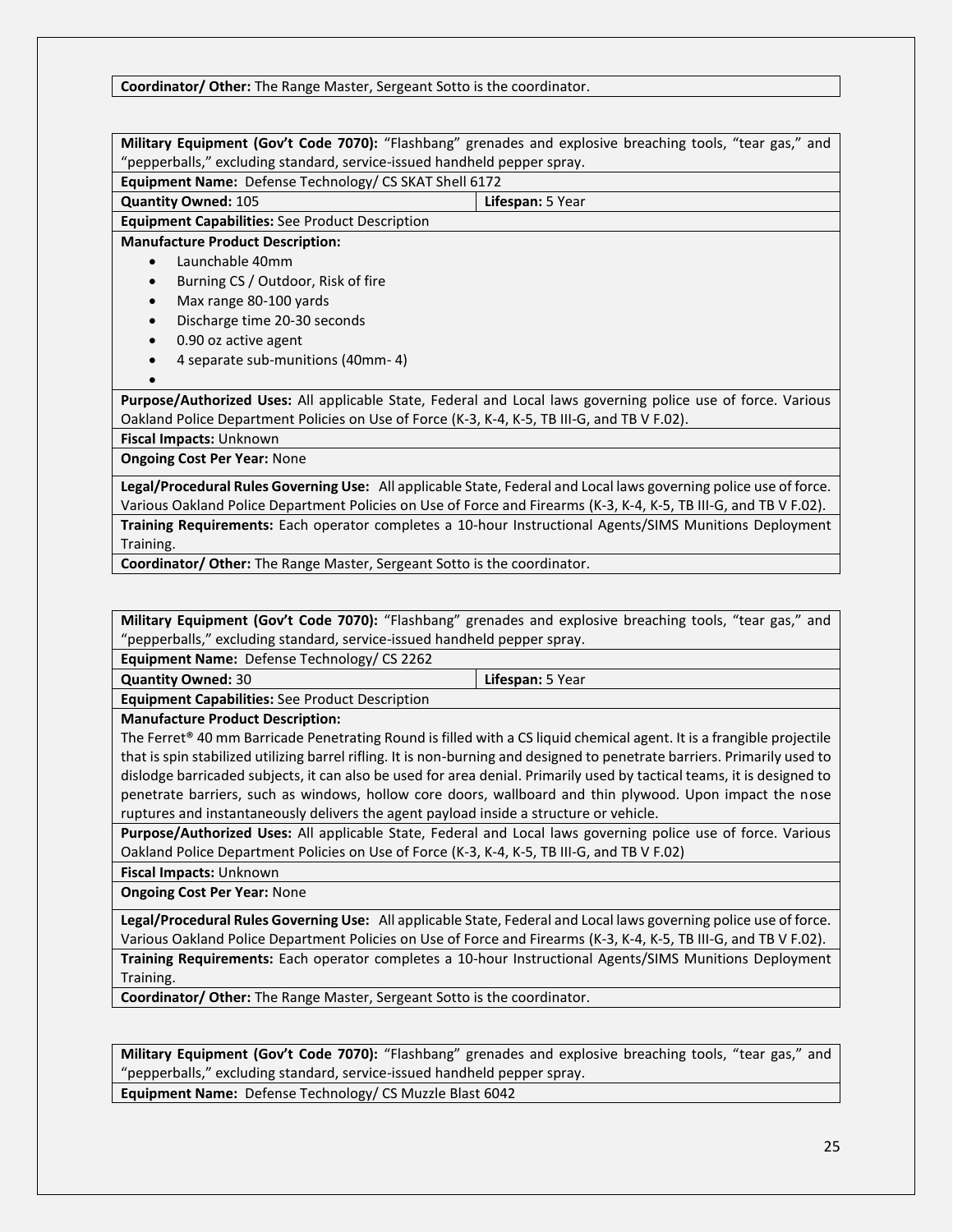**Quantity Owned:** 40 **Lifespan:** 5 Year

**Equipment Capabilities:** See Product Description

**Manufacture Product Description:** The 40 mm Muzzle Blast CS Round is widely used as a crowd management tool for the immediate and close deployment. It can also be employed in tactical operations such as barricaded subjects, room clearing, area denial, and for small space contamination, and a means of contaminating crawl spaces and attics. As a pain compliance round it is an excellent device for deploying chemical-laden CS powder at close ranges for indoor or outdoor operations. The cloud of agent is very effective in filling holes in dispersals lines or engaging crowds at close distances.

**Purpose/Authorized Uses:** All applicable State, Federal and Local laws governing police use of force. Various Oakland Police Department Policies on Use of Force (K-3, K-4, K-5, TB III-G, and TB V F.02).

**Fiscal Impacts:** Unknown

**Ongoing Cost Per Year:** None

**Legal/Procedural Rules Governing Use:** All applicable State, Federal and Local laws governing police use of force. Various Oakland Police Department Policies on Use of Force and Firearms (K-3, K-4, K-5, TB III-G, and TB V F.02).

**Training Requirements:** Each operator completes a 10-hour Instructional Agents/SIMS Munitions Deployment Training.

**Coordinator/ Other:** The Range Master, Sergeant Sotto is the coordinator.

**Military Equipment (Gov't Code 7070):** "Flashbang" grenades and explosive breaching tools, "tear gas," and "pepperballs," excluding standard, service-issued handheld pepper spray.

**Equipment Name:** Defense Technology/ Foam Baton 6099

**Quantity Owned:** 60 **Lifespan:** 5 Year

**Equipment Capabilities:** See Product Description

**Manufacture Product Description:** The 40 mm Multiple Foam Baton Round is most widely used as a crowd management tool where stand-off distances are limited. It may also prove valuable in riot situations where police lines and protestors are in close proximity. The round contains three foam projectiles. It utilizes smokeless powder and has more consistent velocities and tighter patterns compared to its 37 mm counterpart. The foam projectile allows for closer deployment, while minimizing injury.

**Purpose/Authorized Uses:** All applicable State, Federal and Local laws governing police use of force. Various Oakland Police Department Policies on Use of Force and Firearms (K-3, K-4 TB III-G, and TB V H).

**Fiscal Impacts:** Unknown

**Ongoing Cost Per Year:** None

**Legal/Procedural Rules Governing Use:** All applicable State, Federal and Local laws governing police use of force. Various Oakland Police Department Policies on Use of Force and Firearms (K-3, K-4 TB III-G, and TB V H).

**Training Requirements:** Each operator completes a 10-hour Instructional Agents/SIMS Munitions Deployment Training.

**Coordinator/ Other:** The Range Master, Sergeant Sotto is the coordinator.

**Military Equipment (Gov't Code 7070):** "Flashbang" grenades and explosive breaching tools, "tear gas," and "pepperballs," excluding standard, service-issued handheld pepper spray.

**Equipment Name:** Defense Technology/ Direct Impact Marking 6326

**Quantity Owned:** 200 **Lifespan:** 5 Year

**Equipment Capabilities:** See Product Description

**Manufacture Product Description:** The 40mm Direct Impact® munition is a point-of-aim, point-of-impact directfire round. An excellent solution whether you need to incapacitate a single subject or control a crowd. When loaded with a green marking agent, the Direct Impact can be used to indicate the aggressor in a crowd or riot situation to the team on the ground.

**Purpose/Authorized Uses:** All applicable State, Federal and Local laws governing police use of force. Various Oakland Police Department Policies on Use of Force and Firearms (K-3, K-4 TB III-G, and TB V H). **Fiscal Impacts:** \$25 per unit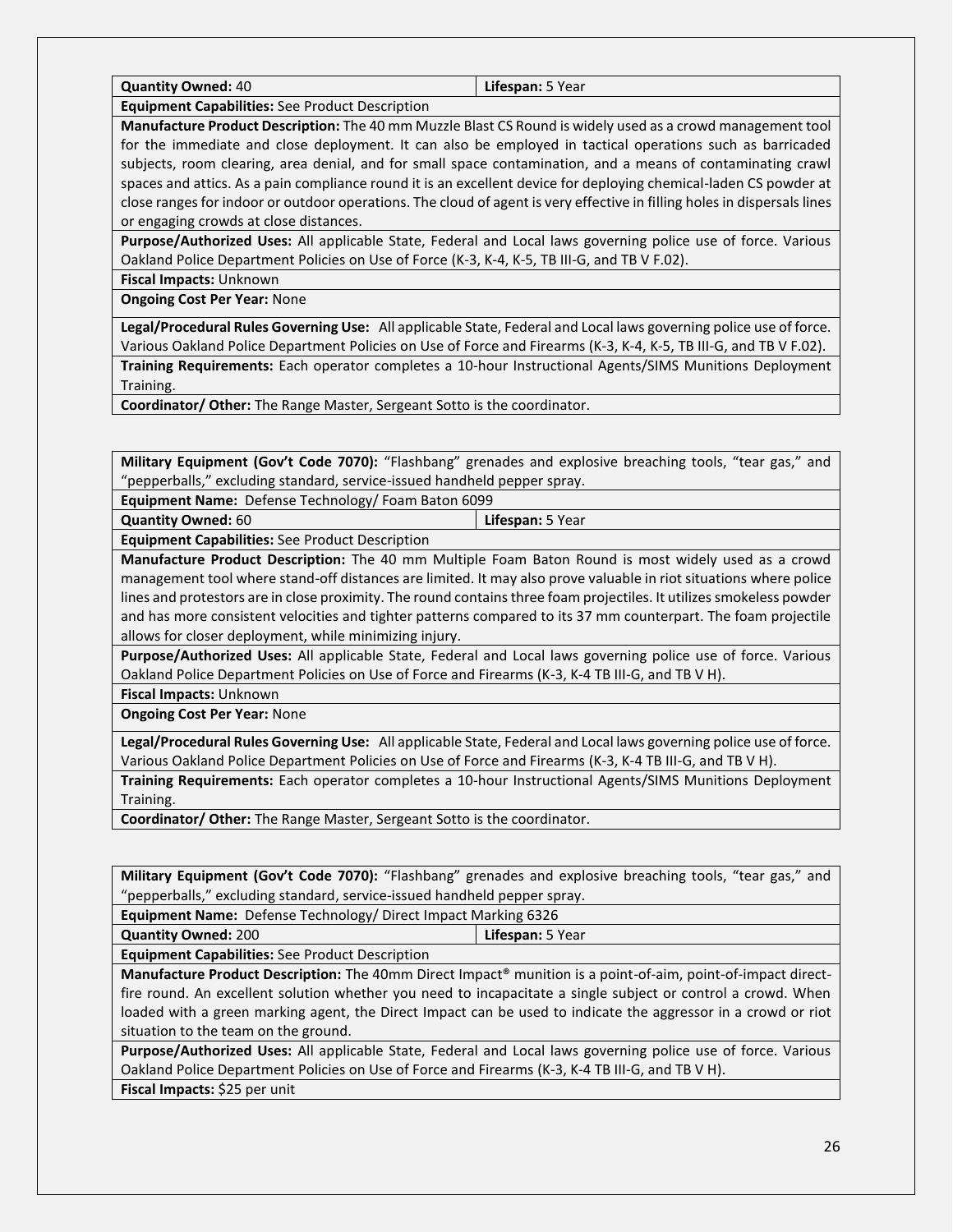**Ongoing Cost Per Year:** None

**Legal/Procedural Rules Governing Use:** All applicable State, Federal and Local laws governing police use of force. Various Oakland Police Department Policies on Use of Force and Firearms (K-3, K-4 TB III-G, and TB V H).

**Training Requirements:** Each operator completes a 10-hour Instructional Agents/SIMS Munitions Deployment Training.

**Coordinator/ Other:** The Range Master, Sergeant Sotto is the coordinator.

**Military Equipment (Gov't Code 7070):** "Flashbang" grenades and explosive breaching tools, "tear gas," and "pepperballs," excluding standard, service-issued handheld pepper spray.

**Equipment Name:** Combined Tactical System/ Frangible Impact 4550 Orange Marking Powder

**Quantity Owned:** 50 **Lifespan:** 5 Year

**Equipment Capabilities:** See Product Description

**Manufacture Product Description:** The 40mm Direct Impact® munition is a point-of-aim, point-of-impact directfire round. An excellent solution whether you need to incapacitate a single subject or control a crowd. When loaded with a green marking agent, the Direct Impact can be used to indicate the aggressor in a crowd or riot situation to the team on the ground.

**Purpose/Authorized Uses:** All applicable State, Federal and Local laws governing police use of force. Various Oakland Police Department Policies on Use of Force and Firearms (K-3, K-4 TB III-G, and TB V H).

**Fiscal Impacts:** \$25 per a unit

**Ongoing Cost Per Year:** None

**Legal/Procedural Rules Governing Use:** All applicable State, Federal and Local laws governing police use of force. Various Oakland Police Department Policies on Use of Force and Firearms (K-3, K-4 TB III-G, and TB V H).

**Training Requirements:** Each operator completes a 10-hour Instructional Agents/SIMS Munitions Deployment Training.

**Coordinator/ Other:** The Range Master, Sergeant Sotto is the coordinator.

**Military Equipment (Gov't Code 7070):** "Flashbang" grenades and explosive breaching tools, "tear gas," and "pepperballs," excluding standard, service-issued handheld pepper spray.

**Equipment Name:** Combined Tactical System/ 12GA 2581 Super Sock

**Quantity Owned:** 2000 **Lifespan:** 5 Year

**Equipment Capabilities:** See Product Description

**Manufacture Product Description:** The Model 2581 Super-Sock® is in its deployed state immediately upon exiting the barrel. It does not require a minimum range to "unfold" or "stabilize." The Super-Sock® is an aerodynamic projectile and it's accuracy is relative to the shotgun, barrel length, environmental conditions, and the operator. The Super-Sock® is first in its class providing the point control accuracy and consistent energy to momentarily incapacitate violent, non-compliant subjects. Effective range is 75ft.

**Purpose/Authorized Uses:** All applicable State, Federal and Local laws governing police use of force. Various Oakland Police Department Policies on Use of Force and Firearms (K-3, K-4 TB III-G, and TB V H).

**Fiscal Impacts:** \$5 per a unit

**Ongoing Cost Per Year:** None

**Legal/Procedural Rules Governing Use:** All applicable State, Federal and Local laws governing police use of force. Various Oakland Police Department Policies on Use of Force and Firearms (K-3, K-4 TB III-G, and TB V H).

**Training Requirements:** Each operator completes a 10-hour Instructional Agents/SIMS Munitions Deployment Training.

**Coordinator/ Other:** The Range Master, Sergeant Sotto is the coordinator.

**Military Equipment (Gov't Code 7070):** "Flashbang" grenades and explosive breaching tools, "tear gas," and "pepperballs," excluding standard, service-issued handheld pepper spray.

**Equipment Name:** Combined Tactical System/ CTS 7290M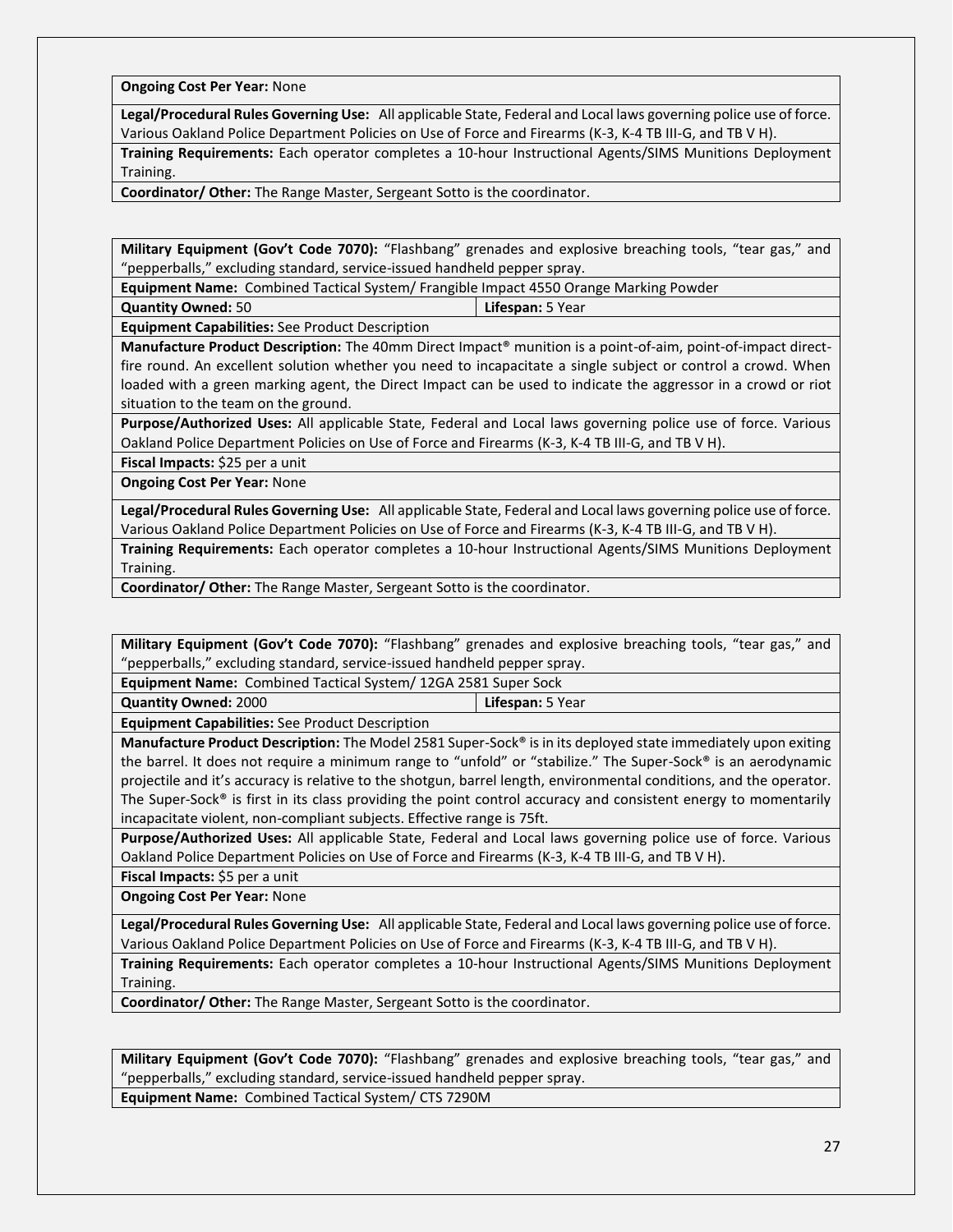| <b>Quantity Owned: 54</b>                                                       | Lifespan: 5 Year                                                                                                  |
|---------------------------------------------------------------------------------|-------------------------------------------------------------------------------------------------------------------|
| <b>Equipment Capabilities:</b> See Product Description                          |                                                                                                                   |
| <b>Manufacture Product Description:</b>                                         |                                                                                                                   |
| Type: Noise/Flash Diversion Device                                              |                                                                                                                   |
|                                                                                 | Body Material: Steel - Black Chromate Diameter 1.50" (38 mm) Length 5.40" (137 mm)                                |
| Weight: 430 gm                                                                  |                                                                                                                   |
| Blast Ports: 10 on top. 10 on bottom                                            |                                                                                                                   |
| Fuze Type: Model 201                                                            |                                                                                                                   |
| Fuze Delay: 1.5 +/- 0.3 sec.<br>$\bullet$                                       |                                                                                                                   |
| Average Sound Output: 165-180 dB                                                |                                                                                                                   |
| Light Output: 2 Million Candela                                                 |                                                                                                                   |
| Single Use Only                                                                 |                                                                                                                   |
|                                                                                 | Purpose/Authorized Uses: All applicable State, Federal and Local laws governing police use of force. Various      |
|                                                                                 | Oakland Police Department Policies on Use of Force and Firearms (K-3, K-4, K-5, and TB III-G).                    |
| Fiscal Impacts: \$40 per a unit                                                 |                                                                                                                   |
| Ongoing Cost Per Year: \$1,000                                                  |                                                                                                                   |
|                                                                                 | Legal/Procedural Rules Governing Use: All applicable State, Federal and Local laws governing police use of force. |
|                                                                                 | Various Oakland Police Department Policies on Use of Force and Firearms (K-3, K-4, K-5, and TB III-G).            |
|                                                                                 | Training Requirements: Each operator completes a 8-hour Light Sound diversionary training.                        |
| <b>Coordinator/ Other:</b> The Range Master, Sergeant Sotto is the coordinator. |                                                                                                                   |

**Military Equipment (Gov't Code 7070):** "Flashbang" grenades and explosive breaching tools, "tear gas," and "pepperballs," excluding standard, service-issued handheld pepper spray.

**Equipment Name:** CTS 4233 40mm CS Multi 3 Smoke

**Quantity Owned:** 100 **Lifespan:** 5 Year

**Equipment Capabilities:** See Product Description

**Manufacture Product Description:** Manufacture Product Description: This 40MM aluminum cartridge launches 3 sub-munitions that emit CS via rapid burning. The munition is used from a stand-off distance and it is effective to disperse unruly crowds or deny areas during riots and civil disorder.

**Purpose/Authorized Uses:** All applicable State, Federal and Local laws governing police use of force. Various Oakland Police Department Policies on Use of Force and Firearms (K-3, K-4, K-5, TB III-G, and TB V F.02). **Fiscal Impacts:** \$23.59 per unit

**Ongoing Cost Per Year:** None

**Legal/Procedural Rules Governing Use:** All applicable State, Federal and Local laws governing police use of force. Various Oakland Police Department Policies on Use of Force and Firearms (K-3, K-4, K-5, TB III-G, and TB V F.02). **Training Requirements:** Each operator completes a 10-hour Instructional Agents/SIMS Munitions Deployment Training.

**Coordinator/ Other:** The Range Master, Sergeant Sotto is the coordinator.

**Military Equipment (Gov't Code 7070):** "Flashbang" grenades and explosive breaching tools, "tear gas," and "pepperballs," excluding standard, service-issued handheld pepper spray.

**Equipment Name:** CTS 9410 Inert Rubber Ball Tear Grenade

**Quantity Owned:** 48 **Lifespan:** 5 Year

**Equipment Capabilities:** See Product Description

**Manufacture Product Description:** The 9410 Inert Tear Ball Grenades produce a loud blast, emit bright light, and subsequently dispersing a cloud of inert powder. The primary application of this device is for riot control. Tear Balls are primarily used for crowd control in indoor and outdoor situations.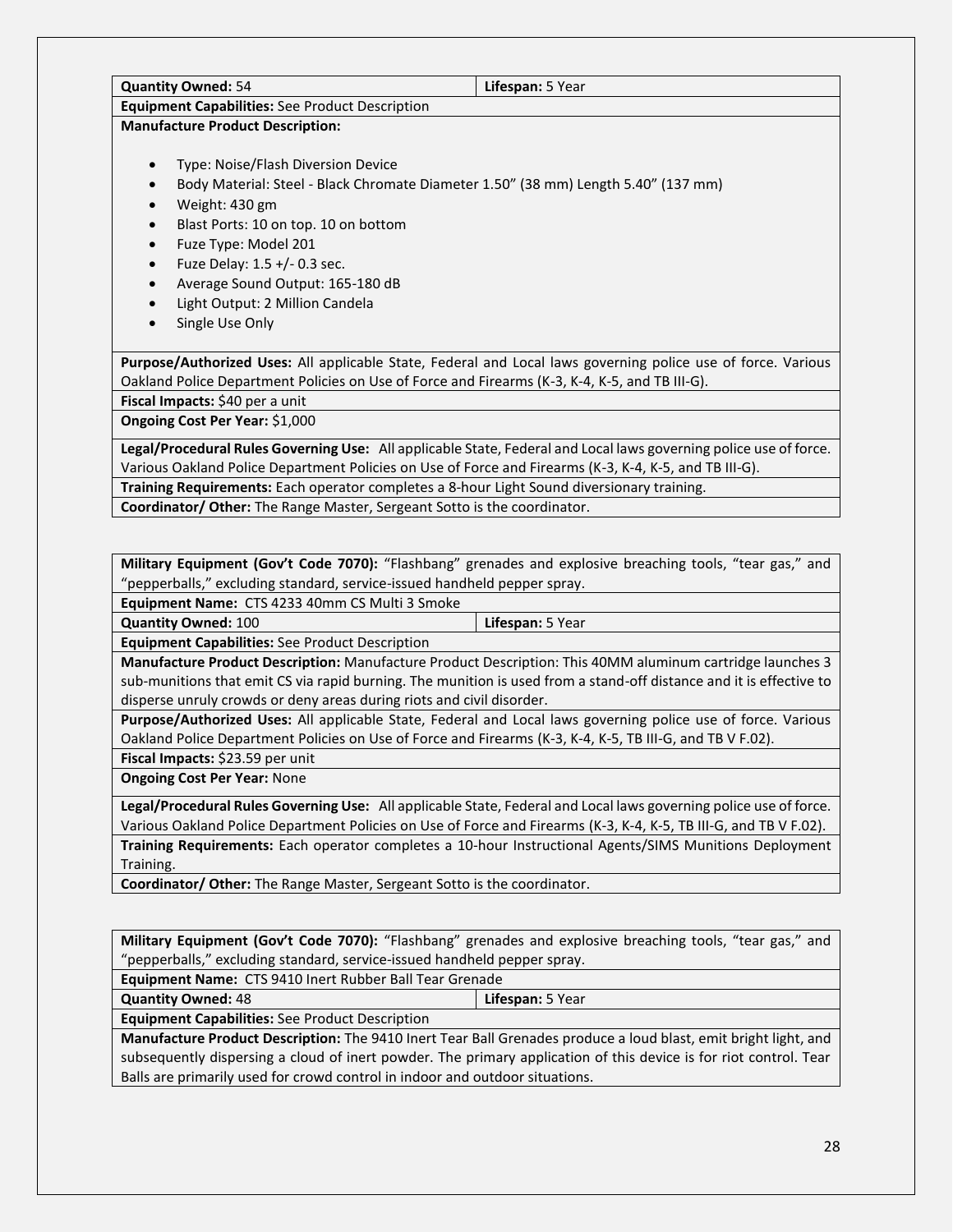**Purpose/Authorized Uses:** All applicable State, Federal and Local laws governing police use of force. Various Oakland Police Department Policies on Use of Force and Firearms (K-3, K-4, K-5, TB III-G, and TB V F.02).

**Fiscal Impacts**: \$35.93 per unit

**Ongoing Cost Per Year:** None

**Legal/Procedural Rules Governing Use:** All applicable State, Federal and Local laws governing police use of force. Various Oakland Police Department Policies on Use of Force and Firearms (K-3, K-4, K-5, TB III-G, and TB V F.02). **Training Requirements:** Each operator completes a 10-hour Instructional Agents/SIMS Munitions Deployment Training.

**Coordinator/ Other:** The Range Master, Sergeant Sotto is the coordinator.

**Military Equipment (Gov't Code 7070):** "Flashbang" grenades and explosive breaching tools, "tear gas," and "pepperballs," excluding standard, service-issued handheld pepper spray.

**Equipment Name:** CTS 1901A Mk9 Hose and Wand OC

**Quantity Owned:** 5 **Lifespan:** 5 Year

**Equipment Capabilities:** See Product Description

**Manufacture Product Description:** MK-9 offers higher pressure for wider fields of spray and larger capacity for multiple target engagements. It is the go-to alternative to large extinguisher OC Aerosol dispensers.

**Purpose/Authorized Uses:** All applicable State, Federal and Local laws governing police use of force. Various Oakland Police Department Policies on Use of Force and Firearms (K-3, K-4, K-5, TB III-G, and TB V F.02).

**Fiscal Impacts**: \$33.85 per unit

**Ongoing Cost Per Year:** None

**Legal/Procedural Rules Governing Use:** All applicable State, Federal and Local laws governing police use of force. Various Oakland Police Department Policies on Use of Force and Firearms (K-3, K-4, K-5, TB III-G, and TB V F.02).

**Training Requirements:** Each operator completes a 10-hour Instructional Agents/SIMS Munitions Deployment Training.

**Coordinator/ Other:** The Range Master, Sergeant Sotto is the coordinator.

**Military Equipment (Gov't Code 7070):** "Flashbang" grenades and explosive breaching tools, "tear gas," and "pepperballs," excluding standard, service-issued handheld pepper spray.

**Equipment Name:** CTS 1337 OC Aerosol Fogger 2oz

**Quantity Owned:** 45 **Lifespan:** 5 Year

**Equipment Capabilities:** See Product Description

**Manufacture Product Description:** The CTS Level 3 OC Tactical Grenade is used by patrol and tactical teams to detect hiding suspects, deny access to enclosed area or force a suspect to leave an enclosure. Multiple units can also be used for crowd dispersal.

**Purpose/Authorized Uses:** All applicable State, Federal and Local laws governing police use of force. Various Oakland Police Department Policies on Use of Force and Firearms (K-3, K-4, K-5, TB III-G, and TB V F.02).

**Fiscal Impacts:** \$11.97 per unit

**Ongoing Cost Per Year:** None

**Legal/Procedural Rules Governing Use:** All applicable State, Federal and Local laws governing police use of force. Various Oakland Police Department Policies on Use of Force and Firearms (K-3, K-4, K-5, TB III-G, and TB V F.02). **Training Requirements:** Each operator completes a 10-hour Instructional Agents/SIMS Munitions Deployment Training.

**Coordinator/ Other:** The Range Master, Sergeant Sotto is the coordinator.

**Military Equipment (Gov't Code 7070):** "Flashbang" grenades and explosive breaching tools, "tear gas," and "pepperballs," excluding standard, service-issued handheld pepper spray.

| <b>Equipment Name:</b> CTS 9230 CS Smoke Jet Lite Rubber Ball, Pyro |                  |
|---------------------------------------------------------------------|------------------|
| <b>Quantity Owned: 50</b>                                           | Lifespan: 5 Year |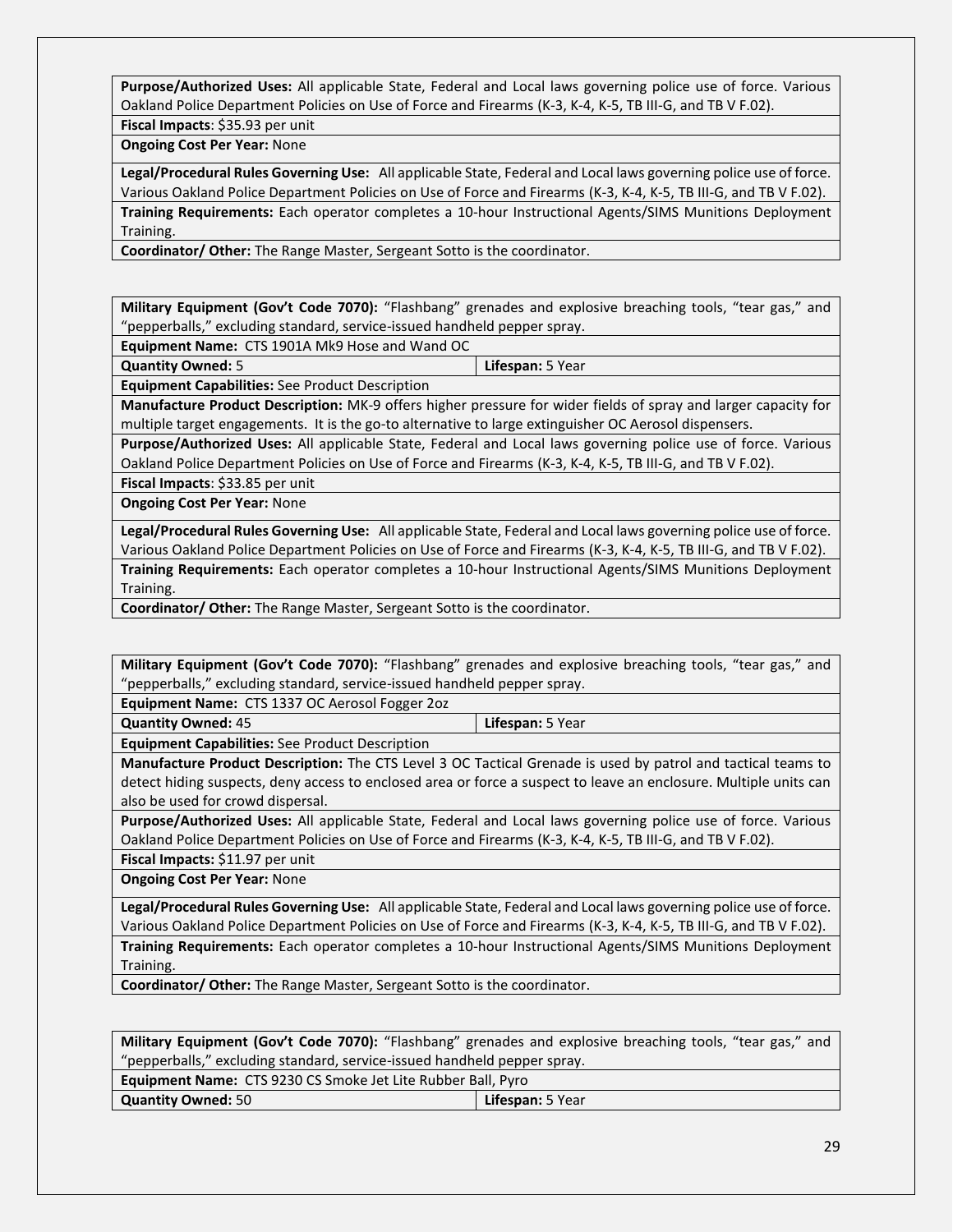**Equipment Capabilities:** See Product Description

**Manufacture Product Description:** The 9230 CS Jet-Lite Rubber Ball Grenade is one of the smaller diameter burning grenades that discharges a high volume of chemical agents through multiple emission ports. Specifically for outdoor use and should not be deployed from rooftops, in crawl spaces or indoors due to fire producing capability. Can be hand thrown or launched.

**Purpose/Authorized Uses:** All applicable State, Federal and Local laws governing police use of force. Various Oakland Police Department Policies on Use of Force and Firearms (K-3, K-4, K-5, TB III-G, and TB V F.02).

**Fiscal Impacts:** \$25.52 per unit **Ongoing Cost Per Year:** None

**Legal/Procedural Rules Governing Use:** All applicable State, Federal and Local laws governing police use of force. Various Oakland Police Department Policies on Use of Force and Firearms (K-3, K-4, K-5, TB III-G, and TB V F.02).

**Training Requirements:** Each operator completes a 10-hour Instructional Agents/SIMS Munitions Deployment Training.

**Coordinator/ Other:** The Range Master, Sergeant Sotto is the coordinator.

**Military Equipment (Gov't Code 7070):** "Flashbang" grenades and explosive breaching tools, "tear gas," and "pepperballs," excluding standard, service-issued handheld pepper spray.

**Equipment Name:** CTS 4431 40mm CS Powder No Flame Barricade Indoor

**Quantity Owned:** 100 **Lifespan:** 5 Year

**Equipment Capabilities:** See Product Description

**Manufacture Product Description:** CS powder filled projectile penetrates intermediate barriers and delivers irritant agents into an adjacent room.

**Purpose/Authorized Uses:** All applicable State, Federal and Local laws governing police use of force. Various Oakland Police Department Policies on Use of Force and Firearms (K-3, K-4, K-5, TB III-G, and TB V F.02).

**Fiscal Impacts:** \$19.47 per unit

**Ongoing Cost Per Year:** None

**Legal/Procedural Rules Governing Use:** All applicable State, Federal and Local laws governing police use of force. Various Oakland Police Department Policies on Use of Force and Firearms (K-3, K-4, K-5, TB III-G, and TB V F.02). **Training Requirements:** Each operator completes a 10-hour Instructional Agents/SIMS Munitions Deployment Training.

**Coordinator/ Other:** The Range Master, Sergeant Sotto is the coordinator.

**Military Equipment (Gov't Code 7070):** Taser Shockwave, microwave weapons, water cannons, and Long Range Acoustic Devices (LRADs).

**\_\_\_\_\_\_\_\_\_\_\_\_\_\_\_\_\_\_\_\_\_\_\_\_\_\_\_\_\_\_\_\_\_\_\_\_\_\_\_\_\_\_\_\_\_\_\_\_\_\_\_\_\_\_\_\_\_\_\_\_\_\_\_\_\_\_\_**

**Equipment Name:** LRAD/ 100X

**Quantity Owned:** 2 **Lifespan:** Not listed with Manufacture

**Equipment Capabilities:** See Product Description

**Manufacture Product Description:** The LRAD 100X is a self-contained, portable communication system for onscene and tactical communication. With unparalleled vocal clarity and up to 30db louder than bullhorns, megaphones, and vehicle P.A. systems, the LRAD 100X is also four to six times louder than other acoustic hailers of comparable size and weight. LRAD's optimized driver and waveguide technology ensures every message is clearly broadcast, heard and understood, even above engine, crowd, siren, and background noise. The LRAD warning tone commands attention to the voice messages that follow and provides a safer alternative to nonlethal and kinetic measures for changing behavior.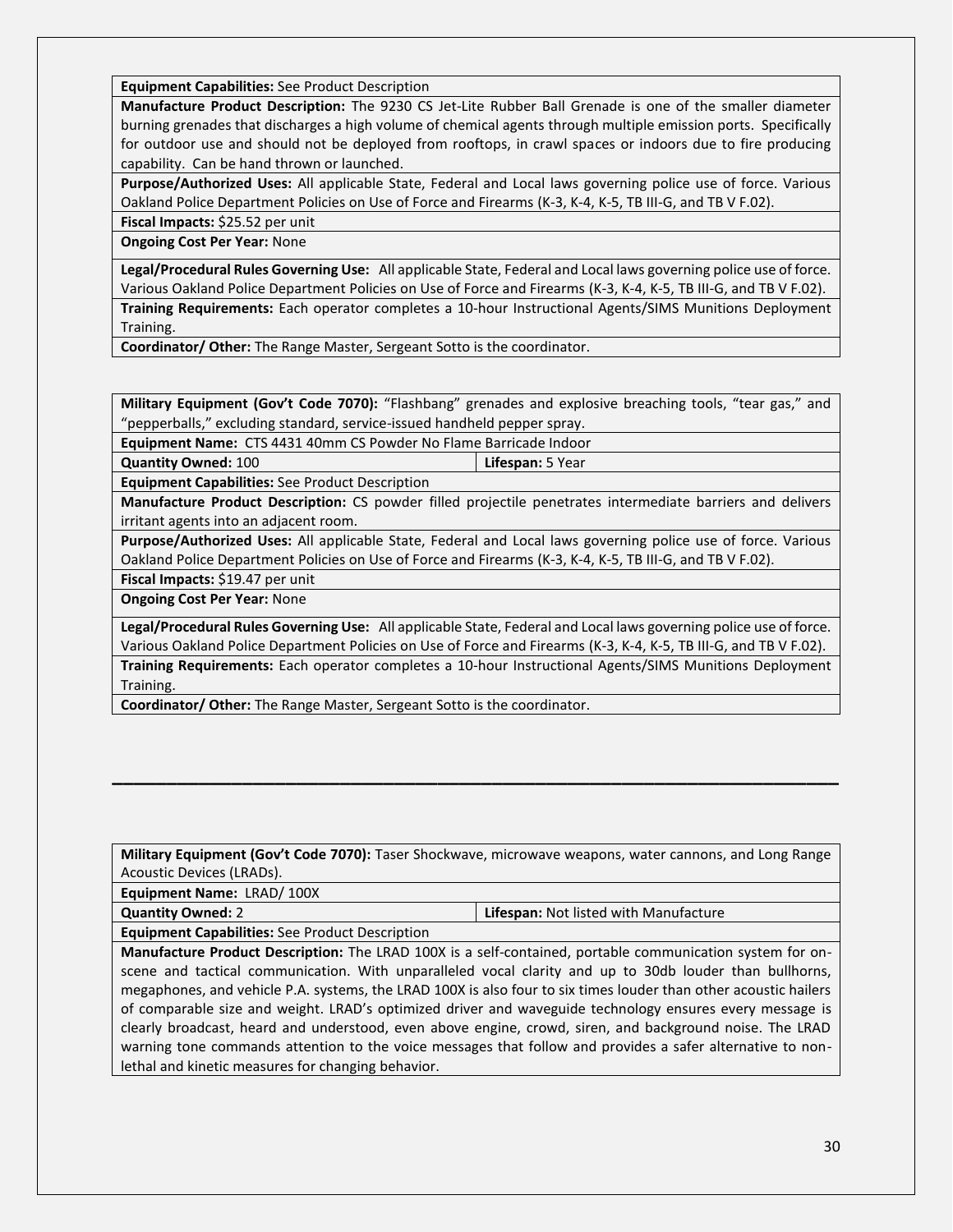**Purpose/Authorized Uses:** All applicable State, Federal and Local laws governing police use of force. Various Oakland Police Department Policies on Use of Force and Firearms (K-3, K-4, K-5, and TB III-G). Command Approval to use this device.

**Fiscal Impacts:** 14,232.00, UASI (Urban Areas Security Initiatives)- US Department of Homeland Security grants. **Ongoing Cost Per Year:** None

**Legal/Procedural Rules Governing Use:** All applicable State, Federal and Local laws governing police use of force. Various Oakland Police Department Policies on Use of Force and Firearms (K-3, K-4. K-5 and TB III-G).

**Training Requirements:** Each operator must complete and be a part of HNT.

**Coordinator/ Other:** Sergeant Johnson is the coordinator.

**Military Equipment (Gov't Code 7070):** Taser Shockwave, microwave weapons, water cannons, and Long Range Acoustic Devices (LRADs).

**Equipment Name:** LRAD/ 450X

**Quantity Owned:** 1 **Lifespan:** Not listed with Manufacture

**Equipment Capabilities:** See Product Description

**Manufacture Product Description:** The LRAD 450XL utilizes technology developed and patented\* by LRAD Corporation to provide the audio output of larger acoustic hailers almost twice its size and weight, while delivering the same outstanding vocal clarity consistent with all LRAD systems. The LRAD 450XL broadcasts powerful warning tones to command attention to the highly intelligible voice messages that follow enabling operators to change behavior and enhance response capabilities with safe, scalable escalation of force. Lightweight and designed for use on tripods or mounted on vessels, vehicles and Remote Weapon Stations (RWS), the LRAD 450XL is a highly effective, long range communication and deterrent system in use around the world for public safety, law enforcement, maritime and defense applications.

**Purpose/Authorized Uses:** All applicable State, Federal and Local laws governing police use of force. Various Oakland Police Department Policies on Use of Force and Firearms (K-3, K-4, K-5, and TB III-G). Command Approval to use this device.

**Fiscal Impacts:** \$41,359.62**,** UASI (Urban Areas Security Initiatives)- US Department of Homeland Security grants. **Ongoing Cost Per Year:** None

**Legal/Procedural Rules Governing Use:** All applicable State, Federal and Local laws governing police use of force. Various Oakland Police Department Policies on Use of Force and Firearms (K-3, K-4, K-5 and TB III-G). **Training Requirements:** Each operator must complete and be a part of HNT.

**\_\_\_\_\_\_\_\_\_\_\_\_\_\_\_\_\_\_\_\_\_\_\_\_\_\_\_\_\_\_\_\_\_\_\_\_\_\_\_\_\_\_\_\_\_\_\_\_\_\_\_\_\_\_\_\_\_\_\_\_\_\_\_\_\_\_\_**

**Coordinator/ Other:** Sergeant Johnson is the coordinator.

| Military Equipment (Gov't Code 7070): The following projectile launch platforms and their associated munitions: |  |  |
|-----------------------------------------------------------------------------------------------------------------|--|--|
| 40mm projectile launchers, "bean bag," rubber bullet, and specialty impact munition (SIM) weapons.              |  |  |
| <b>Equipment Name:</b> Defense Technology (37mm single launcher)                                                |  |  |
| <b>Lifespan:</b> No lifespan indicated by the manufacturer.<br><b>Quantity Owned: 8</b>                         |  |  |
| <b>Equipment Capabilities:</b> See Product Description                                                          |  |  |
| <b>Manufacture Product Description:</b>                                                                         |  |  |
|                                                                                                                 |  |  |
| 37 <sub>mm</sub>                                                                                                |  |  |
| Smooth Bore                                                                                                     |  |  |
| Breech fed                                                                                                      |  |  |
| Double action/single action                                                                                     |  |  |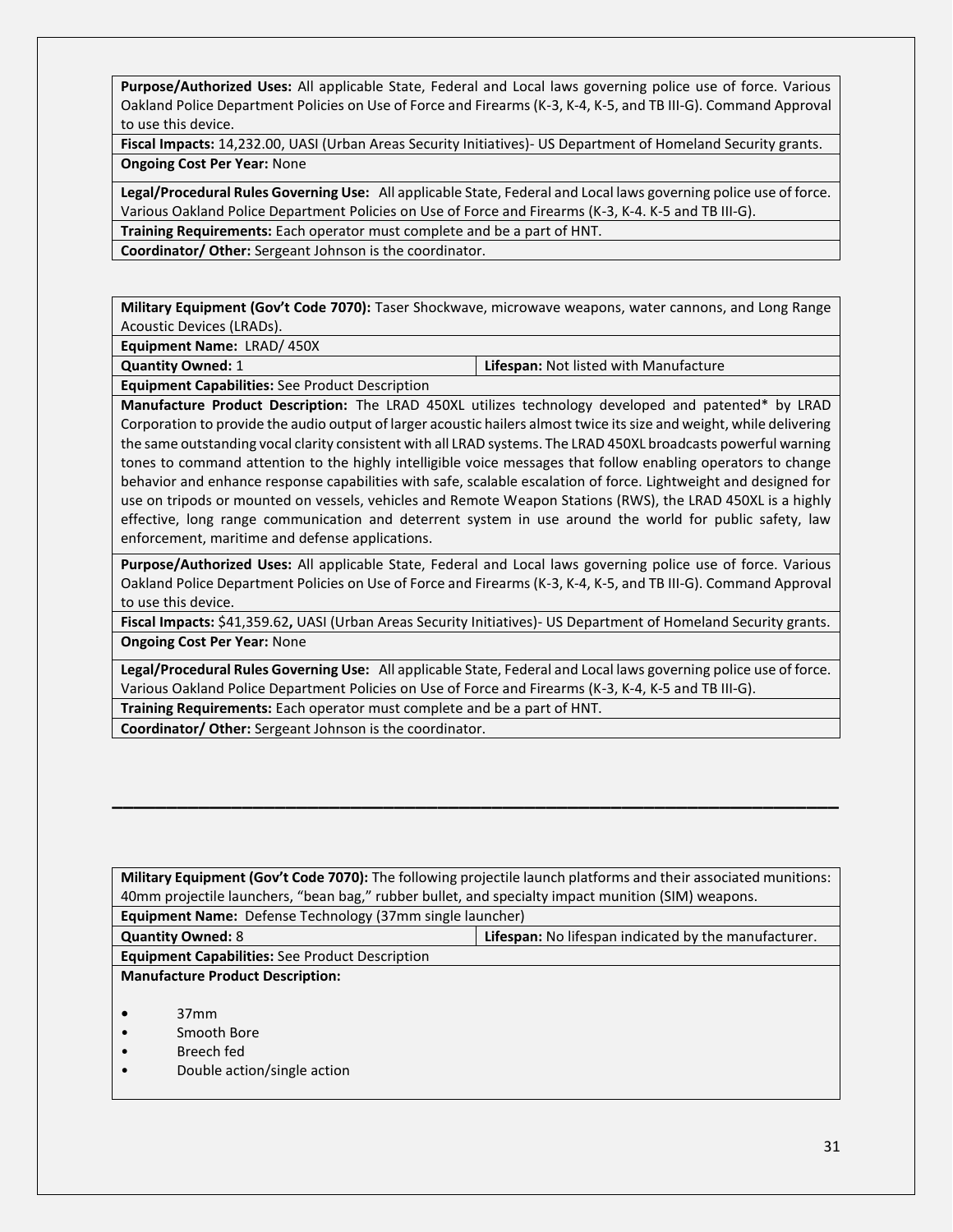**Purpose/Authorized Uses:** The Tactical Operations Team may be activated at the discretion of the Patrol Division Watch Commander, or an Area Commander who is on the scene and assumes Incident Command. This is covered in Oakland Police Policy DGO K-5 and TB III-G.

#### **Fiscal Impacts:** \$500 per unit

#### **Ongoing Cost Per Year:** None

**Legal/Procedural Rules Governing Use:** All applicable State, Federal and Local laws governing police use of force. Various Oakland Police Department Policies on Use of Force and Firearms (K-3, K-4, K-5, TB V F.02, TB III- H and TB III-G).

**Training Requirements:** Each operator completes a 10-hour Instructional Agents/SIMS Munitions Deployment Training.

**Coordinator/ Other:** The Range Master, Sergeant Sotto is the coordinator.

**Military Equipment (Gov't Code 7070):** The following projectile launch platforms and their associated munitions: 40mm projectile launchers, "bean bag," rubber bullet, and specialty impact munition (SIM) weapons. **Equipment Name:** Defense Technology (40mm single launcher)

**Quantity Owned:** 8 **Lifespan:** No lifespan indicated by the manufacturer.

**Manufacture Product Description:**

**Equipment Capabilities:** See Product Description

- 40mm
- Rifled barrel
- Breech fed
- Double action/single action
- Picatinny rail

**Purpose/Authorized Uses:** Command approval is needed.

**Fiscal Impacts:** \$500 per unit

**Ongoing Cost Per Year:** None

**Legal/Procedural Rules Governing Use:** All applicable State, Federal and Local laws governing police use of force. Various Oakland Police Department Policies on Use of Force and Firearms (K-3, K-4, K-5 and TB III-G). **Training Requirements:** Each operator must complete an 8-hour Specialty Impact Munitions Training.

**Coordinator/ Other:** The Range Master, Sergeant Sotto is the coordinator.

**Military Equipment (Gov't Code 7070):** The following projectile launch platforms and their associated munitions: 40mm projectile launchers, "bean bag," rubber bullet, and specialty impact munition (SIM) weapons. **Equipment Name:** LMT (40mm)

| <b>Quantity Owned: 10</b>                              | <b>Lifespan:</b> No lifespan indicated by the manufacturer. |
|--------------------------------------------------------|-------------------------------------------------------------|
| <b>Equipment Capabilities:</b> See Product Description |                                                             |

**Manufacture Product Description:** Manufactured exclusively for Defense Technology®, the 40LMTS is a tactical single shot launcher that features an expandable ROGERS Super Stoc and an adjustable Integrated Front Grip (IFG) with light rail. The ambidextrous Lateral Sling Mount (LSM) and QD mounting systems allow both a single and two-point sling attachment. The 40LMTS will fire standard 40mm less lethal ammunition, up to 4.8 inches in cartridge length. The Picatinny Rail Mounting System will accept a wide array of enhanced optics/sighting systems.

**Purpose/Authorized Uses:** Command approval is needed.

**Fiscal Impacts:** \$500 per unit

**Ongoing Cost Per Year:** None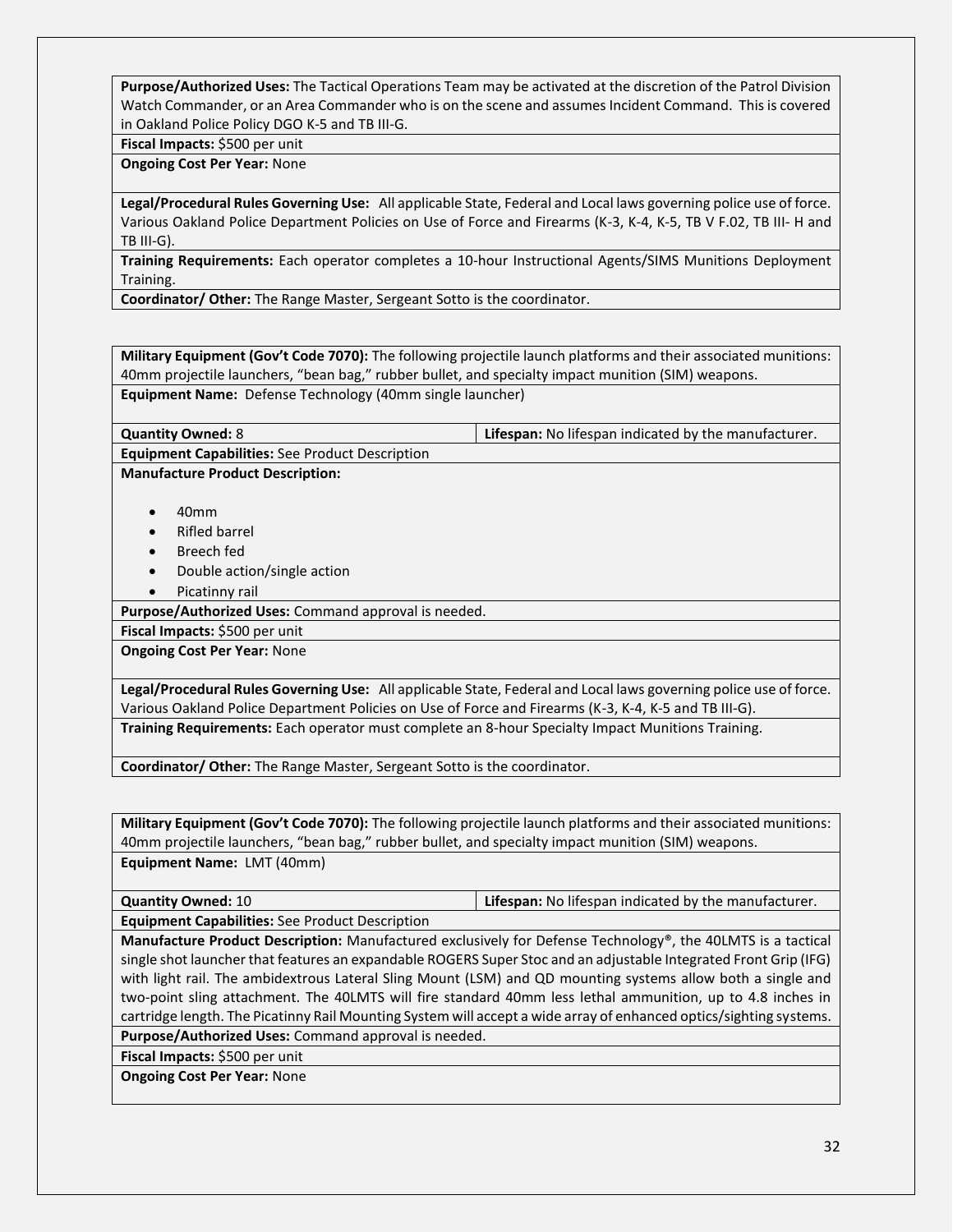**Legal/Procedural Rules Governing Use:** All applicable State, Federal and Local laws governing police use of force. Various Oakland Police Department Policies on Use of Force and Firearms (K-3, K-4, K-5 and TB III-G).

**Training Requirements:** Each operator completes a 10-hour Instructional Agents/SIMS Munitions Deployment Training.

**Coordinator/ Other:** The Range Master, Sergeant Sotto is the coordinator.

**Military Equipment (Gov't Code 7070):** The following projectile launch platforms and their associated munitions: 40mm projectile launchers, "bean bag," rubber bullet, and specialty impact munition (SIM) weapons. **Equipment Name:** Penn Arms (PGL 65-40)

**Quantity Owned:** 9 **Lifespan:** No lifespan indicated by the manufacturer.

**Equipment Capabilities:** See Product Description

**Manufacture Product Description:** A 40mm pump-action advance magazine drum launcher with a fixed stock and combo rail. It has a six-shot capacity and rifled barrel. Previously labeled the PGL-65, the features include: Double-action trigger, trigger lock push button and hammer lock safeties.

**Purpose/Authorized Uses:** Command approval is needed.

**Fiscal Impacts:** \$1600 per unit

**Ongoing Cost Per Year:** None

**Legal/Procedural Rules Governing Use:** All applicable State, Federal and Local laws governing police use of force. Various Oakland Police Department Policies on Use of Force and Firearms (K-3, K-4, K-5 and TB III-G).

**Training Requirements:** Each operator completes a 10-hour Instructional Agents/SIMS Munitions Deployment Training.

**Coordinator/ Other:** The Range Master, Sergeant Sotto is the coordinator.

**Military Equipment (Gov't Code 7070):** The following projectile launch platforms and their associated munitions: 40mm projectile launchers, "bean bag," rubber bullet, and specialty impact munition (SIM) weapons.

**Equipment Name:** Wilson Combat

**Quantity Owned:** 40 **Lifespan:** No lifespan indicated by the manufacturer.

**Equipment Capabilities:** Equipped with Hogue Orange Stock/Forend- Designated for Specialty Impact Munitions/Less Lethal only

**Manufacture Product Description:** The Remington 870 Police pump-action shotgun is a rugged 12-gauge with a short, tactical 18" barrel backed by a stout 3" chamber. The all-matte black gun is Parkerized for generalized durability and rust-resistance. Both the pump action forend and stock are robust and tough synthetic.

**Purpose/Authorized Uses:** All applicable State, Federal and Local laws governing police use of force. Various Oakland Police Department Policies on Use of Force and Firearms (K-3, K-4 and K-5).

**Fiscal Impacts:** \$1200 per unit

**Ongoing Cost Per Year:** None

**Legal/Procedural Rules Governing Use:** All applicable State, Federal and Local laws governing police use of force. Various Oakland Police Department Policies on Use of Force and Firearms (K-3, K-4. K-5 and TB III-G).

**\_\_\_\_\_\_\_\_\_\_\_\_\_\_\_\_\_\_\_\_\_\_\_\_\_\_\_\_\_\_\_\_\_\_\_\_\_\_\_\_\_\_\_\_\_\_\_\_\_\_\_\_\_\_\_\_\_\_\_\_\_\_\_\_\_\_\_**

**Training Requirements:** Each operator must complete an 8-hour Specialty Impact Munitions Training.

**Coordinator/ Other:** The Range Master, Sergeant Sotto is the coordinator.